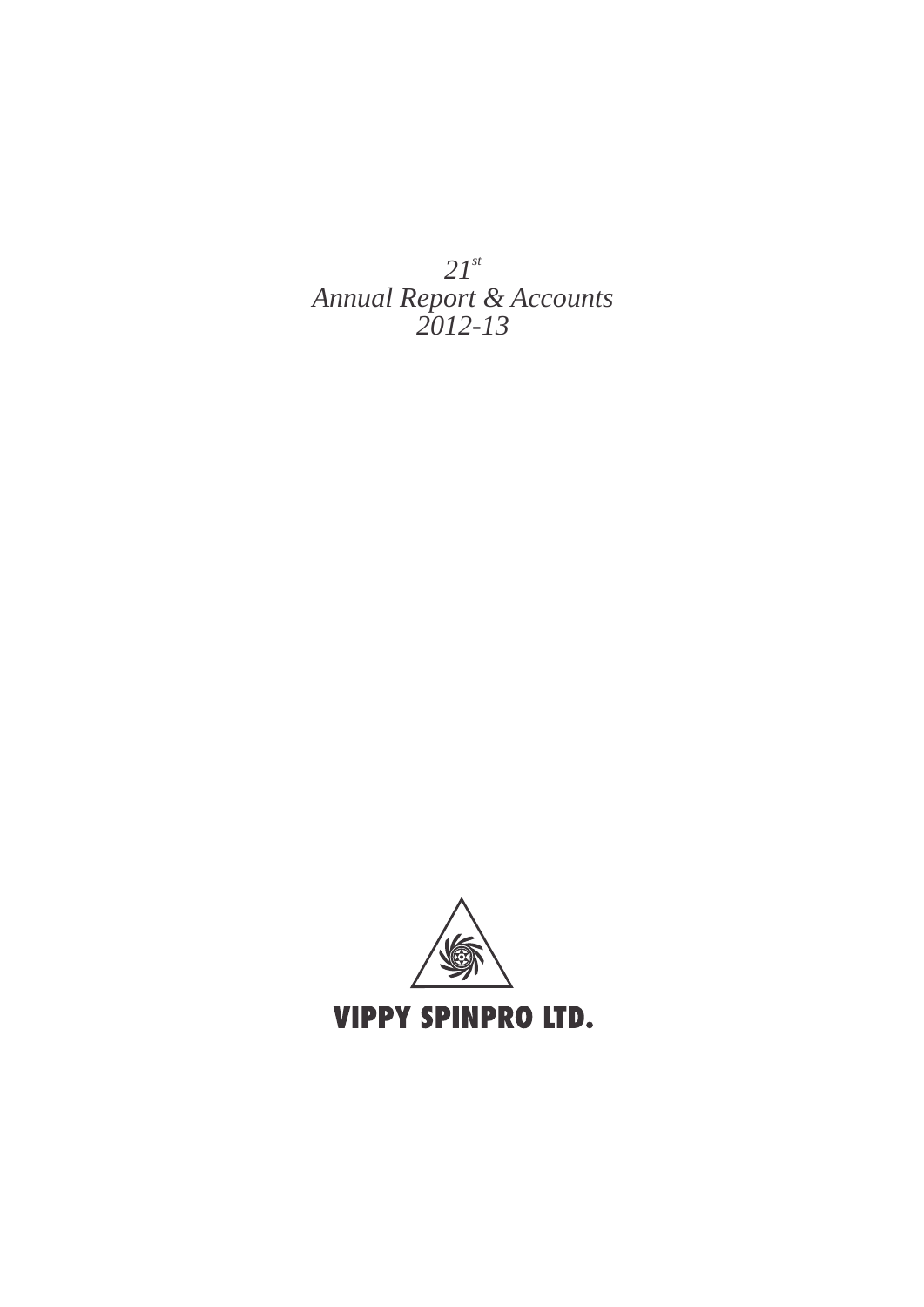

| <b>Board of Directors</b>                   | : Shri Piyush Mutha (Managing Director)<br>Shri Praneet Mutha<br>Shri M.L. Jain<br>Shri M. Maruthi Rao<br>Shri Shailendra K. Jain<br>Shri Subhash Kocheta<br>Shri K.Raghuram |
|---------------------------------------------|------------------------------------------------------------------------------------------------------------------------------------------------------------------------------|
| <b>Auditors</b>                             | : M/s. Sodani & Company<br><b>Chartered Accountants</b>                                                                                                                      |
| <b>Cost Auditors</b>                        | : M/s. M. Goyal & Company                                                                                                                                                    |
| <b>Bankers</b>                              | : Punjab National Bank                                                                                                                                                       |
| <b>Registered Office</b>                    | : 318, City Center,<br>570, M.G. Road,<br>Indore (M.P.) - 452001<br>Phone: 0731-2546710                                                                                      |
| <b>Works Office</b>                         | : 14-A, Industrial Area No.1<br>A.B Road, Dewas(M.P.)-455001<br>Phone Nos.: 07272-258251/258252/405352<br>Fax No. 07272-400121                                               |
| <b>Registrar &amp; Share Transfer Agent</b> | : Ankit Consultancy Pvt. Ltd.<br>60, Electronic Complex, Pardeshipura,<br>Indore (M.P.)-452010<br>Ph. 0731-3198601-602, 2551745-46<br>Fax.0731-4065798                       |

| Contents                                  | Page      |
|-------------------------------------------|-----------|
| Notice of AGM                             | $2 - 8$   |
| Directors' Report                         | $9 - 13$  |
| Management Discussion and Analysis Report | $14 - 15$ |
| Corporate Governance Report               | $16 - 24$ |
| <b>Auditors' Report</b>                   | $25 - 29$ |
| <b>Balance Sheet</b>                      | 30        |
| Profit and Loss Account                   | 31        |
| <b>Cash Flow Statement</b>                | 32        |
| <b>Notes to Financial Statements</b>      | $33 - 46$ |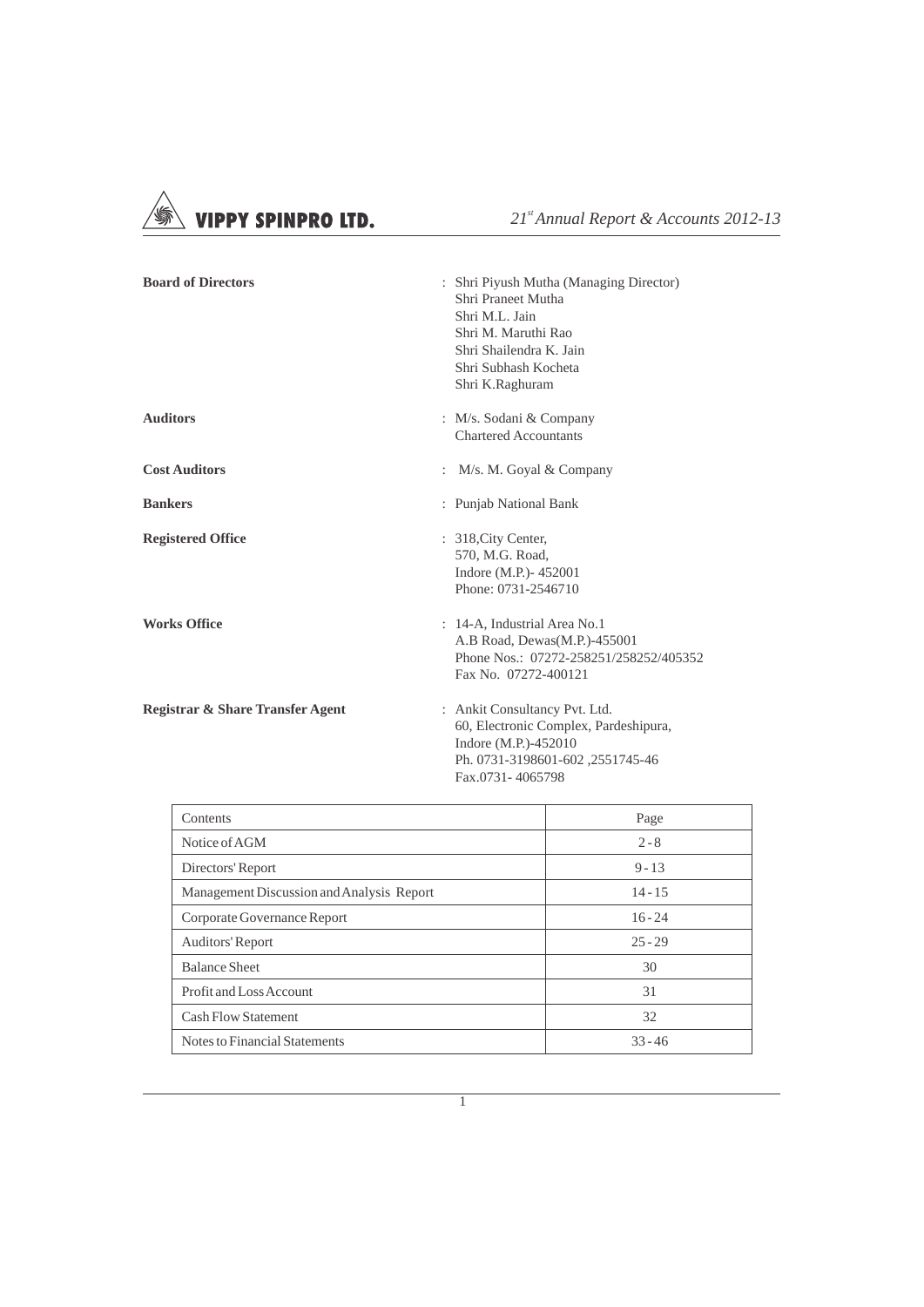

### **NOTICE**

Notice is hereby given that the 21<sup>st</sup> Annual General Meeting of the Company will be held on Monday, 30<sup>th</sup> day of September,2013 at 10.00 a.m. at Hotel Amar Vilas,1 Chandra Nagar, A.B. Road, Opp. Sony World, Indore(M.P.)- 452010 to transact the following business:

#### **ORDINARYBUSINESS**

- 1. To receive, consider and adopt the Audited Balance Sheet as at 31<sup><sup>st</sup> March, 2013 and the Profit and Loss</sup> Account for the year ended on that date and Reports of the Board of Directors and Auditors thereon.
- 2. To appoint a Director in place of Shri M.L. Jain, who retires by rotation and being eligible, offers himself for reappointment.
- 3. To appoint a Director in place of Shri Shailendra Kumar Jain, who retires by rotation and being eligible, offers himself for re-appointment.
- 4. To re-appoint M/s. Sodani & Company, Chartered Accountants(Firm Registration No. 000880C), as Auditors of the Company, from the conclusion of this Annual General Meeting until the conclusion of the next Annual General Meeting of the Company and fix their remuneration.

#### **SPECIALBUSINESS**

5. To consider and, if thought fit, to pass, with or without modification, the following resolution as Special Resolution:

**"RESOLVED THAT** pursuant to the provisions of section 269,198,309 and other applicable provisions, if any, of the Companies Act, 1956, read with Schedule XIII thereof (including any statutory modification or re-enactment thereof, for the time being in force) the members of the Company hereby accord their approval to the re-appointment of Shri M.Maruthi Rao as Whole Time Director of the Company for a period of two years with effect from 28<sup>th</sup> October, 2012."

**"RESOLVED FURTHER THAT**Shri M.Maruthi Rao, being whole time director of the Company shall be entitled to get a remuneration of `30,000/- (Rupees Thirty Thousands) per month in the scale of `30,000/- `5,000/- `35,000/w.e.f. from 28<sup>th</sup> October ,2012."

**"RESOLVED FURTHER THAT**Shri M.Maruthi Rao, whole time director shall not be entitled to get any sitting fee for attending any meeting of the Board of Directors or a committee thereof."

**"RESOLVED FURTHER THAT** for the purpose of giving effect to this resolution the Board of Directors be and is hereby authorised to do all such acts, deeds, matters and other things, as they may in their absolute discretion deem necessary expedient usual and proper."

6. To consider and, if thought fit, to pass, with or without modification, the following resolution as Special Resolution:

**"RESOLVED THAT** subject to the approval of Central Government and in accordance with the provisions of section 269,198,309,310,311,314 and other applicable provisions, if any, read with Schedule XIII of the Companies Act, 1956, the Company hereby approves the re-appointment of Shri Piyush Mutha as Managing Director of the Company for a further period of two years with effect from  $01<sup>s</sup>$  April, 2013 on the following terms, conditions including remuneration:

- I. Basic Salary :  $\degree$  3,00,000/- (Rupees Three Lacs) per month in the scale of  $\degree$  3,00,000/-  $\degree$  50,000/- $\hat{S}$  3,50,000/-. Annual Increment of  $\hat{S}$  50,000/-shall be payable on 1<sup>st</sup> April each year.
- II. Perquisites & Allowances: Subject to ceiling of `24 Lacs per annum.
	- a) Electricity: Expenditure incurred by the Managing Director on Electricity at residence will be provided by the company and shall be valued as per the Income Tax Rules 1962.
	- b) Leave Travel Concession: Reimbursement once in a year subject to maximum of one month's Salary.
	- c) Leave: Leave as per the Company's Rules as specified from time to time.
	- d) Medical Reimbursement: Reimbursement during the year subject to a ceiling of one month's salary.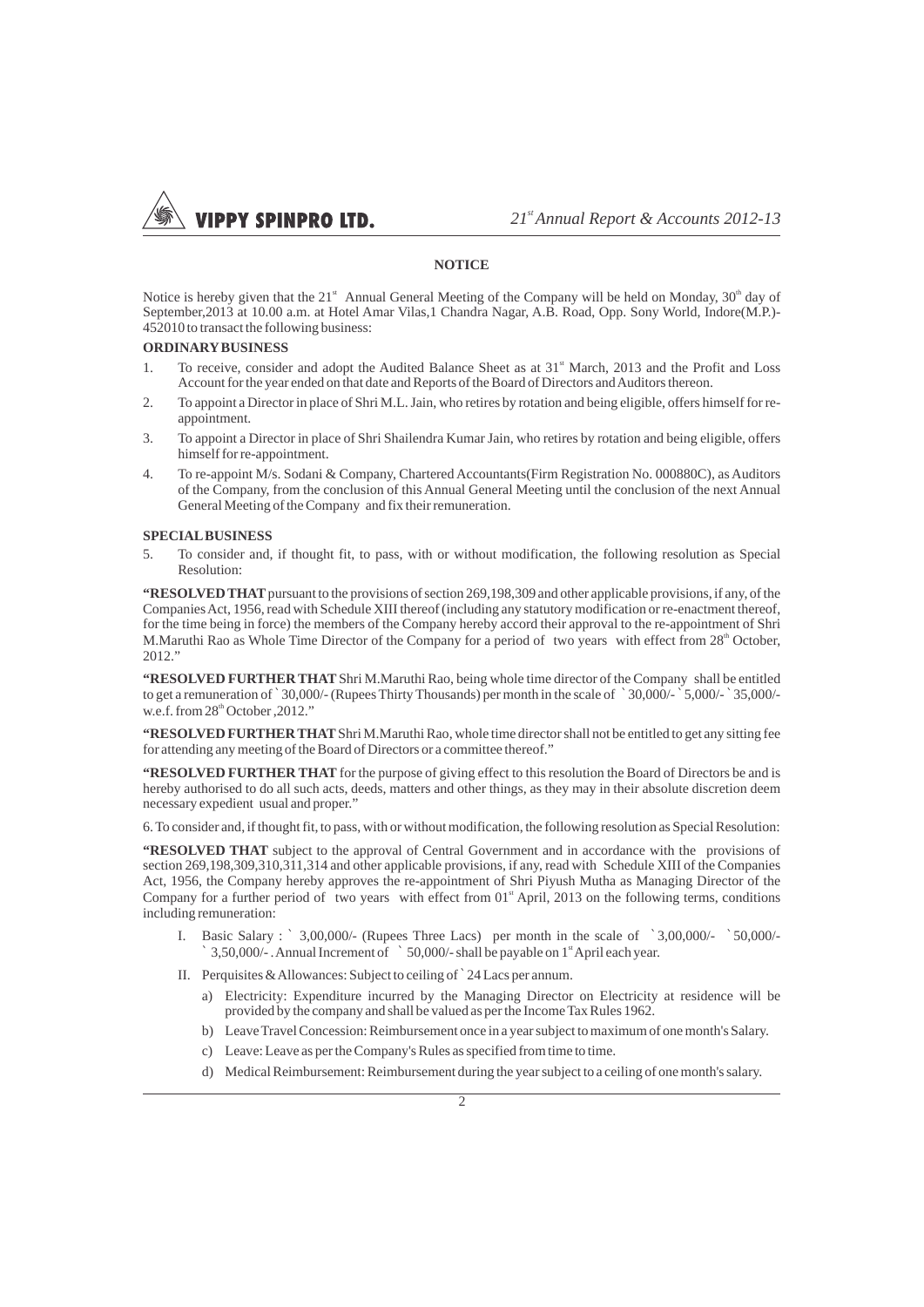

- e) Provident fund and superannuation: Contribution to provident fund and superannuation fund or annuity fund in accordance with the scheme(s) and rule(s) of the company from time to time.
- f) Gratuity: Gratuity at the rate of half a month's salary for each completed year of service.
- g) Club Fees: Payment of Club Fees subject to a maximum of two clubs excluding life membership fees.
- h) Telephone: Free Telephone and mobile facility at residence for official use.
- i) Car with driver: Free use of one car with driver for official use.
- j) Personal Accident Insurance: Payment of annual premium for personal accident insurance subject to maximum of `25,000/- per annum.
- k) Medical Insurance: Annual Premium for medical insurance for self & his family subject to maximum of `75,000/- per annum.

**"RESOLVED FURTHER THAT** the Managing Director shall not be paid any sitting fee for attending any meeting of the Board of Directors or a committee thereof."

**"RESOLVED FURTHER THAT** for the purpose of giving effect to this resolution the Board of Directors be and is hereby authorised to do all such acts, deeds, matters and other things, as they may in their absolute discretion deem necessary expedient usual and proper."

By Order of the Board of Directors

Piyush Mutha Dewas, Managing Director

 $May 30<sup>th</sup>, 2013$ 

# **Notes:**

- 1. A member entitled to attend and vote at the meeting is entitled to appoint a proxy to attend and vote on a poll instead of himself and the proxy need not be a member of the Company.
- 2. The instrument appointing proxy should be deposited at the registered office of the Company not less than 48 hours before commencement of the meeting.
- 3. The register of members and share transfer books will remain closed from Monday,  $23<sup>rd</sup>$  day of September, 2013 to Monday, 30<sup>th</sup> day of September, 2013 (both days inclusive) for the purpose of Annual General Meeting.
- 4. Members who hold shares in physical form are requested to notify any change in their address to the Company's Registrar and Share Transfer Agent (RTA), M/s. Ankit Consultancy Pvt. Ltd., 60, Electronic Complex, Pardeshipura, Indore(M.P.)-452010.
- 5. Shareholders desiring any information as regards the Accounts are requested to write to the Company at an early date so as to enable the Management to keep information ready.
- 6. Members/proxies who wish to attend the meeting are requested to bring the enclosed attendance slip duly filled and deliver the same at the entrance of the Meeting Hall.
- 7. Members who hold the shares in dematerialized form, are requested to bring details of their DP and client ID number for easier identification and attendance at the meeting.
- 8. Members are requested to bring their copies of Annual Report at the time of attending the Meeting.
- 9. Corporate Members intending to send their authorized representative are requested to send a duly certified copy of Board Resolution authorizing their representatives to attend and vote at the Annual General Meeting.
- 10. The members, who are still holding the Company's equity shares in physical form and have not converted their shareholding in dematerialized form, are once again requested to convert their equity shares from physical form to dematerialized form.

By Order of the Board of Directors

Dewas Piyush Mutha  $\text{May } 30^{\text{th}}$  2013 Managing Director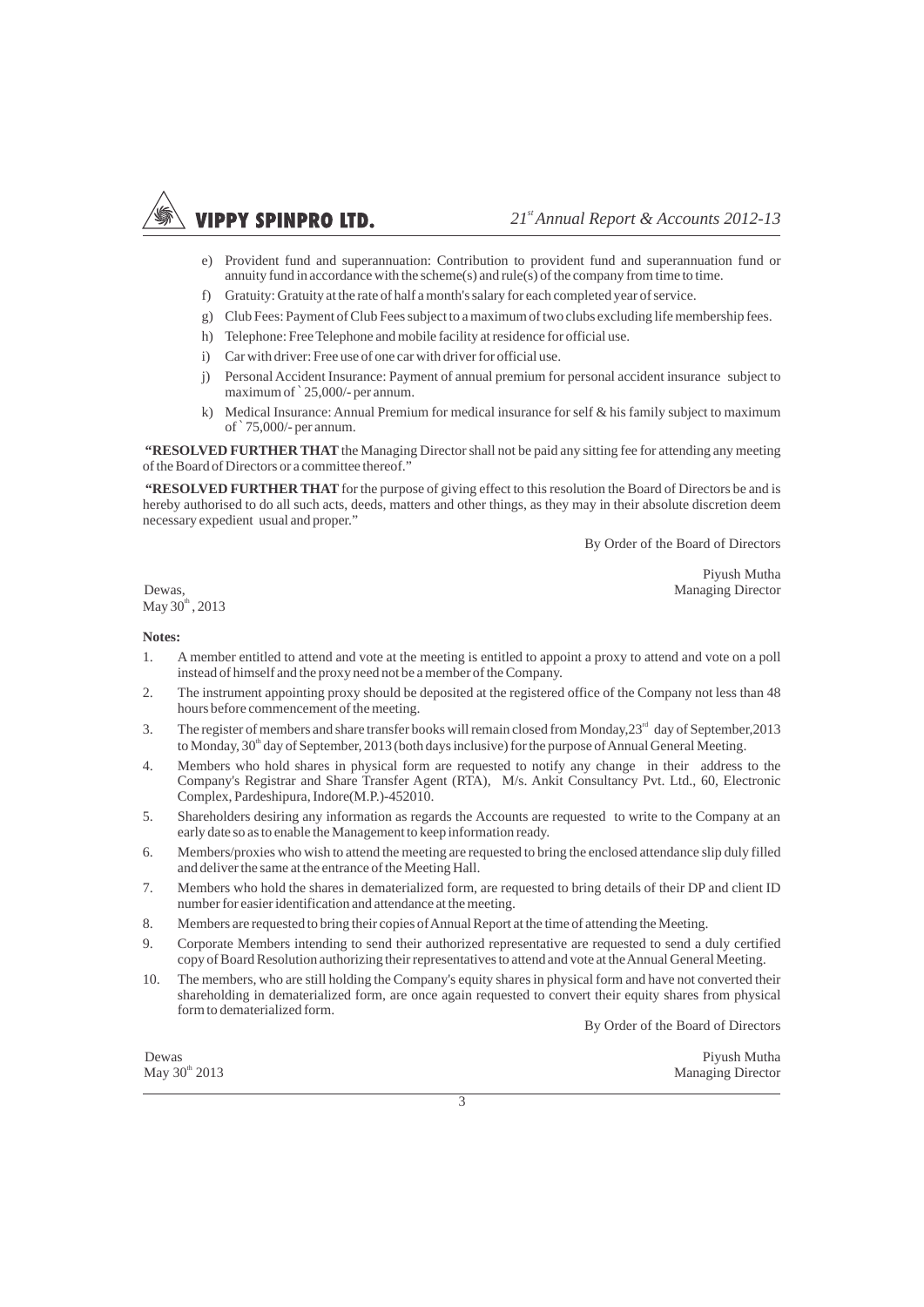

# **EXPLANATORYSTATEMENT**

(Pursuant to section 173 (2) of the Companies Act, 1956)

#### **Item No.5**

The tenure of Shri M. Maruthi Rao has expired on  $27<sup>th</sup>$  October, 2012. The Remuneration Committee has considered and recommended for the re-appointment of Shri M. Maruthi Rao as Whole Time Director w.e.f. 28<sup>th</sup> October, 2012 for a further period of two years on remuneration of `30,000/- per month in the scale of `30,000/- `5,000/- `35,000/subject to approval of Board of Directors and members in ensuing annual general meeting.

He has practical working experience in various leading textiles mills since 1964. He has in depth experience in cotton industries. The Board of Directors of the Company is of the opinion that under the direction of Shri M.Maruthi Rao, the Company has benefited overall. Hence the Board of Directors decided in their meeting held on  $26^{\circ}$  October, 2012 to re-appoint him as Whole Time Director of the Company subject to consent of shareholders w.e.f.28<sup>th</sup> October,2012 for further period of two years.

Except Shri M.Maruthi Rao himself, none of the Directors of the Company are in any way concerned or interested in the resolution.

Your Directors propose resolution, as set out in item no.5 as Special Resolution .

#### **Item No.6**

The present tenure of Shri Piyush Mutha, the Managing Director expired on 31<sup>st</sup> March, 2013. The Remuneration Committee has considered and recommended for the re-appointment of Shri Piyush Mutha as Managing Director w.e.f. 01<sup><sup>s</sup></sup> April, 2013 for a further period of two years. The Board of Directors considered that Shri Piyush Mutha is one of the promoter of the Company and under his dynamic leadership, initiatives and directions, the Company has benefited in its overall operations. He is the key factor behind the overall growth and success of the Company. His devotion, vision and experience are essential for the continuing growth of the Company. Hence the Board of Directors decided in their meeting held on 30<sup>th</sup> March,2013 to re-appoint him as Managing Director, subject to the consent of shareholders and approval of Central Government w.e.f. 01<sup>st</sup> April, 2013 for further period of two years .

Except Shri Piyush Mutha himself, Shri Praneet Mutha being relative of Shri Piyush Mutha who may be deemed to be interested, no other Directors are concerned or interested in the resolution.

Your Directors propose resolution, as set out in item No. 6 as Special Resolution.

The appointment is subject to the approval of shareholders in General Meeting and Central Government.

# **The information required pursuant to proviso (iv) of para (B) of section II of the Part II of schedule XIII of the Companies Act,1956.**

# **I. GENERAL INFORMATION**

- **1. Nature of Industry**: The Company is engaged in manufacturing of cotton yarn.
- **2. Date or expected date of commencement of commercial production:**

The Company was incorporated on 01.04.1992, is an existing operating Company.

**3. Financial performance based on given indicators:** (` In Lacs)

| $\sim$ measurement production measurement on the second second second second second second second second second second second second second second second second second second second second second second second second second |            | $\cdots$   |
|---------------------------------------------------------------------------------------------------------------------------------------------------------------------------------------------------------------------------------|------------|------------|
| <b>Financial Year Ended</b>                                                                                                                                                                                                     | 31.03.2013 | 31.03.2012 |
| <b>Total Revenue</b>                                                                                                                                                                                                            | 8973.97    | 10296.14   |
| Profit before finance cost, depreciation &                                                                                                                                                                                      | 887.67     | 770.27     |
| amortization, prior period expenditure and tax                                                                                                                                                                                  |            |            |
| Less: finance cost                                                                                                                                                                                                              | 276.33     | 167.72     |
| Less: depreciation & amortization expenses                                                                                                                                                                                      | 259.43     | 257.23     |
| Less: prior period expenditure                                                                                                                                                                                                  | 0.12       | 2.47       |
| <b>Profit before Tax</b>                                                                                                                                                                                                        | 351.79     | 342.85     |
| Less: Tax Expenses                                                                                                                                                                                                              | 101.81     | 108.48     |
| Profit for the year                                                                                                                                                                                                             | 249.98     | 234.37     |
|                                                                                                                                                                                                                                 |            |            |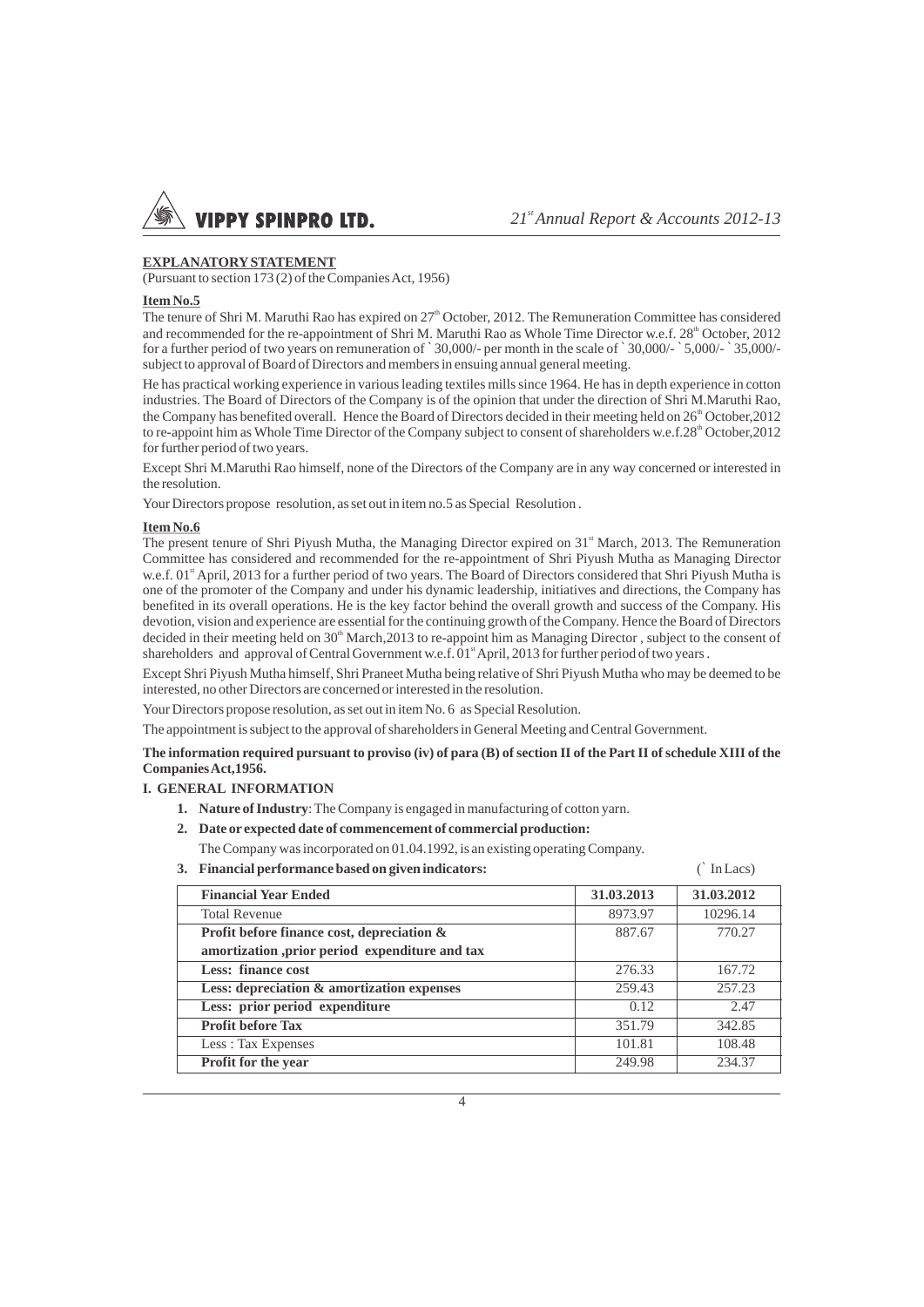

**4. Export Performance and net foreign exchange collaborations:** 

| Financial Year Ended            | 31.03.2013   | 31.03.2012  |
|---------------------------------|--------------|-------------|
| <b>FOB Value of Exports (in</b> | 11,37,44,852 | 4.31.07.382 |

**5. Foreign Investments orCollaborators if any: N.A.**

# **II. INFORMATION ABOUTTHE APPOINTEE**

- **1. Background Details**: Shri Piyush Mutha is a B.E. and M.B.A. Shri Piyush Mutha is a Director of the company since 1<sup>st</sup> April, 1992. He is a Managing Director of the Company since 1<sup>st</sup> May 2001. He has over 20 years of experience in the industry and business. He is skillfully steering the Company business during his tenure.
- 2. Past Remuneration drawn: The total remuneration paid to Shri Piyush Mutha during the period April 1<sup>st</sup>, 2012 to March 31, 2013 was ` 31,62,884/- including perquisites.
- **3. Recognition or awards:** Nil.
- **4. Job Profile and his suitability:** Shri Piyush Mutha exercises substantial power of management subject to the superintendence, control and direction of the Board of Directors of the Company. He is responsible for the operations and affairs of the Company. He has rich experience in conceptualizing, planning, directing and implementing business decision and translates them in terms of business growth. Under his dynamic leadership, initiatives and directions, the Company has benefited in its overall operations. He is the key factor behind the overall growth and success of the Company. His devotion, vision and experience are essential for continuing growth of the Company. Taking into consideration his qualifications and experience, Shri Piyush Mutha is best suited for the responsibilities assigned to him by the Board of **Directors**
- **5. Remuneration Proposed**: As referred in Item No.6 of the notice of the Annual General Meeting.
- **6. Comparative remuneration profile with respect to industry, size of the company, profile of the position and person**: The remuneration proposed is commensurate with the remuneration packages paid to similar level appointees in similar cotton yarn companies operating in India taking into consideration the experience of Shri Piyush Mutha.
- **7. Pecuniary relationship directly or indirectly with the company or relationship with the managerial personnel:** Shri Piuysh Mutha is one of the promoter of the company and he is holding 8.89% shares of the company. Apart from this, he doesn't have any other pecuniary transactions with Company except by way of drawing remuneration during employment with the company. He is related with Shri Praneet Mutha, Director of the Company.

#### **III. OTHER INFORMATION**

- **1. Reasons of loss or inadequate profit:** Stiff market competition, fluctuation in price of raw material, high borrowing costs and other factors effected the profits of the Company.
- **2. Steps taken or proposed to be taken for improvement :** Company has taken the following steps for improvement in performance :
	- i) Development of New Export Markets
	- ii) Focus on Value added product
	- iii) Training program for employees
	- iv) Continuous product development and cost reduction
- **3. Expected increase in productivity and profits in measurable terms:** With the aforesaid measures taken by the company, the productivity and profitability of the Company is expected to more increase in coming years.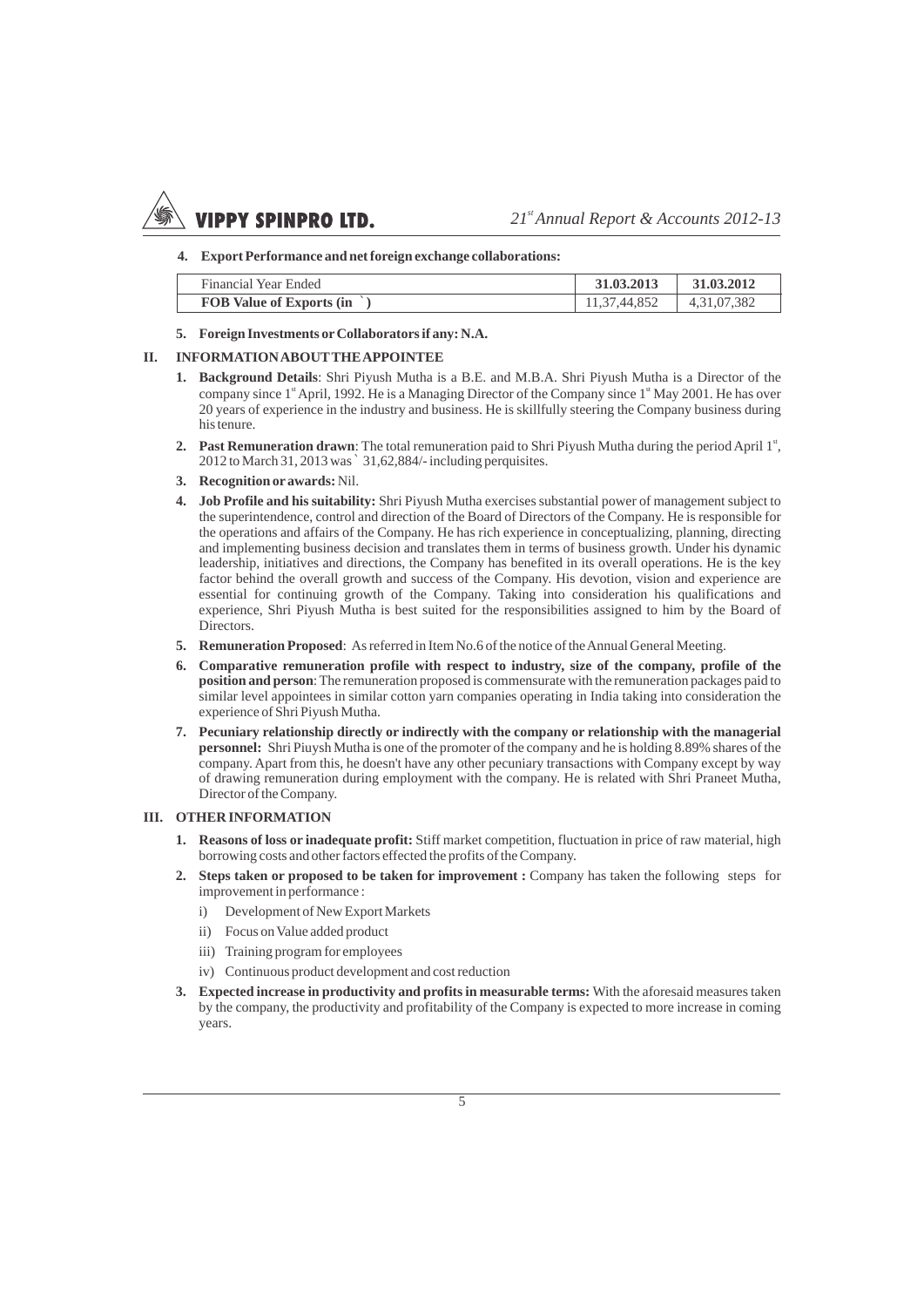

# **IV. DISCLOSURES**

- **1. The Shareholders of the Company shall be informed of the remuneration package of the managerial person:** The Shareholders of the company have been informed of the remuneration package of Shri Piyush Mutha .
- **2. The following disclosures shall be mentioned in the Board of Directors' Report under the heading 'Corporate Governance' if any, attached to the Annual Report:**
	- i) **All elements of remuneration package such as salary, benefits, bonuses, stock options, pension etc. of all the directors:**
		- This has been mentioned under the 'Corporate Governance Report'.
	- ii) **Details of fixed component and performance linked incentives along with performance criteria.** Fixed component as given in the resolution. Presently no performance linked incentives are given by the company.
	- iii) **Service contracts, notice of period, severance fees:** There is no severance fees prescribed by the company. The notice period is 1 month from either side.
	- iv) **Stock option details, if any, and whether the same has been issued at a discount as well as the period overwhich accrued and overwhich exercisable:** N.A.

By Order of the Board of Directors

May 30<sup>th</sup>, 2013

Piyush Mutha Dewas, Managing Director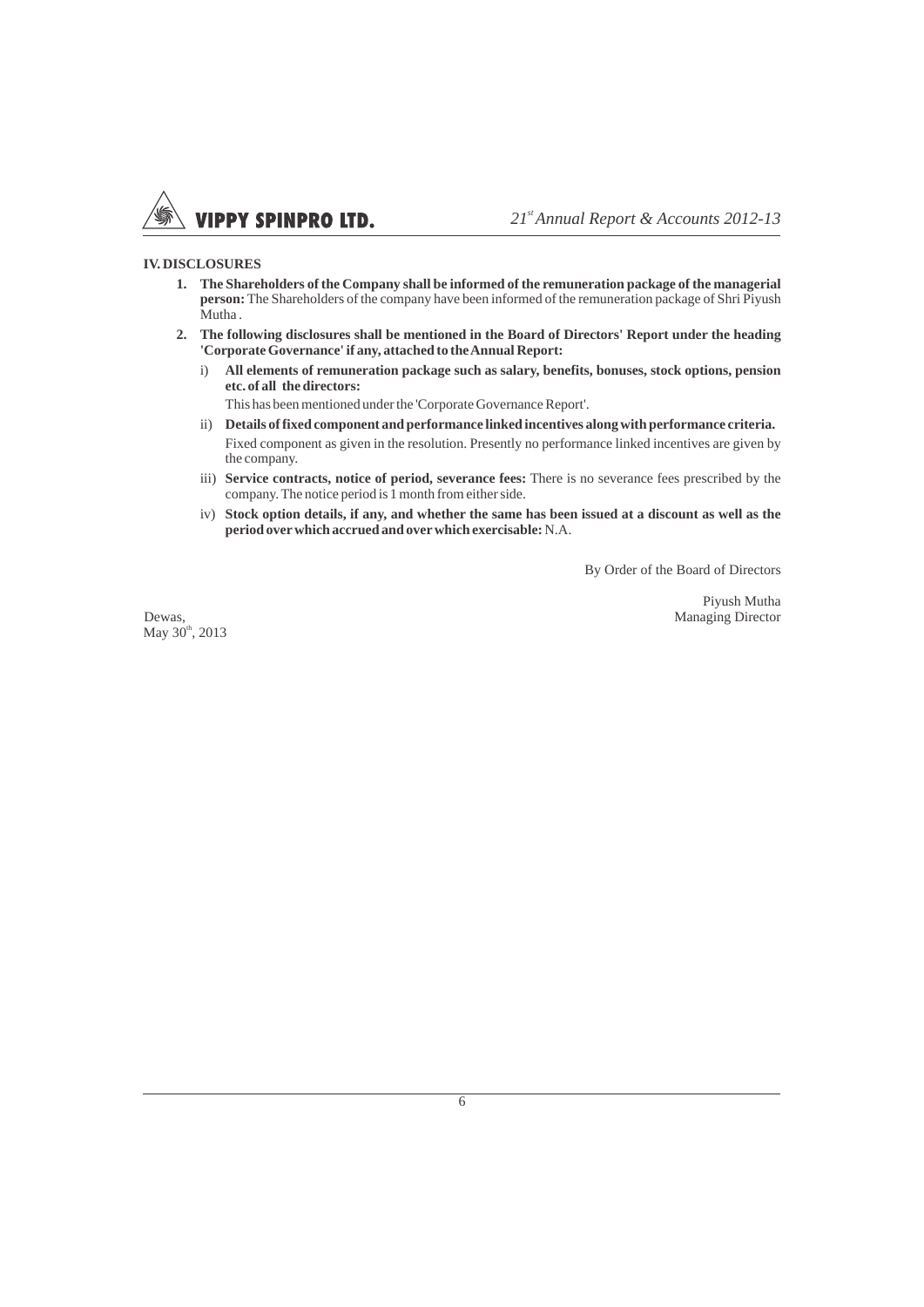

### **Details of the Directors seeking appointment /re-appointment in the Annual General Meeting (Pursuant to clause 49 of the Listing Agreement)**

Shri M.L. Jain

Independent & Non-Executive Director

| Name of Director                                                                                                                                        | Shri M.L. Jain                                                                        |
|---------------------------------------------------------------------------------------------------------------------------------------------------------|---------------------------------------------------------------------------------------|
| Date of Birth                                                                                                                                           | 28.04.1939                                                                            |
| Date of Appointment                                                                                                                                     | 01.04.1992                                                                            |
| <b>Qualification</b>                                                                                                                                    | M.Com                                                                                 |
| Experience in specific functional area                                                                                                                  | He has 49 years experience in finance, production and<br>marketing in textile sector. |
| Directorship held in other Indian public<br>companies                                                                                                   | Nil                                                                                   |
| Chairmanship/Membership of Committees of<br>other public companies (includes only Audit<br>Committee and Shareholders/investors<br>Grievance Committee) | Nil                                                                                   |
| Number of Shares held in the Company                                                                                                                    | Nil                                                                                   |

Shri Shailendra K. Jain

Independent & Non-Executive Director

| Name of Director                                                                                                                                        | Shri Shailendra K. Jain                                                              |
|---------------------------------------------------------------------------------------------------------------------------------------------------------|--------------------------------------------------------------------------------------|
| Date of Birth                                                                                                                                           | 04.12.1943                                                                           |
| Date of Appointment                                                                                                                                     | 01.09.1992                                                                           |
| <b>Qualification</b>                                                                                                                                    | B.Sc. & B.E. and has also done MS from Massachesette<br>Institute of Technology, USA |
| Experience in specific functional area                                                                                                                  | He posses vast experience in the field of Finance and<br>production and Marketing    |
| Directorship held in other Indian public<br>companies                                                                                                   | $\overline{4}$                                                                       |
| Chairmanship/Membership of Committees<br>of other public companies (includes only<br>Audit Committee and Shareholders/investors<br>Grievance Committee) | $\overline{1}$                                                                       |
| Number of Shares held in the Company                                                                                                                    | 5000                                                                                 |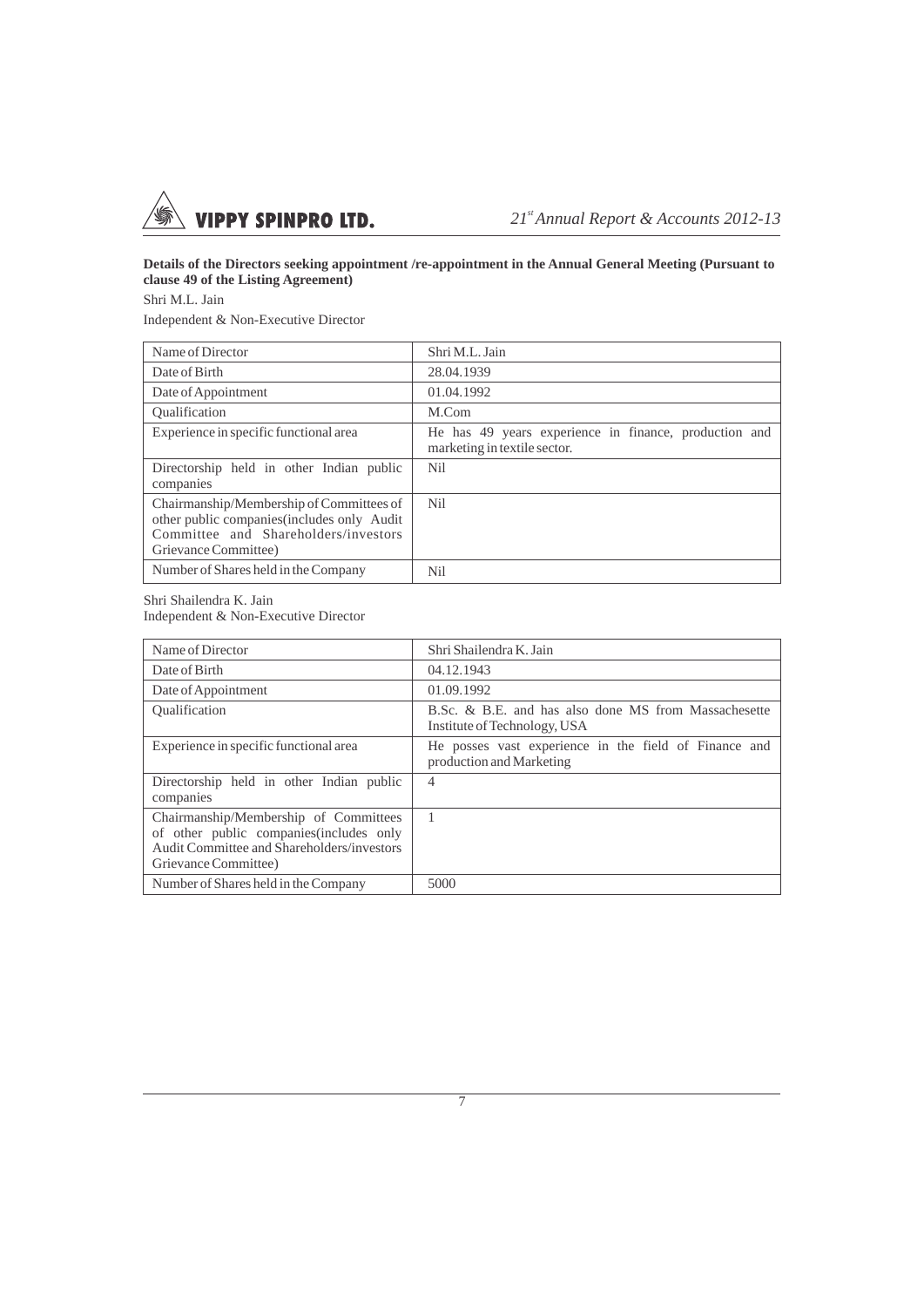

### Shri M.Maruthi Rao Whole Time Director

Name of Director Date of Birth Date of Appointment Qualification Experience in specific functional area Directorship held in other Indian public companies Chairmanship/Membership of Committees of other public companies(includes only Audit Committee and Shareholders/investors Grievance Committee) Number of Shares held in the Company Shri M.Maruthi Rao 30.01.1938 28.10.2002 B.Sc He has over 49 years practical experience in various leading textiles mills . Nil Nil Nil

# Shri Piyush Mutha

Managing Director

| Name of Director                                                                                                                                        | Shri Piyush Mutha                                                   |
|---------------------------------------------------------------------------------------------------------------------------------------------------------|---------------------------------------------------------------------|
| Date of Birth                                                                                                                                           | 23.04.1969                                                          |
| Date of Appointment                                                                                                                                     | 01.04.1992                                                          |
| <b>Qualification</b>                                                                                                                                    | B.E. and M.B.A.                                                     |
| Experience in specific functional area                                                                                                                  | He has over 20 years of experience in the industry and<br>business. |
| Directorship held in other Indian public<br>companies                                                                                                   | Nil                                                                 |
| Chairmanship/Membership of Committees<br>of other public companies (includes only<br>Audit Committee and Shareholders/investors<br>Grievance Committee) | Nil                                                                 |
| Number of Shares held in the Company                                                                                                                    | 521750                                                              |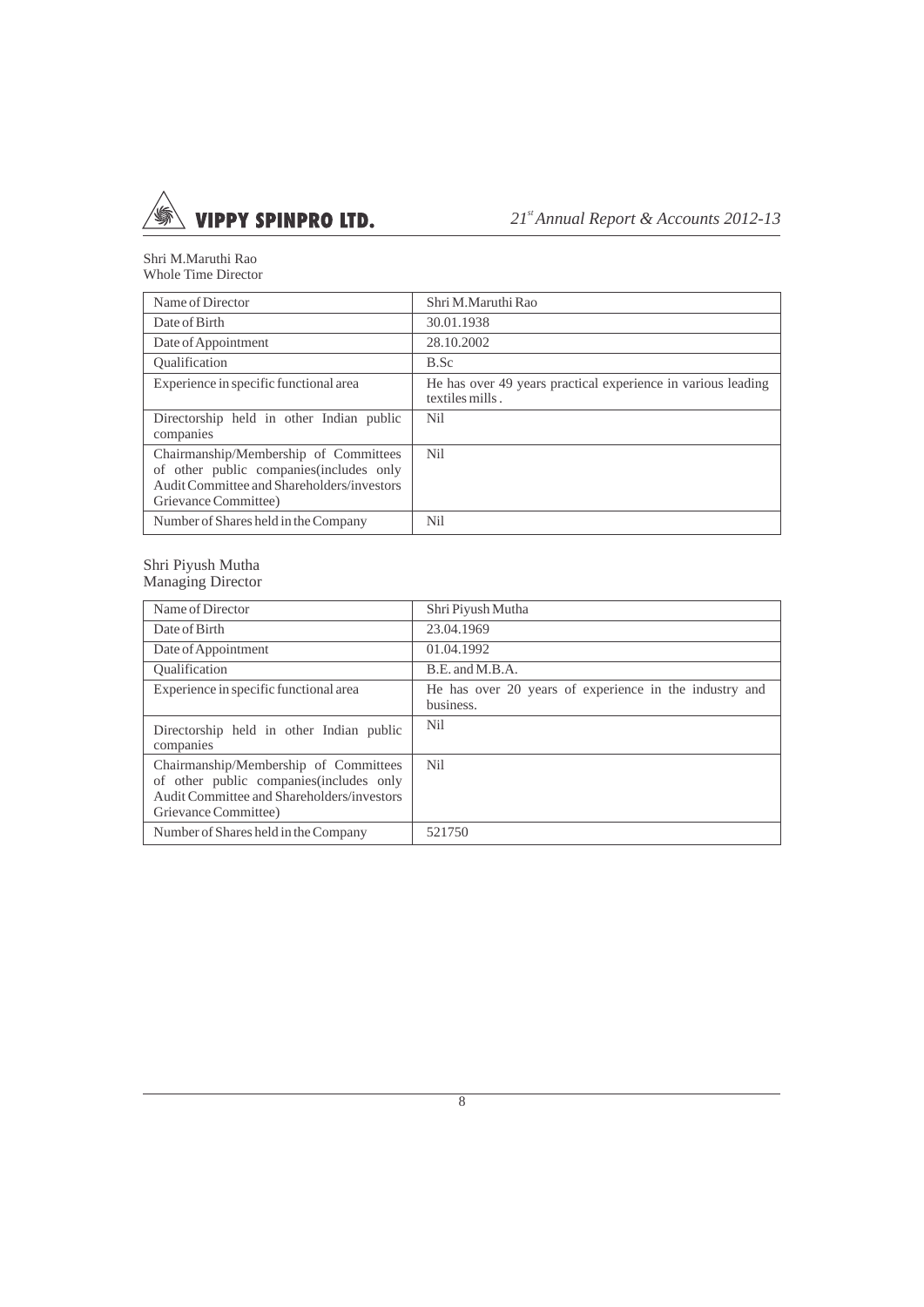

# **DIRECTORS' REPORT**

Dear Members,

Your Directors have pleasure in presenting the 21<sup>st</sup> Annual Report together with the Audited Financial Statements for the year ended March 31, 2013.

#### **FINANCIAL RESULTS**

|                                                                                              |                | $\int$ In Lacs) |
|----------------------------------------------------------------------------------------------|----------------|-----------------|
| <b>Particulars</b>                                                                           | March 31, 2013 | March 31, 2012  |
| Income                                                                                       |                |                 |
| <b>Revenue from Operations</b>                                                               | 8,905.82       | 10,223.45       |
| Other Income                                                                                 | 68.15          | 72.69           |
| <b>Total Revenue</b>                                                                         | 8,973.97       | 10,296.14       |
| Profit before finance cost, depreciation &<br>amortization ,prior period expenditure and tax | 887.67         | 770.27          |
| <b>Finance Costs</b>                                                                         | 276.33         | 167.72          |
| Depreciation and amortization expenses                                                       | 259.43         | 257.23          |
| Profit before prior period expenditure and tax                                               | 351.91         | 345.32          |
| Less: prior period Expenditure                                                               | 0.12           | 2.47            |
| <b>Profit before Tax</b>                                                                     | 351.79         | 342.85          |
| <b>Less: Tax Expenses</b>                                                                    |                |                 |
| Current Tax                                                                                  | 100.80         | 131.25          |
| Deferred Tax (Assets)/Liabilities                                                            | 1.01           | (22.77)         |
| <b>Profit for the year</b>                                                                   | 249.98         | 234.37          |
| Earning per equity share                                                                     |                |                 |
| <b>Basic</b>                                                                                 | 4.26           | 3.99            |
| Diluted                                                                                      | 4.26           | 3.99            |

### **OPERATIONALPERFORMANCE**

During the year under review, the Company's revenue was ` 8,973.97 lacs compared to `10,296.14 lacs for the previous year . The Profit before Tax was ` 351.79 lacs compared to ` 342.85 lacs for the previous year registered growth by 2.61%. The Profit After Tax was ` 249.98 lacs compared to ` 234.37 lacs for the previous year and registered growth by 6.66%.

#### **DIVIDEND**

In order to conserve resources for future growth and with a view to ensure sufficient liquidity, your Directors do not recommend any dividend for the year 2012-13.

### **DIRECTORS**

In accordance with the provisions of the Companies Act,1956 and the Article of Association of the Company, Shri M.L. Jain and Shri Shailendra Kumar Jain are being liable to retire by rotation and being eligible, offer themselves for the re-appointment.

# **PUBLIC DEPOSITS**

The Company has not invited/accepted any deposit from public within the meaning of Section 58Aof the Companies Act, 1956 and rules made there under during the year under review.

### **INSURANCE**

The Company's buildings, plant and machineries, stocks, stores and spares are adequately insured against various risks.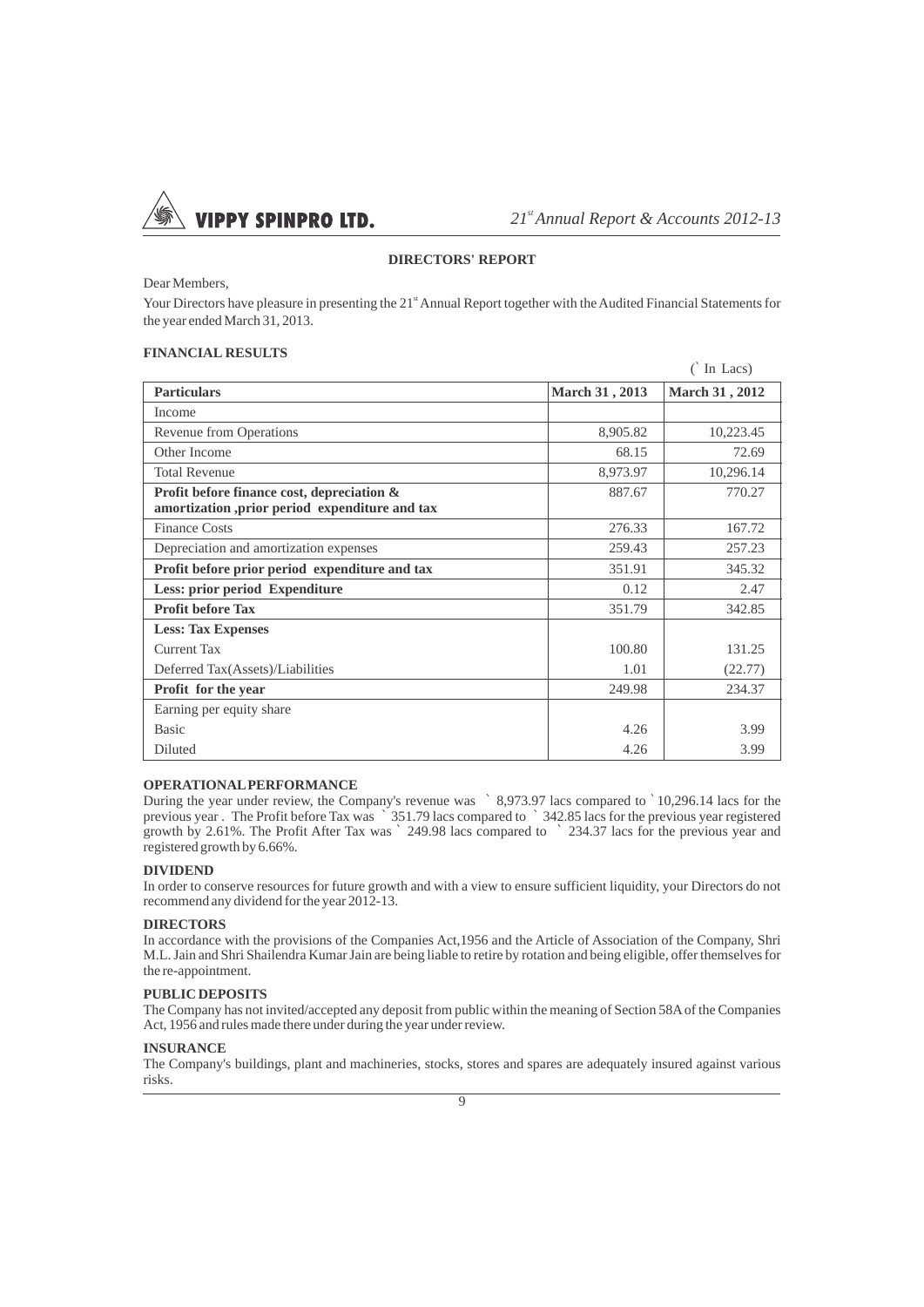

# **PARTICULARS OFEMPLOYEES**

Particulars of employees as required under Section 217 (2A) of the Companies Act, 1956 read with the Companies (Particulars of Employees) Rules 1975 , as amended, is not applicable as no employee is covered under the said rules.

#### **CONSERVATION OF ENERGY, TECHNICAL ABSORPTION AND FOREIGN EXCHANGE EARNING AND OUTGO**

Particulars required under section 217(1) (e) of the Companies Act,1956 read with Companies (Disclosures of Particulars in the report of Board of Directors) Rules, 1988 regarding conservation of energy, technology absorption and foreign exchange earnings and outgo are given in the statement annexed as Annexure –Ahereto forming a part of this Report.

# **DIRECTORS' RESPONSIBILITYSTATEMENT**

Pursuant to the requirement under Section217 (2AA) of the Companies Act, 1956, the Directors hereby state and confirm that:

- i) in the preparation of the Annual Accounts, the applicable accounting standards have been followed.
- ii) the Directors have selected such accounting policies and applied them consistently and made judgments and estimates that were reasonable and prudent so as to give a true and fair view of the state of affairs of the Company at end of the financial year and of the profit /loss of the Company for that period.
- iii) the Directors have taken proper and sufficient care for the maintenance of adequate accounting records in accordance with the provisions of this Act for safeguarding the assets of the Company and for preventing and detecting fraud and other irregularities.
- iv) the Directors have prepared the annual accounts on a going concern basis.

# **CORPORATE GOVERNANCE**

The Company has complied with the requirements of clause 49 of the Listing agreement with Bombay Stock Exchange Ltd. regarding Corporate Governance as were applicable during the year under review to the Company.

A Report on Corporate Governance along with a Certificate thereon, from Company Secretary in Practice, is appended to and forms part of this Annual Report.

#### **MANAGEMENTDISCUSSION AND ANALYSIS REPORT**

In terms of Clause 49 of the Listing Agreement with Bombay Stock Exchange Ltd., Management Discussion and Analysis Report is appended to and forms part of this Annual Report.

### **AUDITORS**

The Auditors, M/s. Sodani & Co., Chartered Accountants (Firm Registration No.000880C) will retire at the forthcoming Annual General Meeting. Based on the recommendation of the Audit Committee, the Board has recommended the appointment of M/s. Sodani & Co., as the Statutory Auditors of the company to hold office from the conclusion of the ensuing Annual General Meeting until the conclusion of the next Annual General Meeting.

#### **COSTAUDITORS**

On the recommendation of the Audit Committee, the Board of Directors has appointed M/s. M.Goyal & Co., Cost Accountants, Jaipur, (Firm Registration No. 000051) as Cost Auditors of the Company to conduct the Cost Audit of Textiles for the year 2013-14 subject to approval of the Central Government.

#### **LISTING OFTHE SHARES**

The Equity Shares of the Company are presently listed with Bombay Stock Exchange Ltd.(BSE). Further the Company has paid listing fees to Bombay Stock Exchange Ltd. for the year 2013-2014.

### **ENVIRONMENT& SOCIALCONCERN**

Your Company is committed to the sustainable use of all natural resources and minimizes waste at source and recycle where possible.

Considering the scarcity of natural resources, the Company continue to maintain "Rain Water Harvesting System" at the factory premises at Dewas. The 8040 sq meters of roof area has been covered under the rain water harvesting and approx. 9969 cubic meters of water has been collected at factory premises at Dewas, resulting in saving water and recharging the five bore wells consequently, and also the cost thereof. The Company is also continuing to generate electricity through Company's Wind Mill situated at Dewas District, Madhya Pradesh.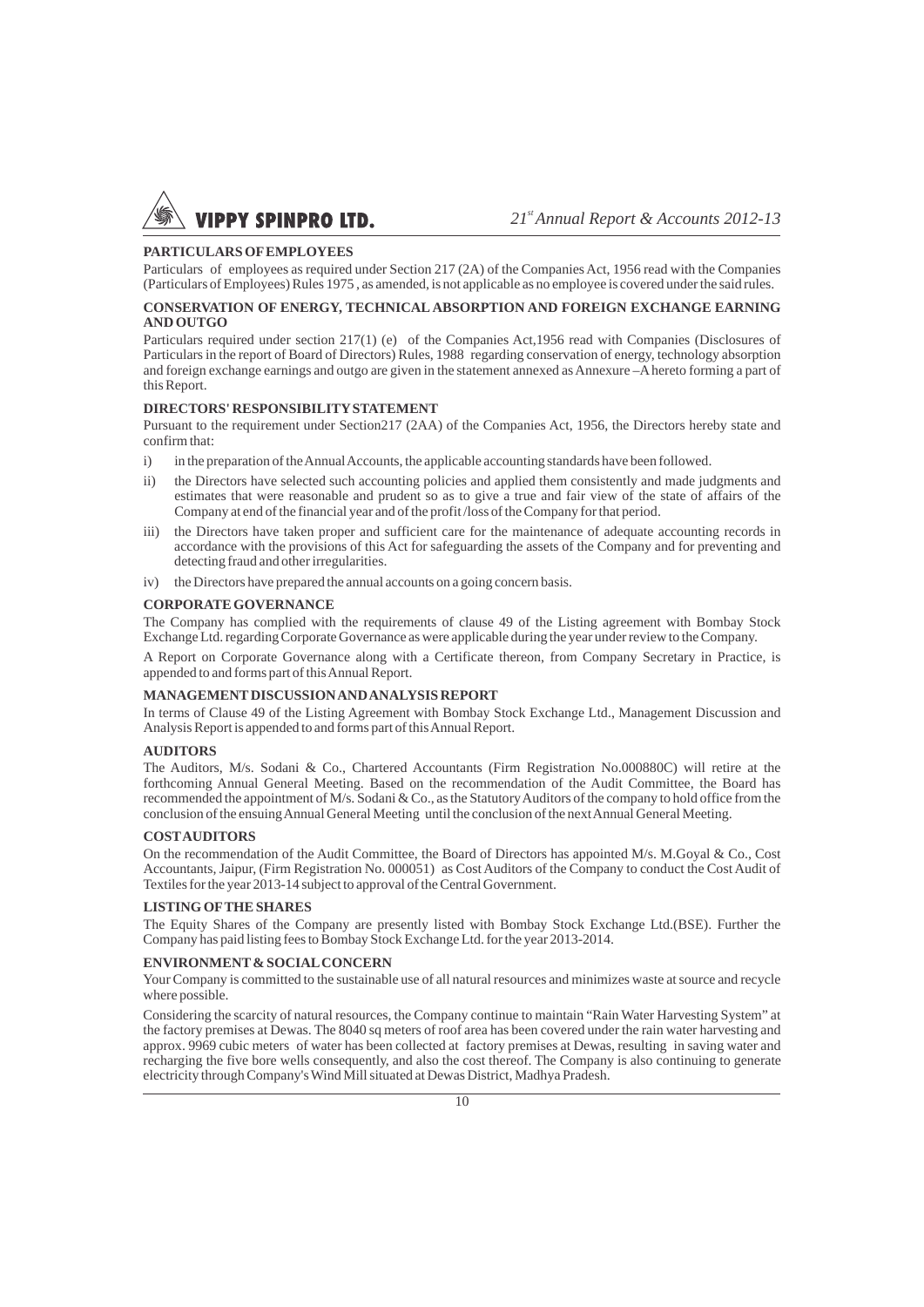

Your Company continues to give top priority importance to pollution control and environment protection. The Company complies with various emission standards and other environmental requirements as per pollution control norms.

# **CORPORATE SOCIALRESPONSIBILITY(CSR)**

We are committed to adhere to socially responsible business practices that ensure the well-being of the communities in which our business operates. Being a committed corporate citizen, we have taken significant efforts in the area of Corporate Social Responsibility.

In memory of our founder Late Shri Prakash Mutha, During the year,Company has involved in inspirable activities in the area around the plant situated at Dewas such as giving awards to meritorious students and distribute bicycle, School Dress, School Bags, School Books & Education Material. Total 81 Students got such benefit during the year.

The Company has given employment to women and provided training to them to develop their skills & quality. The Company has also organized the various health awareness programmes during the year.

The Company established water hut at various places in Dewas City for providing the drinking water during summer season.

# **COMPANY POLICY FOR PROMOTION OF EMPLOYMENT OF YOUTH COMING FROM THE UNDER-PRIVILEGED/DISADVANTAGED SECTION OFTHE SOCIETY**

The employment in the company is totally based on eligibility and merit of the applicant without any discrimination against their gender, religion, caste, colour, ancestry, marital status, nationality and disability. And among equally qualified individuals, preference are given to people from the disadvantaged groups.

The Company makes all efforts for up-skilling and continual training of employees from socially disadvantaged sections of society in order to enhance their capabilities, and competitive skills.

#### **ACKNOWLEDGEMENTS**

Your Directors wish to place on record their appreciation for the valuable support and co-operation extended by Punjab National Bank , Government and Government agencies , stock exchange as well as shareholders, customers, suppliers and dealers .

Yours Directors also wish to place on record of the devoted and dedicated service rendered by all the employees of the company for ensuring that the Company performs well.

#### **For and on behalf of the Board of Directors**

Dewas Piyush Mutha M.L. Jain May 30<sup>th</sup> 2013 Managing Director Director Director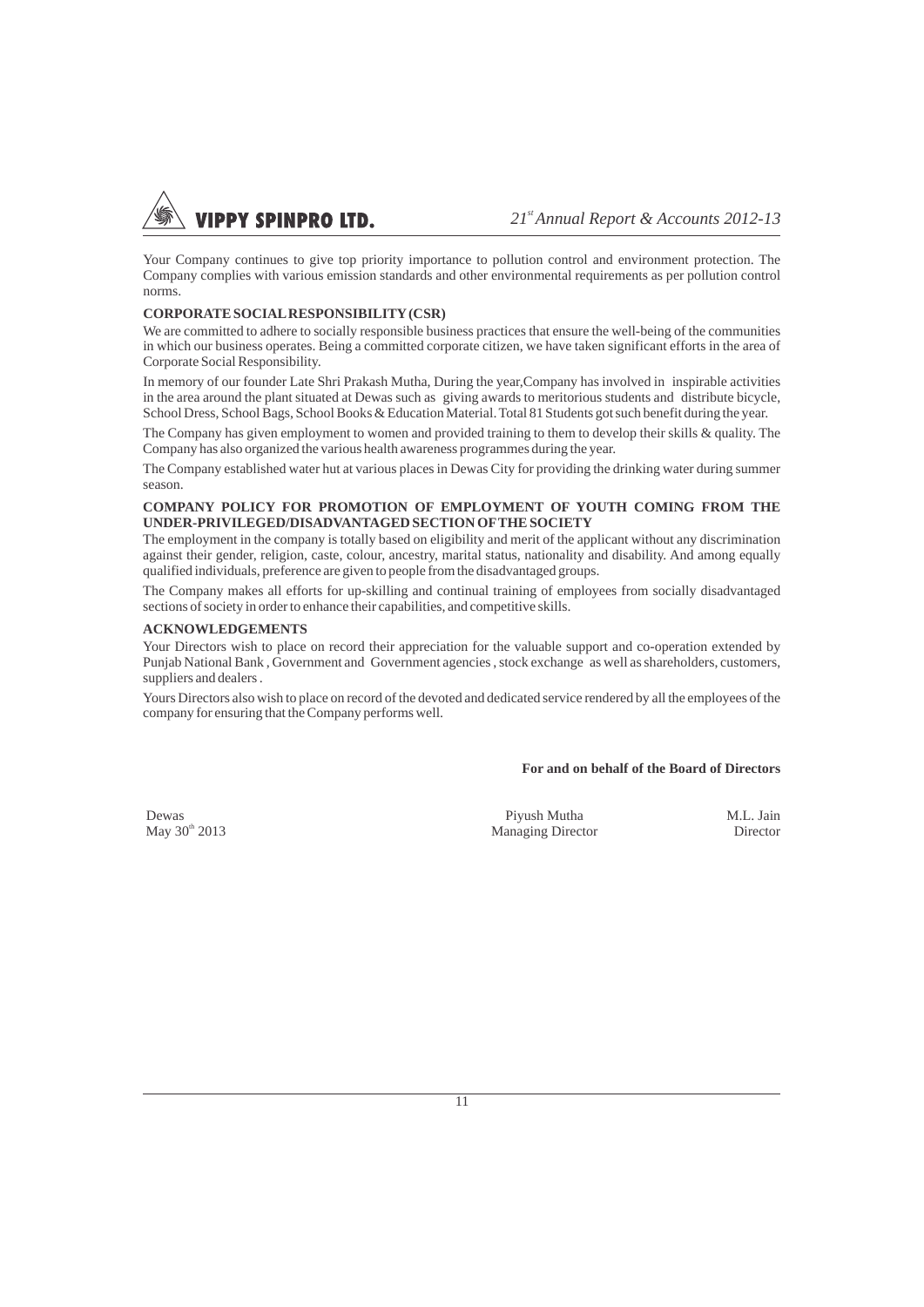

# ANNEXURE TO THE DIRECTORS' REPORT **ANNEXURE-A**

Information as per section 217(1)(e) of the Companies Act, 1956 read with Companies(Disclosures of Particulars in the Report of Board of Directors) Rules,1988 and forming part of the Directors' Report for the year ended 31<sup>st</sup> March 2013.

# **I. CONSERVATION OFENERGY**

- (a) Energy conservation measures taken:
	- i. 200KVAR capacitor added & 18 Nos. of old Capacitor replaced by new one to maintain average power factor.
	- ii. 2000KVAstabilizer installed.
	- iii 197 CFM Compressor installed.
- (b) Additional investment and proposal for reduction in consumption of energy:

N.A.

- (c) Impact of the measures at (a) and (b) above for reduction of energy consumption and Consequent impact on cost of production.
	- i. Installation 200KVAR capacitor and new Capacitor replaced in place of old capacitor saved `264607/- per month.
	- ii. By installation of stabilizer, stabilized voltage & saved energy.
	- iii. Stopped one compressor & saved approx. 100 units per day.

### **FORM-A**

Particulars with respect to conservation of energy

|                  | <b>Particulars</b>                        | <b>Current</b> year<br>2012-13 | <b>Previous Year</b><br>2011-12 |
|------------------|-------------------------------------------|--------------------------------|---------------------------------|
| A.               | <b>Power &amp; Fuel Consumption</b>       |                                |                                 |
| 1.               | <b>Electricity</b>                        |                                |                                 |
|                  | Purchased<br>a.                           |                                |                                 |
|                  | Units                                     | 1,02,42,280                    | 98,12,365                       |
|                  | Total Amt. ` (excluding cess)             | 5,73,67,881                    | 4,70,37,568                     |
|                  | Rate/unit                                 | 5.60                           | 4.79                            |
|                  | Own Generation<br>$h_{-}$                 |                                |                                 |
|                  | Through Diesel Generator<br>(i)           |                                |                                 |
|                  | Units                                     | 31,160                         | 42,840                          |
|                  | Units / liter of $HSD/LDO($               | 3.05                           | 2.83                            |
|                  | Cost / Unit ( )                           | 17.78                          | 13.94                           |
|                  | Through Steam Turbine / Generator<br>(ii) |                                |                                 |
| 2.               | Coal                                      |                                |                                 |
|                  | Quality Consumed (in MT)                  |                                |                                 |
|                  | Total Cost $(\dot{\ })$                   |                                |                                 |
|                  | Average Rate (`/MT)                       |                                |                                 |
| 3.               | <b>Furnace Oil</b>                        |                                |                                 |
| $\overline{4}$ . | <b>Others /internal generation</b>        |                                |                                 |
| В.               | Consumption per unit of production        |                                |                                 |
|                  | Electricity (Unit /MT)                    | 1,390                          | 1,261                           |
|                  | Furnace Oil                               |                                |                                 |
|                  | Coal (Kg/MT)                              |                                |                                 |
|                  | Others                                    |                                |                                 |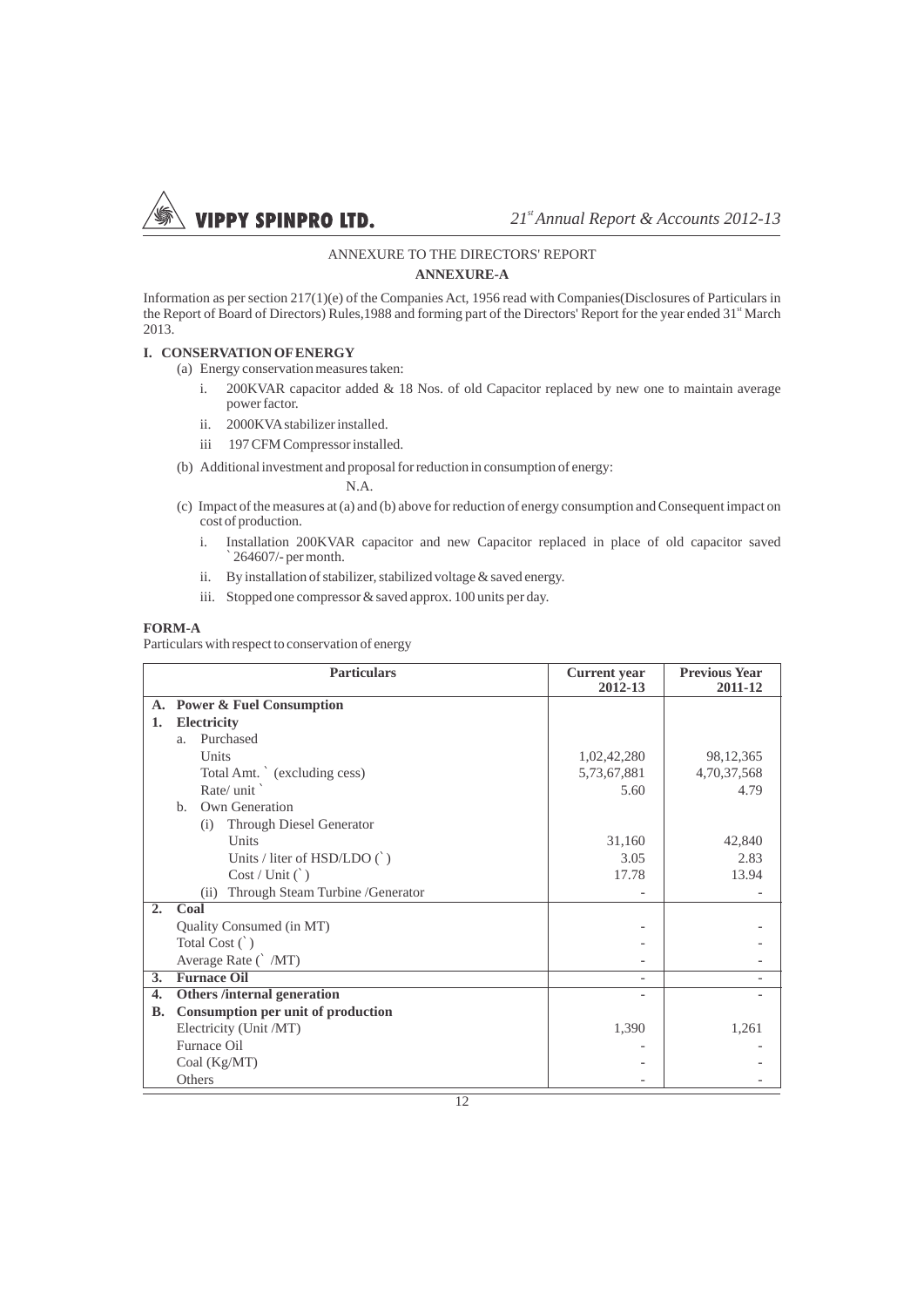

# **II. TECHNOLOGY ABSORPTION:**

# **FORM-B**

**Form of disclosures of particulars with respect to absorption:**

- **(A) RESEARCH & DEVELOPMENT: Not Applicable**
- **(B) TECHNOLOGY ABSORPTION, ADOPTION & INNOVATION: Not Applicable**

# **III. FOREIGN EXCHANGE EARING AND OUTGO**

|            |                         | <b>Current Year</b> | <b>Previous Year</b> |
|------------|-------------------------|---------------------|----------------------|
|            | Earning (`) (FOB basis) | 11.37.44.852        | 4,31,07,832          |
| <u>، ،</u> | Outgo (                 | 1,41,18,789         | 6,28,882             |

# **For and on behalf of the Board of Directors**

Dewas Piyush Mutha M.L. Jain Managing Director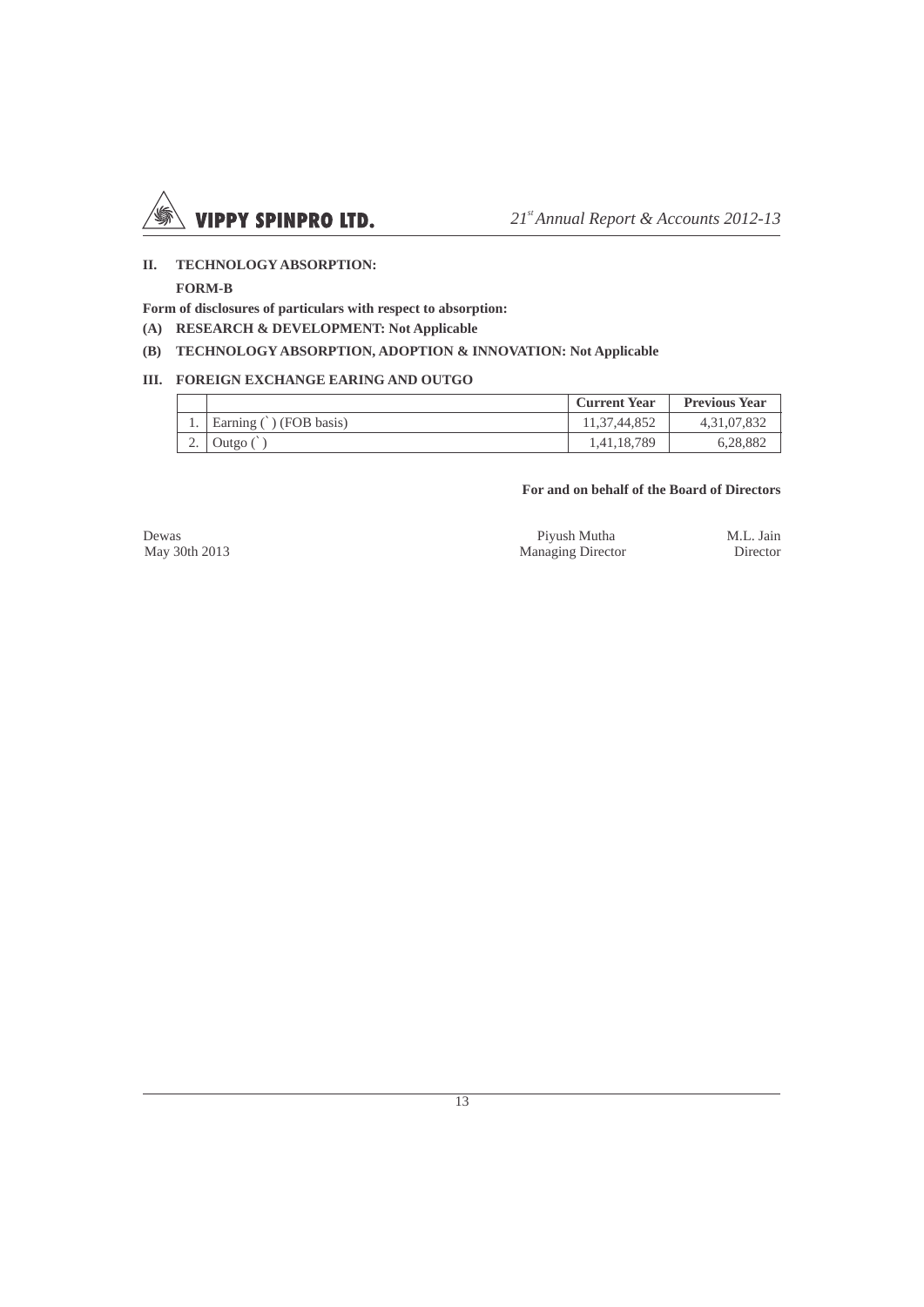

#### **MANAGEMENTDISCUSSION AND ANALYSIS REPORT**

#### **ECONOMY-OVERVIEW**

The Global Economy has yet to shake off the fallout from the crisis of 2008-09. Emerging market and developing economies are still going strong, but in advanced economies are still appear to a growing bifurcation between the United States on one hand and the euro are on the other.

Being a part of the Global Economy, the Indian economy was also affected by the global crises. Indian economy estimated to grow at 5.00% in Financial Year 2012-13. which is worst slowdown in a decade & the year 2012-13 was also challenging year for the Indian Economy. The Indian Economy has large potential to grow and as per Economic Survey of Govt. of India, the Indian Economy likely to grow at 6.1% to 6.7% in the year 2013-14 from 5% in the previous year 2012-13. The fundamentals of the Indian Economy are strong and the long-term prospects of the Indian Economy continue to be optimistic with increasing consumer spending.

#### **INDUSTRYSTRUCTURE AND DEVELOPMENT**

The Indian Textiles Industry has an overwhelming presence in the economic life of the Country. Apart from providing one of the basic necessities of life, the textiles industry also plays a vital role through its contribution to industrial output, employment generation, and the export earnings of the Country. The sector contributes about 14% to industrial production, 4% to the gross domestic product (GDP). The Indian Textiles & Clothing Industry is one of the largest contributors to country's exports. It provides employment to over 35 million people. The textiles sector is the second largest provider of employment after agriculture.

India has the potential to increase its textile and apparel share in the world trade from the current level of 4.5% to 8 % and reach US\$80 billion by 2020.

The Indian Government's Policy supports the textiles & clothing industry through various incentives as envisaged in the Foreign Trade Policy 2009-14 to increase the Indian shares in the global trade of textiles and clothing. Govt. of India allowed 100% Foreign Direct Investment (FDI) in textiles under the automatic route.

The Company is engaged in the manufacturing of cotton yarn for different applications by Rotor Spinning. Rotor spinning is economical, since the process is very short, consumes less energy and offer substantial cost benefits in the choice of raw material in comparison to Ring Spinning especially in coarse counts.

# **OPPORTUNITYAND THREATS**

#### **Opportunities**

A growing economy, rising disposable incomes and the growing aspirations of Indian consumers are expected to continue driving growth in the Indian Textile & Clothing Industry.

In the liberalized post-quota period, India has emerged as a major sourcing destination for buyers from all over the globe. As a measure of growing interest in the Indian textiles and clothing sector, a number of reputed houses opened their sourcing/ liaison office in India. These include Marks and Spencer, Haggar Clothing, Kellwood, Little Label, Boules Trading Company, Castle, Alster International, Quest Apparel Inc.,etc.. Commercially the buoyant retailers across the world are looking for options of increasing their sourcing from the Indian markets. Indian manufacturers are also pro-actively working towards enhancing their capacities to fulfil this increased demand.

#### **Threats**

The price of cotton, cost of power & fuel and other input costs make it difficult to compete in the Indian as well as international market. The turbulent global conditions & falling value of rupee are also challenges for the Company. Our primary raw material is cotton, which we source from the domestic market. Cotton is an agricultural product and its supply and quality are subject to forces of nature. Any material shortage or interruption in the domestic supply or deterioration in the quality of cotton due to natural causes or other factors could result in increased production costs, which we may not successfully be able to pass on to customers, which in turn would have an material adverse.

### **SEGMENTWISE PERFORMANCE**

The Company generates power through wind mill for captive use. Hence no segment reported.

#### **FUTURE OUTLOOK**

India's textiles and clothing industry is one of the mainstays of the national economy. It is also one of the largest contributing sectors of India's exports worldwide. The report of Working Group constituted by the Planning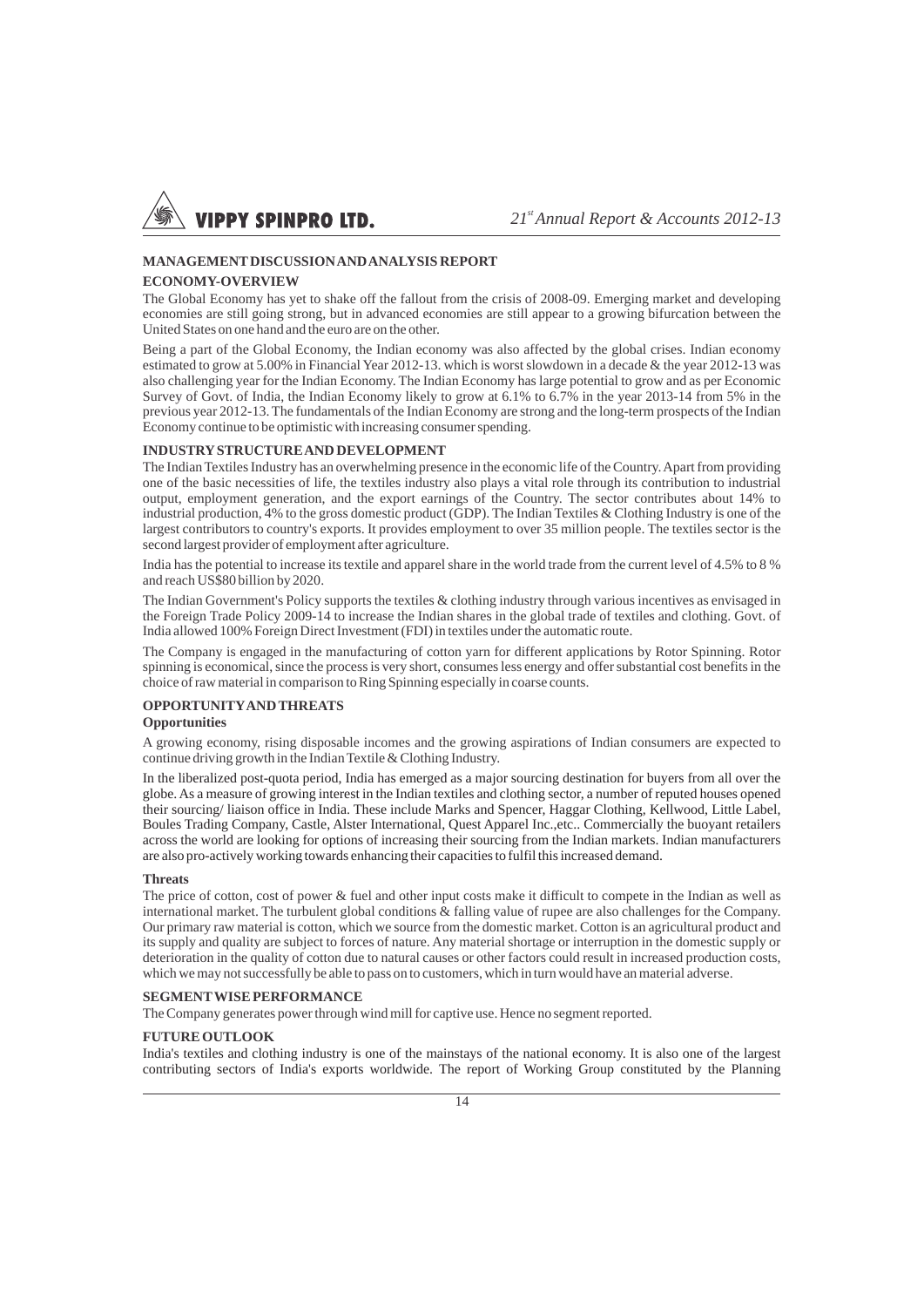

Commission on boosting India's manufacturing exports during 12th Five Year Plan (2012-17), envisages India's exports of Textiles and Clothing at USD 64.11 billion by the end of March 2017.

With consumerism and disposable income on the incline, the retail sector has witnessed rapid growth in the past decade. Several international retailers are also focusing on India due to its emergence as a potential sourcing destination.

The Company believes that the Government also has significant role to play in the growth of this industry. The Government recognizes the potential of this industry and is taking a number of steps to improve competitiveness of this industry in the global market.

# **RISK AND CONCERN**

Increasing price of power, volatility of price of crude oil, availability/price of cotton, any changes in government policies, may have an adverse impact on the business of the Company.

The Company has risk management policy to identify the nature and magnitude of risk associated with the Company and to take steps for mitigating the impact of such risks. These are reviewed periodically by the Board of Directors of the Company.

# **INTERNALCONTROLSYSTEMS AND THEIR ADEQUACY**

The Company has proper and adequate system of internal controls to provide reasonable assurance that assets are safeguard and transactions are properly authorized, recorded and correctly reported.

The Internal Audit is conducted by outside auditing firms, which evaluate the functioning and quality of internal controls and checks; and provides assurance of its adequacy and effectiveness. The Internal Audit Reports are reviewed by the top management, the Audit Committee and adequate remedial measures, if any, are taken and in time.

# **FINANCIALANALYSIS**

During the year under review, the Company's revenue was ` 8,973.97 lacs compared to `10,296.14 lacs for the previous year. The Profit before Tax was ` 351.79 lacs compared to ` 342.85 lacs for the previous year registered growth by 2.61%. The Profit After Tax was ` 249.98 lacs compared to ` 234.37 lacs for the previous year and registered growth by 6.66%.

#### **DEVELOPMENTIN HUMAN RESOURCE AND INDUSTRIALRELATIONS**

The Company believes that human resources are valuable assets of the Company and provides them an environment, where each employee is motivated to contribute his best to achieve the Company's objective. The company lays great emphasis on proper management of human resources and believes that this is the most important ingredient for achieving excellence in performance and sustainable growth. The company has a progressive HR policy for helping employees to develop their organization skill, knowledge, and abilities to achieve greater efficiency. The company's effort has always been to retain the best professional and technical talent.

The Industrial Relations of the Company with its personnel has continued to be cordial and friendly during the year.

# **CAUTIONARYSTATEMENT**

Statement in the "Management Discussion and Analysis" describing the Company's objectives, estimates, expectations or projections may be "forward looking statements" within the meaning of applicable laws and regulations. These statements are based on certain assumptions and expectation of future events. Actual results could, however, differ materially from those expressed or implied. Important factors that could make a difference to the Company's operations include demand/supply conditions, finished goods prices, raw material costs, changes in government regulations, tax laws and other statues and other incidental factors.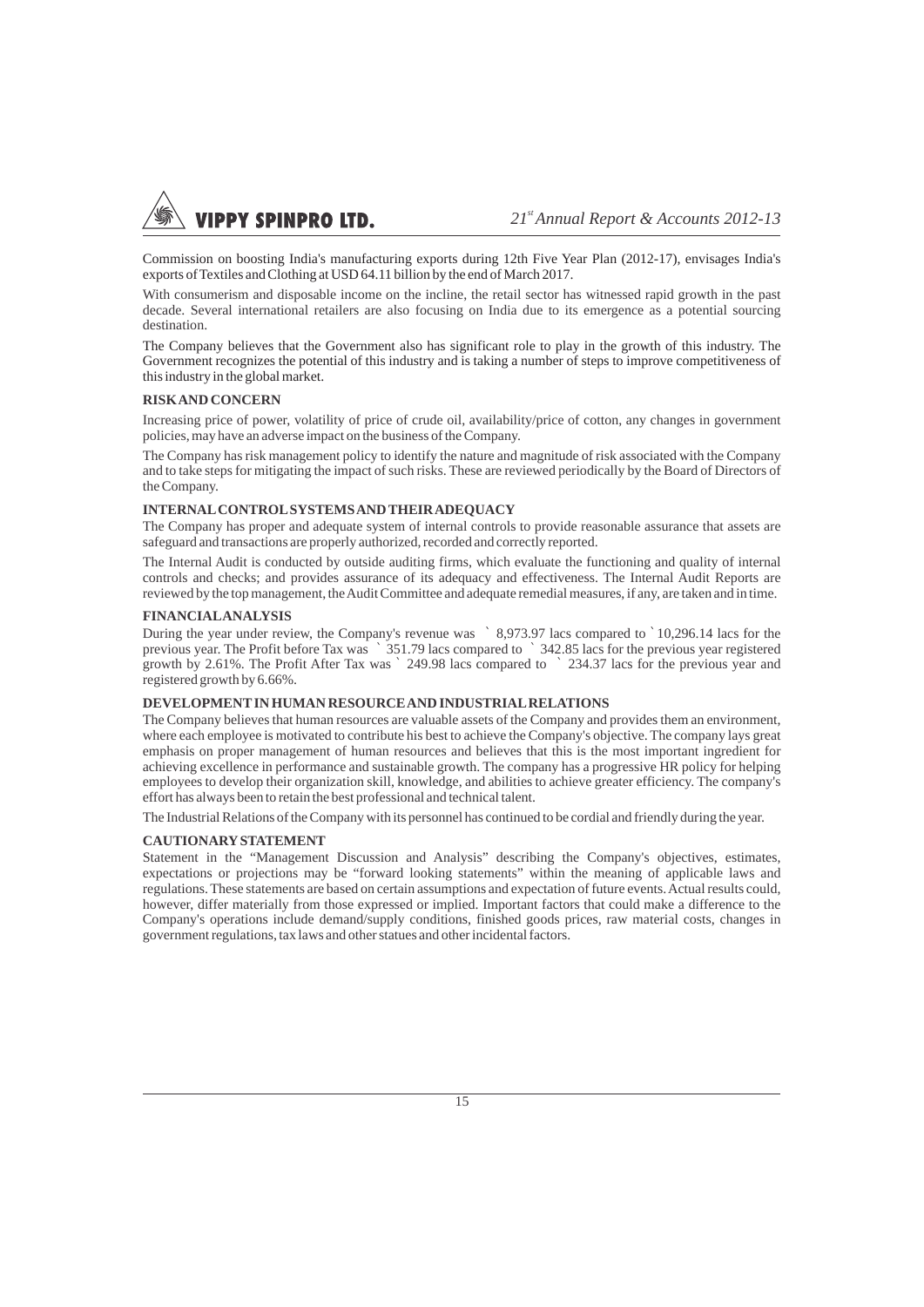

# **CORPORATE GOVERNANCE REPORT**

The detailed report on implementation by the Company of Corporate Governance Code as incorporated in Clause 49 of the Listing Agreement with Stock Exchange is set out below:

#### **1. Company's Philosophy**

Your Company is committed to attain the highest standard of Corporate Governance by placing emphasis on transparency, accountability, integrity and to promote ethical conduct throughout the organization with the main object to enhance the value of all stakeholders.

#### **2. Board of Directors**

#### **Composition and Attendance**

As on March 31,2013, the Company's Board comprised of seven Directors out of which four are Independent & Non-Executive Directors. One Director is non independent & non executive; the remaining two directors are Non independent & Executive. The composition of the Board is in conformity with clause 49 of the Listing Agreement.

The details of Board composition, attendance of Directors at the Board Meetings and at the last Annual General Meeting held during the year and the number of directorship and committee chairmanship/membership held by the Directors in other companies are given below.

| S.<br>No.       | Name                       | Category                             | of<br><b>Board</b><br>No.<br>Meetings |                | A tten<br>dance<br>at last<br>A G M | Total<br>of<br>no.<br><b>Director</b><br>ship<br>in<br>other<br>public | No. of Committee<br>Positions#<br>other<br>companies<br>incorporated<br>India | held in<br>pu b lic<br>in |
|-----------------|----------------------------|--------------------------------------|---------------------------------------|----------------|-------------------------------------|------------------------------------------------------------------------|-------------------------------------------------------------------------------|---------------------------|
|                 |                            |                                      | Held                                  | A ttended      |                                     | incorpor<br>ated<br>$\mathbf{in}$<br>India                             | Chairman Member                                                               |                           |
| $\mathbf{1}$    | Shri Piyush Mutha          | Promoter-<br>E xecu tive             | 6                                     | 6              | Yes                                 |                                                                        |                                                                               |                           |
| 2               | Shri Praneet Mutha         | $Promoter -$<br>Non-Executive        | 6                                     | 6              | <b>Yes</b>                          | $\mathbf{1}$                                                           | $\blacksquare$                                                                |                           |
| 3               | Shri M.L. Jain             | Independent<br>Non<br>E xecu tive    | 6                                     | 6              | Yes                                 |                                                                        |                                                                               |                           |
| $\overline{4}$  | Shri M.Maruthi Rao         | $Non-$<br>Independent<br>E xecu tive | 6                                     | 5              | N <sub>0</sub>                      |                                                                        |                                                                               |                           |
| $\overline{5}$  | Shri Shailendra K.<br>Jain | Independent<br>$Non-$<br>Executive   | 6                                     |                | N <sub>o</sub>                      | $\overline{4}$                                                         |                                                                               |                           |
| 6               | Shri Subhash<br>Kocheta    | Independent<br>$Non-$<br>E xecu tive | 6                                     | $\overline{4}$ | N <sub>o</sub>                      |                                                                        |                                                                               |                           |
| $7\phantom{.0}$ | Shri K. Raghuram           | Independent<br>Non-<br>Executive     | 6                                     |                | N o                                 |                                                                        |                                                                               |                           |

# Only Audit Committee and Shareholders / Investors Grievance Committee have been considered.

As detailed in the table above, none of the Directors is a member of more than 10 board-level committees of public companies in which they are Directors, nor Chairman of more than five such committees.

The Company did not have any pecuniary relationship or transactions with Non-Executive Directors during the year ended March 31, 2013 apart from paying sitting fees.

No Director is related to any other Director except Shri Piyush Mutha and Shri Praneet Mutha who are related to each other. Shri Piyush Mutha is the elder Brother of Shri Praneet Mutha.

### **Information of Directors including those being appointed/re-appointed**

Particulars of Directors seeking appointment/re-appointment are given in the Annexure annexed to the notice for the ensuing Annual General Meeting.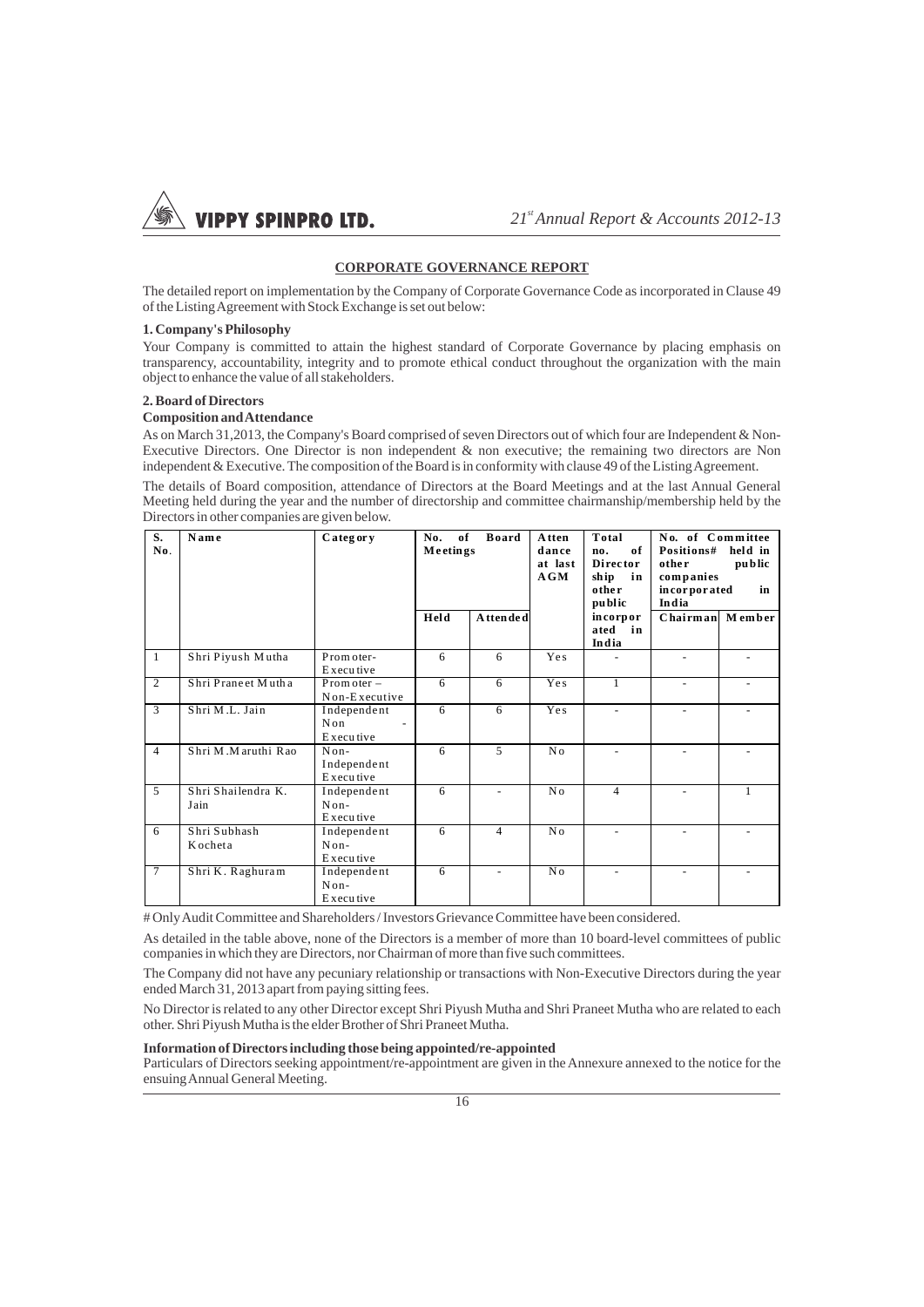

#### **Board Procedures**

The Board generally meets 4 times during the year. Additionally meetings are held whenever necessary. During the year under review, six (6) Board Meetings were held and the gap between any two meetings did not exceed for months.

The dates on which the Board meetings were held during the Financial Year 2012-13 were May 30,2012, August 11,2012, October 26,2012, November 10,2012, February 14,2013 & March 30,2013.

The Key information is placed before the Board of Directors to apprise the Directors of the affairs of the Company. The Board reviews compliance reports of all laws as applicable to the Company as well as steps taken by the company to rectify instances of non-compliances, if any.

#### **Code of Conduct**

The Company has laid down a Code of Conduct for all Board Members and Senior Management Personnel of the Company. The Code of Conduct is available on the website of the Company www. vippyspinpro.com. A declaration by Managing Director regarding compliance by the Board Members and Senior Management Personnel, with the said Code of Conduct is enclosed and form part of this report.

#### **3. Audit Committee**

The Company has an Audit Committee constituted terms of Clause 49 of the Listing Agreement and Section 292Aof the Companies Act, 1956.

The terms of reference to the Committee covers accounting matters, financial reporting, internal controls and the matters as contained in section 292Aof the Companies Act, 1956 and Clause 49 of the Listing Agreement.

#### **Composition and Attendance**

Audit committee consists of three Directors. All members are of the Committee are Independent & Non-Executive Directors. All members of this Audit Committee possess good knowledge of finance /accounts.

As on March 31,2013, the composition of the Audit Committee and details of meeting attended by the Directors are as under:

| <b>Name</b>          | <b>Position</b> | Category                    | No. of Meetings during the<br>vear |                 |
|----------------------|-----------------|-----------------------------|------------------------------------|-----------------|
|                      |                 |                             | Held                               | <b>Attended</b> |
| Shri M.L. Jain       | Chairman        | Independent Non-Executive   |                                    |                 |
| Shri Subhash Kocheta | Member          | Independent Non - Executive |                                    |                 |
| Shri K. Raghuram     | Member          | Independent Non - Executive |                                    | -               |

During the year under review, Four (4) Audit Committee Meetings were held on May 30, 2012, August 11,2012, November10,2012, & February 14,2013. The Audit committee Meetings are usually held at the works Office of the Company and the Committees invites the CFO, Internal Auditor & Statutory Auditors, and Managing Director. Chairman of the Committee has attended previous Annual General Meeting of the Company held on 29<sup>th</sup> September, 2012.

#### **4. Remuneration Committee**

The Remuneration Committee considers, approves and recommends to the Board the remuneration payable to Managerial personnel coming within the purview of applicable provisions of the Companies Act, 1956.

#### **Composition and Attendance**

Remuneration Committee consists of three Directors. All members are of the Committee are Independent & Non-Executive Directors.

As on March 31, 2013, the composition of the Remuneration Committee and details of meeting attended by the Directors are as under: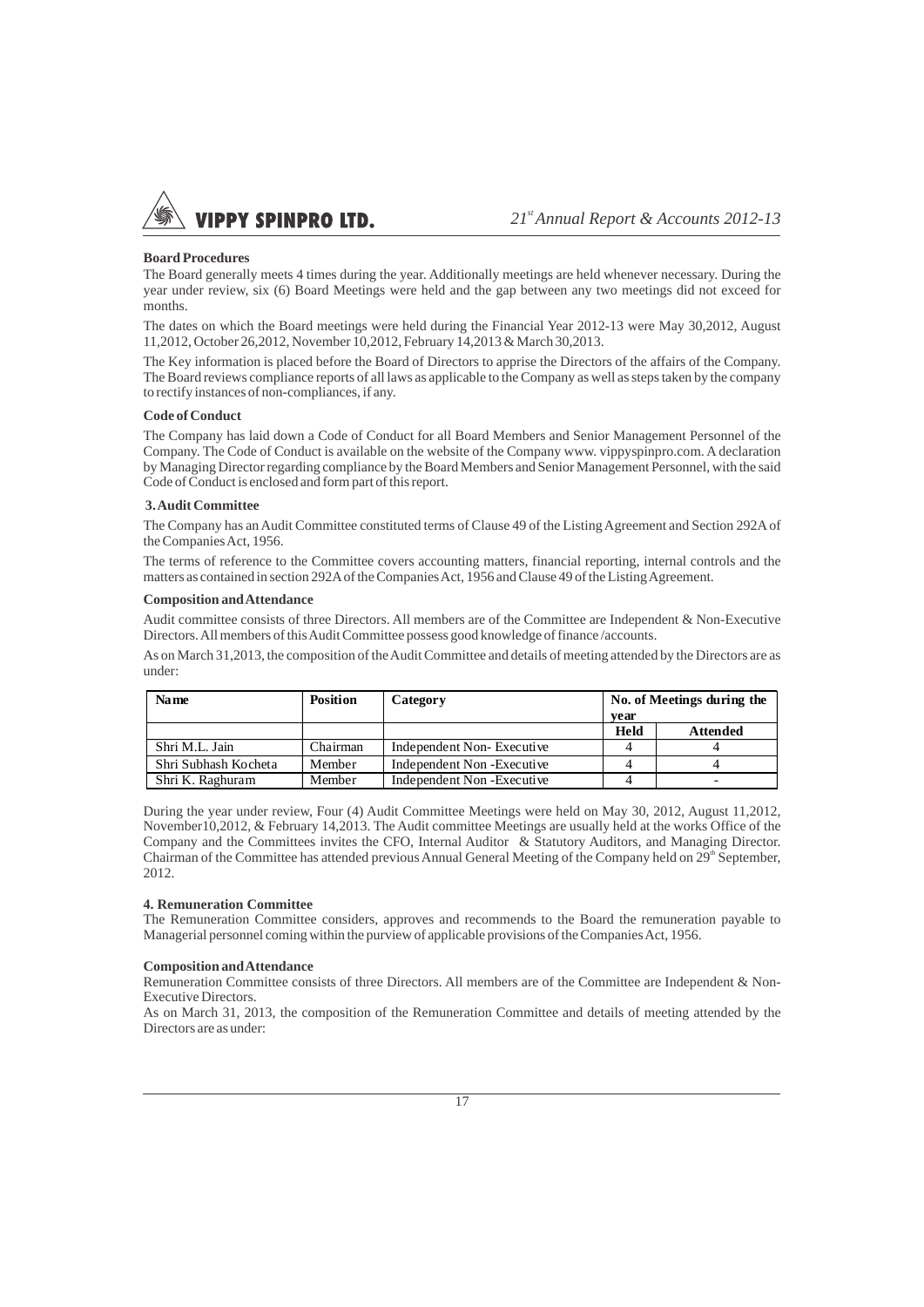

# *st 21 Annual Report & Accounts 2012-13*

| <b>Name</b>          | <b>Position</b> | Category                    | vear | No. of Meetings during the |
|----------------------|-----------------|-----------------------------|------|----------------------------|
|                      |                 |                             | Held | <b>Attended</b>            |
| Shri K. Raghuram     | Chairman        | Independent Non-Executive   |      | -                          |
| Shri M.L. Jain       | Member          | Independent Non - Executive |      |                            |
| Shri Subhash Kocheta | Member          | Independent Non - Executive |      |                            |

One meeting of the Remuneration Committee was held during the year under review on March 30, 2013.

# **Director Remuneration**

# **Remuneration policy**

The Company while deciding the remuneration package takes into consideration the following:

- (a) Present employment scenario
- (b) Remuneration package of the industry/other industries for the requisite managerial talent.
- (c) Qualification and experience held by the appointee.

# **Remuneration to Executive Directors**

The details of remuneration paid to Executive Directors for the year ended March 31, 2013 are as under.

| <b>Name of Director</b> | <b>Designation</b> | Salary $\binom{3}{2}$ | <b>Perquisites</b> | PF & other | Total $\binom{ }{ }$ |
|-------------------------|--------------------|-----------------------|--------------------|------------|----------------------|
|                         |                    |                       | and<br>other       | Fund $( )$ |                      |
|                         |                    |                       | benefits $( )$     |            |                      |
| Shri Piyush Mutha       | Managing           | 24,00,000             | 1,14,884           | 6,48,000   | 31,62,884            |
|                         | Director           |                       |                    |            |                      |
| Shri M. Maruthi Rao     | Whole Time         | 3,25,000              |                    |            | 3,25,000             |
|                         | Director           |                       |                    |            |                      |

# **Remuneration to Non Executive Directors**

All the Non- Executive Directors are entitled to receive remuneration only by way of sitting fees for attending the meetings of the board in accordance with limit prescribed under the Companies Act, 1956.

# **Criteria of Making Payments to Non –Executive Directors**

The following are the criteria of making payments to non executive directors.

-Number of Board meetings attended by such Directors.

During the year 2012-13 sitting fees were paid to Non –Executive Directors as amounted to `5000/-

# **Number of shares held by Non-Executive Directors as on March 31,2013**

| <b>Name</b>                   | <b>No.of Shares held</b> |
|-------------------------------|--------------------------|
| Shri<br>Shailendra K.<br>Jain | 5000                     |
| Shri<br>Praneet Mutha         | 521050                   |

# **5. Shareholders / Investors Grievance Committee**

The Shareholders/Investor Grievance Committee looks into redressal of Shareholders / Investors complaints, if any, on transfer of shares, non receipt of annual report, non receipt of dividends and demat of shares etc. and all other matters which can facilitate better investor services and relations.

The Secretarial Department of the Company and the Registrar and Share Transfer Agents (Ankit Consultancy Pvt. Ltd. Indore), attend all grievances of the Shareholders /Investors received directly or through SEBI, Stock Exchange, Ministry of Company Affairs, Registrar of Companies, etc.

# **Composition and Attendance**

Shareholders / Investors Grievance Committee consist of two Directors. All members are of the Committee are Independent & Non- Executive Director.

As on March 31,2013, the composition of the Shareholders / Investors Grievance Committee and details of meeting attended by the Directors are as under: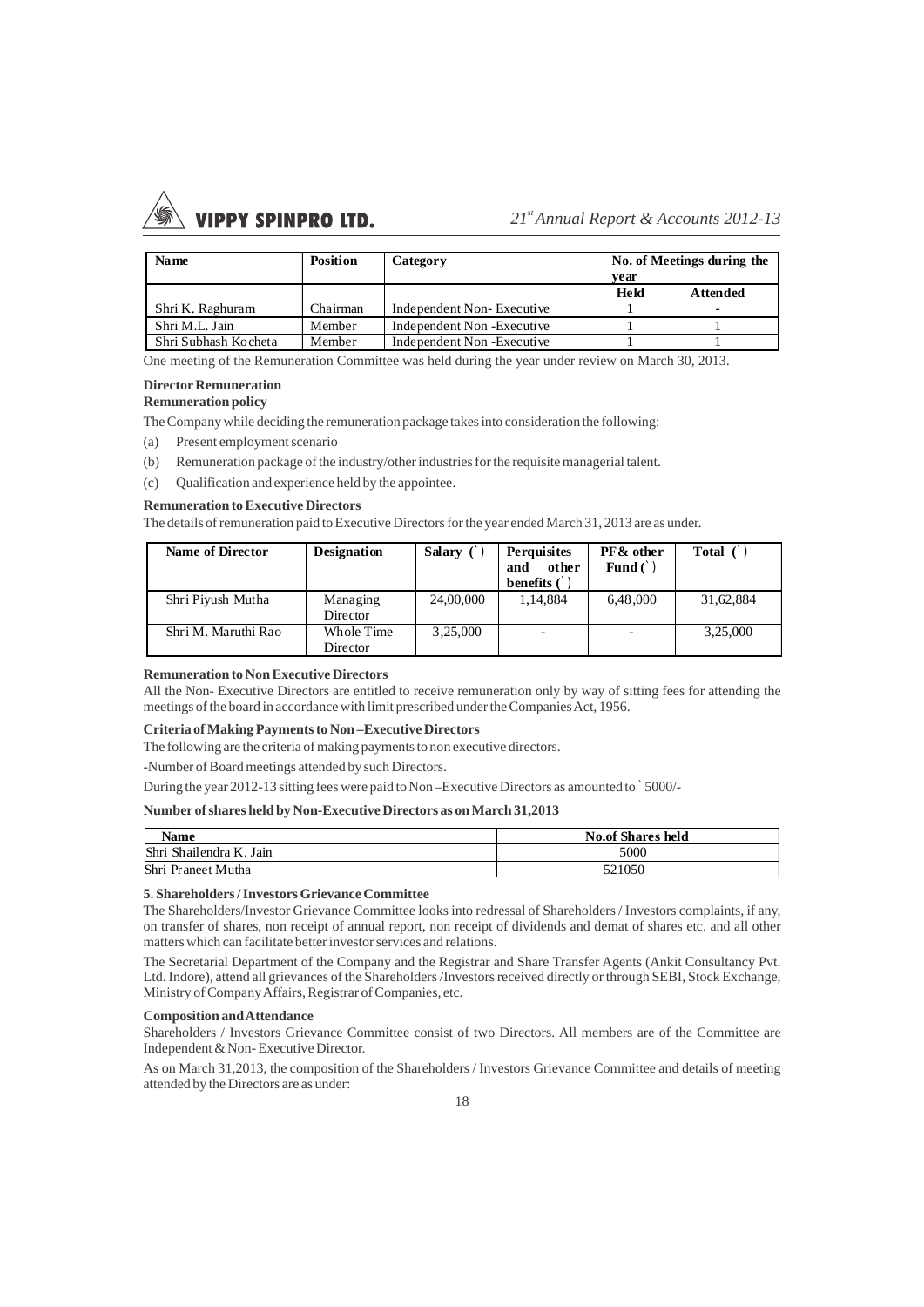

*st 21 Annual Report & Accounts 2012-13*

| Name                 | <b>Position</b> | Category                  | No. of Meetings during<br>the vear |          |
|----------------------|-----------------|---------------------------|------------------------------------|----------|
|                      |                 |                           | Held                               | Attended |
| Shri Subhash Kocheta | Chairman        | Independent Non-Executive |                                    |          |
| Shri M.L. Jain       | Member          | Independent Non-Executive |                                    |          |

During the year under review, Four (4) Shareholders / Investors Grievance Committee Meetings were held on May 30, 2012, August 11,2012, November 10,2012 & February 14,2013 . Shri Anil Agrawal is the Compliance Officer.

The company has received complaints during the year from the shareholders. All the complaints have been redressed to the satisfaction of the shareholders.

**st st Status of Redressal of Investors Grievances /complaints from April 1 , 2012 to March 31 2013.**

| $\sim$ $\sim$<br>lon oo | 0.000000000 | м<br>жu | $\gamma$ login.<br>ance<br>Uw |
|-------------------------|-------------|---------|-------------------------------|
|                         | ∼.<br>ت     |         |                               |

There is no grievances / complaints received from shareholders remaining unresolved except disputed as every efforts is maintained to immediately redress investors grievances / complaints without loss of time. The number of pending share transfer requests as on March 31, 2013 is Nil.

# **6. InsiderTrading**

The Company has adopted a Code of Conduct for Prevention of Insider Trading in the shares of the Company. This code is applicable to all Directors/Officers/Designated Employees. The Code ensures the prevention of dealing in Company's Shares by person having access to unpublished price sensitive information in relation to the Company.

# **7. General Body Meeting**

**The details of Annual General Meeting held in last three years are given below:**

| Year             | Annual<br>General<br>Meeting<br>(AGM) | Day, Date & Time                                   | Venue                                                                                           |
|------------------|---------------------------------------|----------------------------------------------------|-------------------------------------------------------------------------------------------------|
| $2011 -$<br>2012 | $20^{th}$                             | Saturday, Sept.29 <sup>th</sup> , 2012, 10.00 a.m. | Hotel Amar Vilas, 1, Chandra Nagar,<br>A.B. Road, Opp. Sony World,<br>Indore- $452010(M.P.)$    |
| $2010-$<br>2011  | 19 <sup>th</sup>                      | Friday, Sept.30 <sup>th</sup> , 2011, 10.00 a.m.   | Hotel Amar Vilas, 1, Chandra Nagar,<br>A.B. Road, Opp. Sony World,<br>Indore- $452010(M.P.)$    |
| 2009-<br>2010    | $18^{th}$                             | Thursday, Sept.30 <sup>th</sup> , 2010, 10.00 a.m. | Hotel Amar Vilas, 1, Chandra Nagar,<br>A.B. Road, Opp. Sony<br>World.<br>Indore- $452010(M.P.)$ |

**The following are the special resolutions passed at the Annual General Meeting held in the last three years**:

| <b>AGM</b> held on | <b>Special Resolutions passed</b> | Summary                                                                            |
|--------------------|-----------------------------------|------------------------------------------------------------------------------------|
| 29.09.2012         | No                                | N.A.                                                                               |
| 30.09.2011         | <b>Yes</b>                        | a) Re-appointment of Whole Time Director<br>b) Re-appointment of Managing Director |
| 30.09.2010         | Nο                                | N.A                                                                                |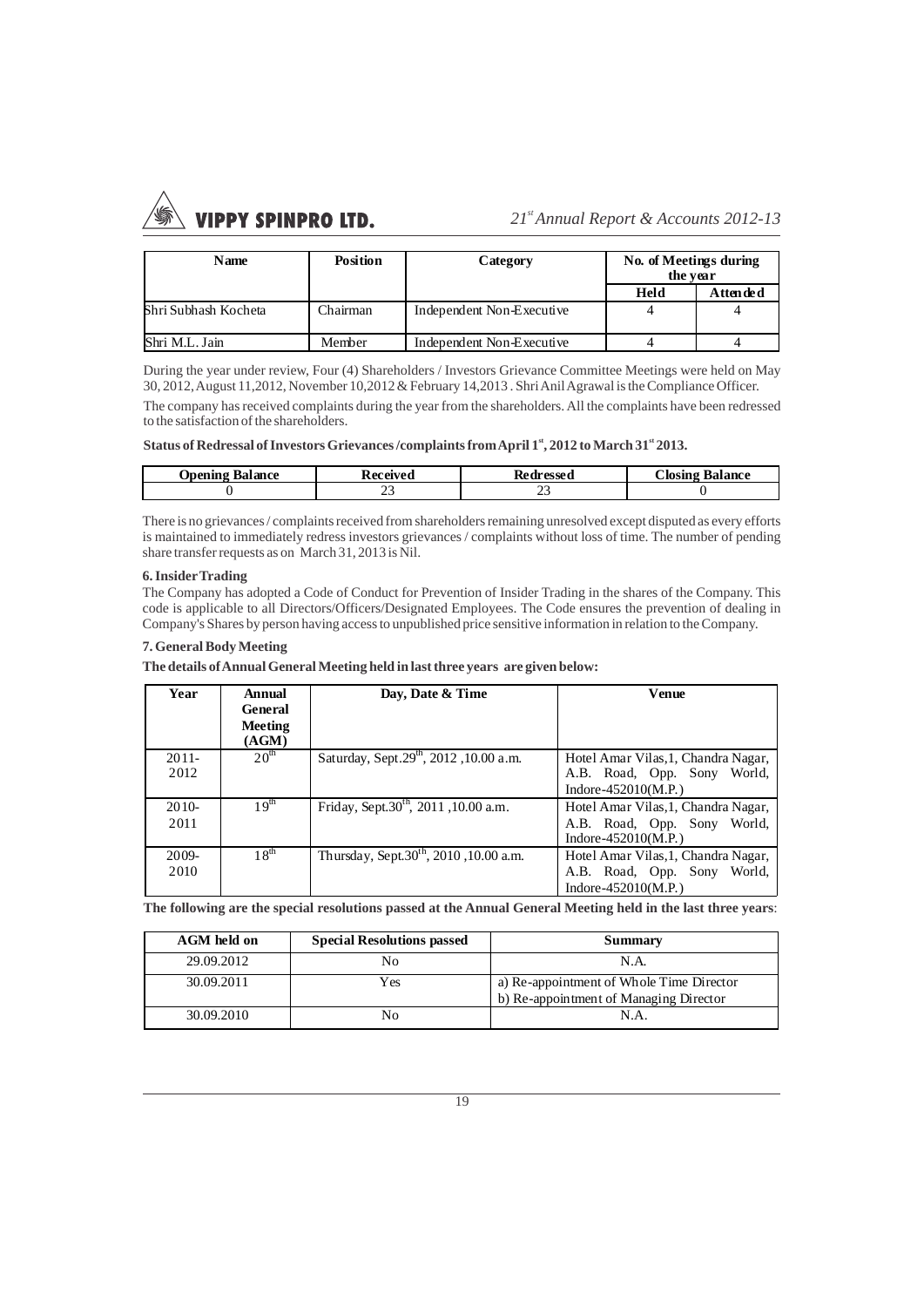

# **Passing of resolution by postal ballot**

During the year under review, there was no special resolution proposed and /or transacted through Postal Ballot. None of the business proposed to be transacted in the ensuing Annual General Meeting require passing Special Resolution through postal ballot.

### **8. Disclosures**

- I. The Company has not entered into any transaction of material nature with related parties that may have potential conflict with the interest of the Company. The transactions with related parties are disclosed in the Notes to the Balance Sheet of the Company forming part of the Annual Report.
- II. The Company has Risk Assessment and Minimization Procedures, which are periodically reviewed by the Board.
- III. The Company has complied with requirement of Stock Exchange, SEBI and other statutory authorities on matters related to capital markets during last three years. No penalties have been imposed on the Company or strictures passed by any Stock Exchange or SEBI or any authorities relating to capital markets.
- IV. In preparation of the financial statements, the company has followed the accounting standards issued by the Institute of Chartered Accountants of India to the extent applicable.
- V. The Company does not have any Whistle Blower Policy in place, however no personnel has been denied to access to the audit committee.
- VI. The Company complies with all the mandatory requirement and one non-mandatory requirement of Clause 49 viz. constitution of Remuneration Committee of Directors.

# **9. CEO/CFO Certification**

The requisite certification from the Managing Director and CFO required to be given under Clause 49 (V) was placed before the Board of Directors of the Company.

#### **10. Means of Communication**

The Company communicates with the shareholders at large through its Annual Report and by filing report & returns with Statutory Bodies like the Registrar of Companies and Stock Exchange. The Quarterly Results / Half Yearly / Audited Annual Financial Results are published in English (Pioneer) and Hindi (Swadesh) Newspapers.

The Quarterly Results / Half Yearly / Audited Annual Financial Results, Shareholding Pattern, Quarterly Report on Corporate Governance etc. & other news are also made available at the Company's website www.vippyspinpro.com.

The Company has designated the following exclusive e-mail Id for the convenience of investors.

#### admin@vippyspinpro.com

No presentation was made to the institutional Investors or to the Analysts during the year 2012-2013.

Discussion and Analysis Report forms part of Annual Report.

#### **SEBI Complaints Redress System (Scores):**

The Company has adopted the SEBI Complaints Redress System (Scores) for redressing the investor complaints in a centralized web based complaints redress system provided by SEBI.

The salient features of this system are: Centralized database of all complaints, online upload of Action Taken Reports (ATRs) by the concerned companies and online viewing by investors of actions taken on the complaint and its current status.

#### **11. Reconciliation of Share Capital Audit**

A qualified Practicing Company Secretary carried out Reconciliation of Share Capital Audit to reconcile the total admitted capital with NSDL and CDSL and the total issued and listed capital. The audit confirms that the total issued /paid-up capital is in agreement with the aggregate of the total number of shares in physical form and the total number of shares in dematerialized from (held with NSDLand CDSL).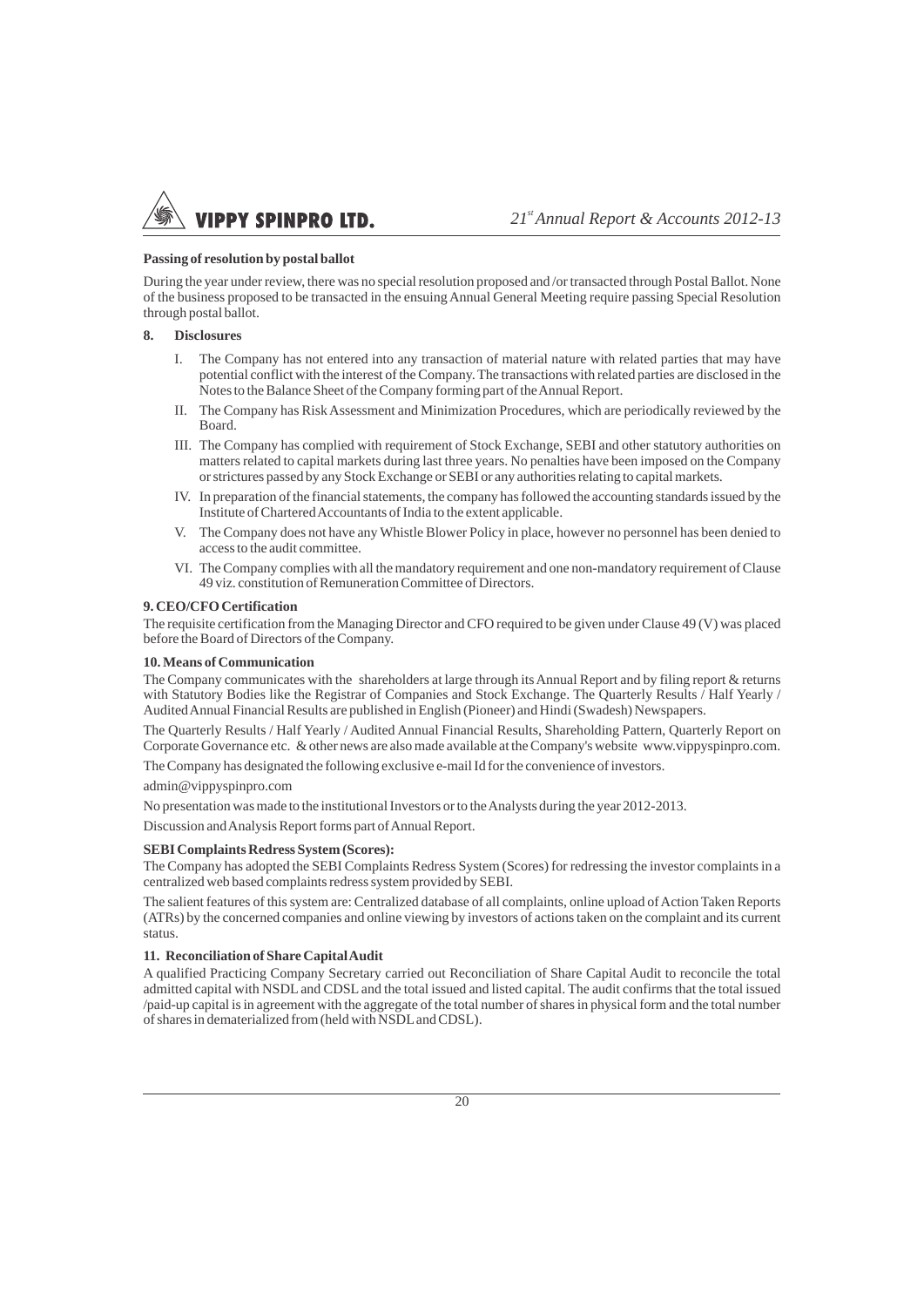

# **12. General Shareholders Information**

| <b>Annual General Meeting</b>                                |                                                                                    |  |
|--------------------------------------------------------------|------------------------------------------------------------------------------------|--|
| Day , Date & Time                                            | Monday $0.30^{\text{th}}$ day of September, 2013, 10.00 a.m.                       |  |
| Venue                                                        | Hotel Amar Vilas, 1, Chandra Nagar, A.B. Road, Opp. Sony                           |  |
|                                                              | World, Indore-452010(M.P.)                                                         |  |
| Financial Calendar for F.Y.2013-14                           |                                                                                    |  |
| 1st Ouarter Results                                          | 1st/2nd Week of August                                                             |  |
| 2nd Ouarter Results                                          | 1st/2nd Week of November                                                           |  |
| 3rd Ouarter Results                                          | 1st/2nd Week of February                                                           |  |
| 4th and Audited Annual Accounts for the                      | 3rd /4th Week of May                                                               |  |
| year ended March 31,2014                                     |                                                                                    |  |
| Date of Book Closure                                         | Monday, $23^{\text{rd}}$ day of September, 2013 to Monday, $30^{\text{th}}$ day of |  |
|                                                              | September, 2013 (both days inclusive)                                              |  |
| <b>Dividend Payment Date</b>                                 | No Dividend has been proposed by Board of Director of the                          |  |
|                                                              | company for the year 2012-13                                                       |  |
|                                                              |                                                                                    |  |
| Listing of<br><b>Securities</b><br><b>Stock</b><br>the<br>on | Bombay Stock Exchange Ltd. (BSE)                                                   |  |
| <b>Exchanges</b>                                             | Phiroze Jeejeebhoy Tower, Dalal Street, Mumbai -400051                             |  |
|                                                              |                                                                                    |  |
| <b>Stock Code</b>                                            | Scrip Code: 514302                                                                 |  |
|                                                              | Scrip ID : VIPPYSP                                                                 |  |
| <b>ISIN Number</b>                                           | INE660D01017                                                                       |  |
|                                                              |                                                                                    |  |

# **Market Price Data:**

The monthly high and low quotation of shares at the Bombay Stock Exchange Ltd., Mumbai during the year ended March 31, 2013 are as under:

| <b>Month</b>    | High $( )$ | Low $\binom{1}{k}$ |
|-----------------|------------|--------------------|
| April, 2012     | 10.65      | 8.91               |
| May, 2012       | 11.50      | 8.30               |
| June, 2012      | 10.50      | 8.47               |
| July, 2012      | 10.40      | 8.74               |
| August, 2012    | 10.20      | 8.60               |
| September, 2012 | 9.68       | 8.21               |
| October, 2012   | 10.05      | 8.15               |
| November, 2012  | 10.17      | 8.50               |
| December, 2012  | 11.52      | 9.30               |
| January, 2013   | 11.62      | 9.16               |
| February, 2013  | 10.00      | 8.31               |
| March, 2013     | 9.97       | 9.00               |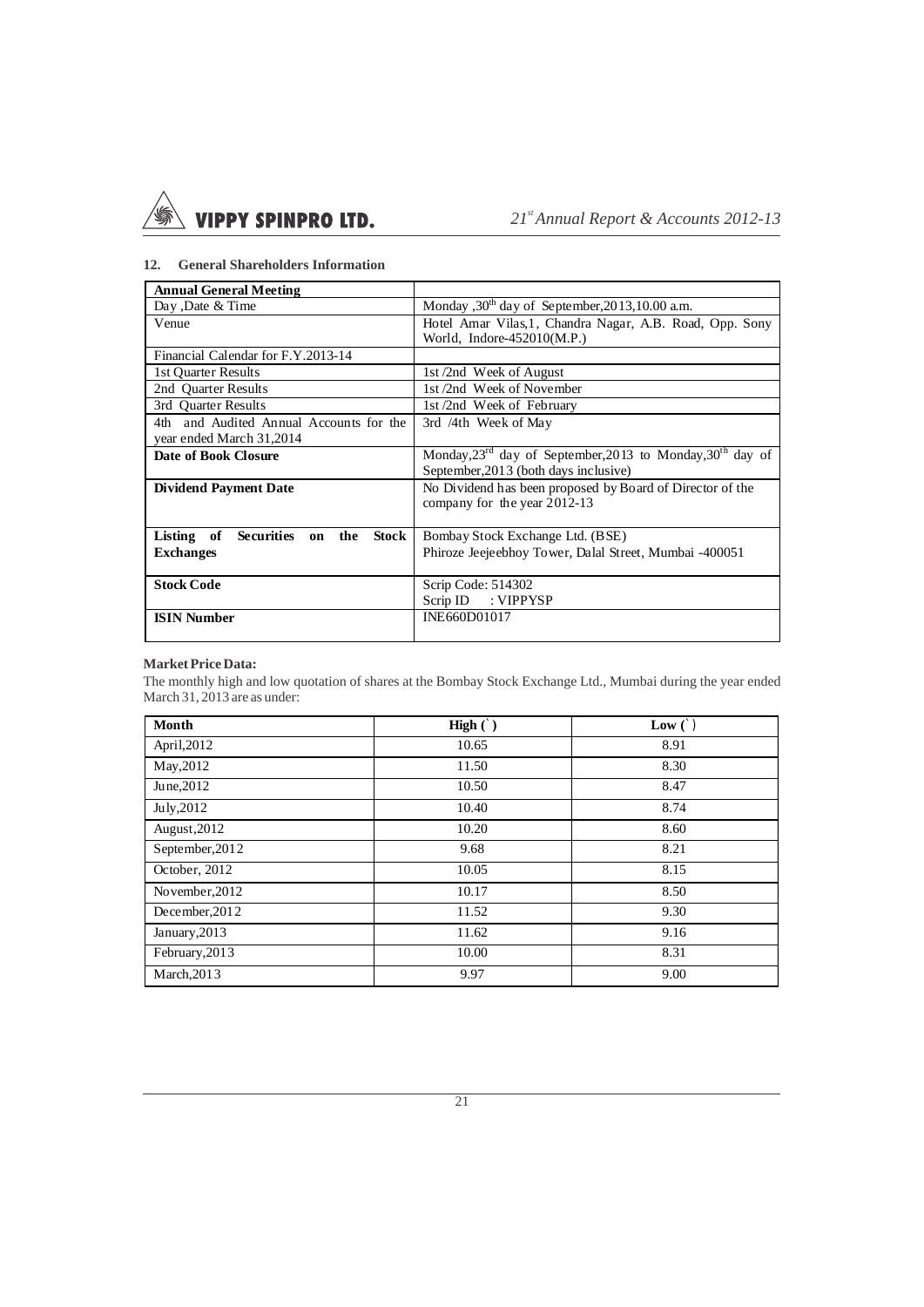

# **Distribution of Shareholding as on March 31, 2013**

|               | No. of              | % of Shareholders | <b>No. of Share</b> | $%$ of              |
|---------------|---------------------|-------------------|---------------------|---------------------|
|               | <b>Shareholders</b> |                   | held                | <b>Shareholding</b> |
| Up to $500$   | 8689                | 93.39             | 1208485             | 20.59               |
| 501-1000      | 372                 | 4.00              | 306491              | 5.22                |
| 1001-2000     | 132                 | 1.42              | 195998              | 3.34                |
| 2001-3000     | 28                  | 0.30              | 71810               | 1.22                |
| 3001-4000     | 5                   | 0.05              | 18837               | 0.32                |
| 4001-5000     | 33                  | 0.35              | 162663              | 2.77                |
| 5001-10000    | 24                  | 0.26              | 176772              | 3.01                |
| 10001 & Above | 21                  | 0.23              | 3728944             | 63.53               |
| <b>TOTAL</b>  | 9304                | 100               | 5870000             | 100                 |

# **Shareholding Pattern of the Company as on March 31, 2013**

|               | <b>Category of Holders</b>                       | No. of Shares            | % (Percentage) |
|---------------|--------------------------------------------------|--------------------------|----------------|
| a)            | Promoters                                        | 3156356                  | 53.77          |
| h)            | Mutual Funds/UTI                                 | 3800                     | 0.06           |
| $\mathcal{C}$ | Financial Institutions/Banks/Insurance Companies | $\overline{\phantom{0}}$ |                |
| d)            | Foreign Institutional Investors                  |                          |                |
| e)            | Corporate Bodies                                 | 334223                   | 5.70           |
|               | Residential Individuals                          | 2117528                  | 36.07          |
| g)            | NRIs & OCBs                                      | 258093                   | 4.40           |
| h)            | Any others (Clearing Members)                    |                          |                |
| <b>Total</b>  |                                                  | 5870000                  | <b>100</b>     |

#### **Registrar and Share TransferAgents of the Company**

Ankit Consultancy Pvt. Ltd. 60, Electronic Complex, Pardeshipura, Indore (M.P.)-452010 Ph. 0731-3198601-602 ,2551745-46 Fax.0731- 4065798 e-mail: ankit\_4321@yahoo.com Time : 10.00 a.m. to 6.00 p.m.

#### **Share TransferSystem**

Physical Shares are lodged with the Registrar & Share Transfer Agents are processed and returned to the Shareholders within 15 days, if the documents are complete in all respect. Delegation of the power approving the share transfer and its related process/procedures/activities etc., given to officers of the Company. The details of transfer of shares of the company are placed at every shareholders/ Investors Grievance Committee.

# **Dematerialization of Shares and Liquidity**

The details of shares under dematerialized and physical mode as on March 31,2013 are as under:

| <b>Particulars</b>                         | <b>No. of Equity Shares</b> | $%$ (percentage) |
|--------------------------------------------|-----------------------------|------------------|
| National Securities Depository Ltd. (NSDL) | 3838088                     | 65.39            |
| Central Depository Services (India) Ltd.   | 751642                      | 12.80            |
| (CDSL)                                     |                             |                  |
| Total Dematerialized                       | 4589730                     | 78.19            |
| Physical                                   | 1280270                     | 21.81            |
| Total                                      | 5870000                     | 100              |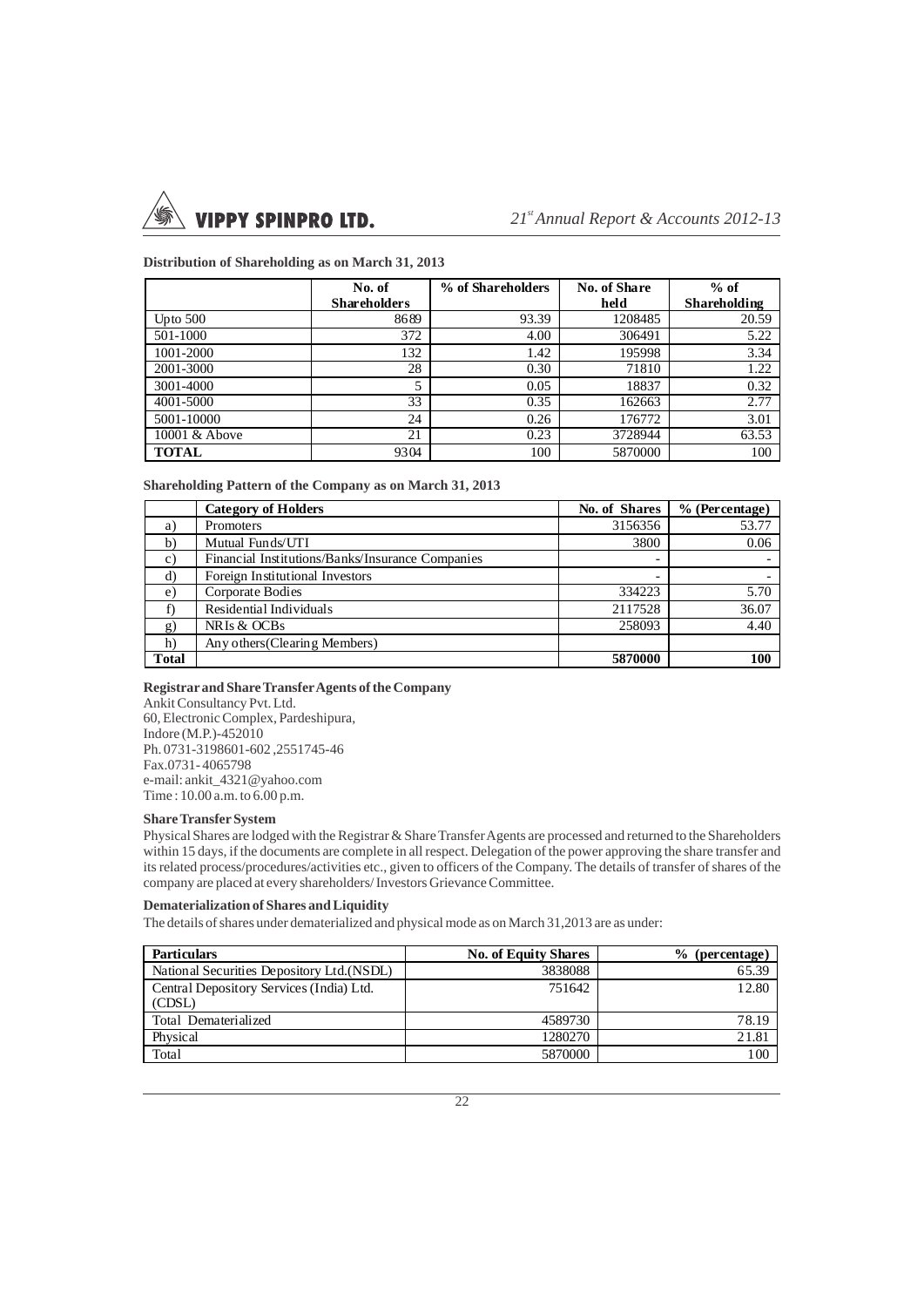

# **Outstanding Securities**

There are no securities outstanding at the end March 31,2013.

#### **Unclaimed Dividends**

Pursuant to Section 205C of the Companies Act, 1956, dividends that are unpaid/unclaimed for a period of seven years from the date they became due for payment are required to be transferred by the Company to the Investor Education and Protection Fund (IEPF) administrated by the Central Government. Given below are the dates of declaration of dividend and corresponding dates when unpaid/unclaimed dividends are due for transfer to IEPF:

| <b>Financial Year</b> | Date of declaration of Dividend | Due date for transfer to IEPF |
|-----------------------|---------------------------------|-------------------------------|
| 2005-06               | September 30,2006               | November $5.2013$             |
| 2006-07               | September 29, 2007              | November 4.2014               |

#### **Plant Location**

14-A, Industrial Area No.1 A.B Road, Dewas(M.P.)-455001

# **Address for correspondence**

14-A, Industrial Area No.1 A.B. Road, Dewas (M.P.)-455001 Phone Nos.: 07272-258251/258252/405352 Fax No. 07272-400121 website :www.vippyspinpro.com Email: admin@vippyspinpro.com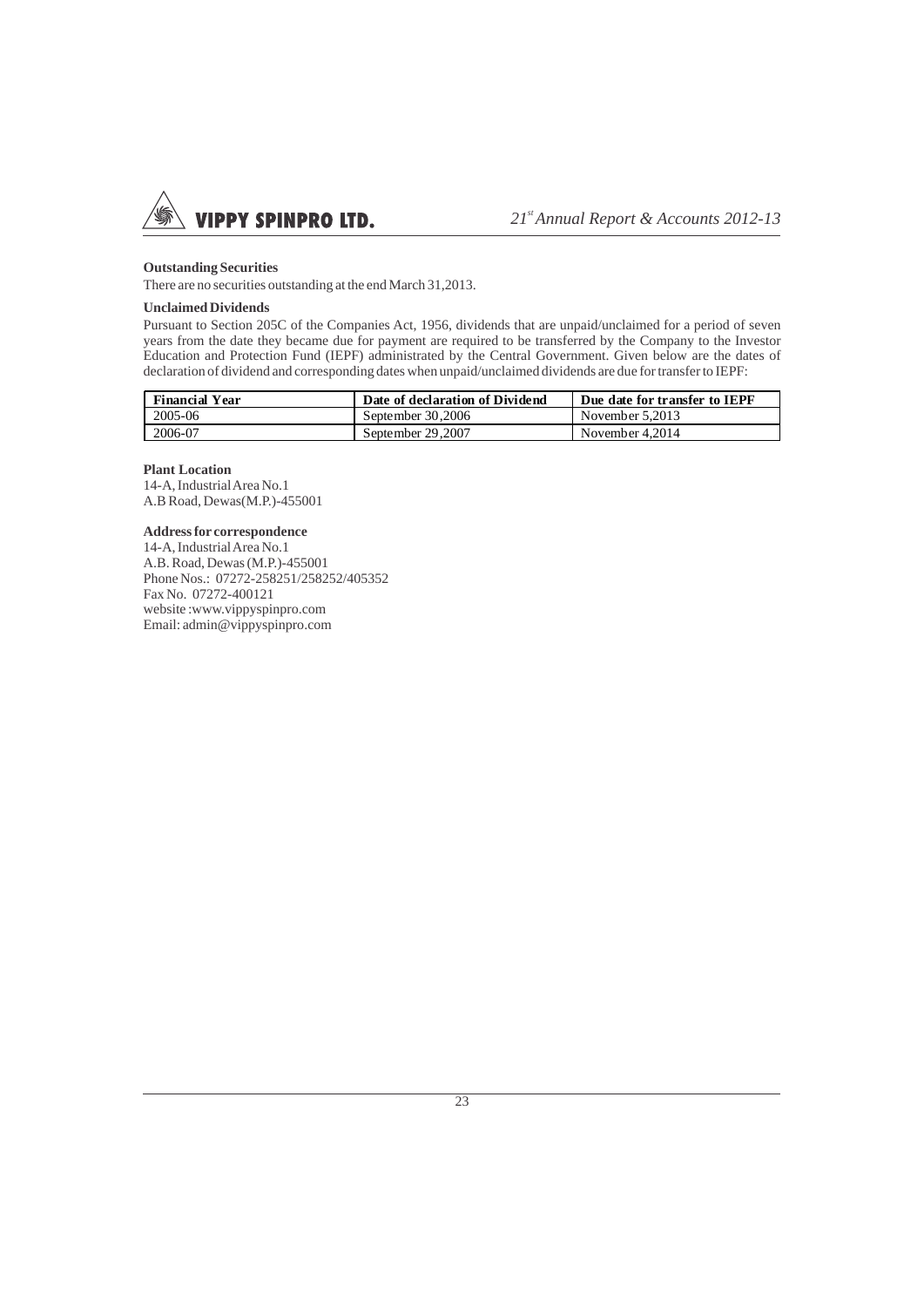

## **CERTIFICATE ON CORPORATE GOVERNANCE**

To, The Members of **Vippy Spinpro Ltd.**

We have examined the compliance of conditions of Corporate Governance by Vippy Spinpro Ltd. for the year ended 31<sup>st</sup> March 2013, as stipulated in clause 49 of the Listing Agreement of the said Company with Bombay Stock Exchange Ltd. .

The compliance of conditions of corporate governance is the responsibility of the management. Our examination was limited to procedures and implementation thereof, adopted by the Company for ensuring the compliance of the conditions of the Corporate Governance. It is neither an audit nor an expression of opinion on the financial statement of the Company.

In our opinion and to the best of our information and according to the explanations given to us, we certify that the Company has complied with the conditions of Corporate Governance as stipulated in the above mentioned Listing Agreement.

We state that no investor grievance is pending for a period exceeding one month against the Company as per the records maintained by the Shareholders/Investors Grievance Committee.

We further state that such compliance is neither an assurance as to the future viability of the Company nor the efficiency or effectiveness with which the management has conducted the affairs of the Company.

> For **Shilpesh Dalal & Co.,** Company Secretary

**SHILPESH DALAL** *(Proprietor)* 

Indore  $\text{May } 30^{\text{th}}$ , 2013

Annual Declaration pursuant to clause 49(I) (d) (ii) of the Listing Agreement

As per the requirements of clause 49 (I) (D) (ii) of the Listing Agreement, I hereby declare that all the members of the Board of Directors and Senior Management Personnel have affirmed compliance with the Code of Conduct for the year ended 31<sup>st</sup> March, 2013.

Dewas Piyush Mutha **the May 30<sup>th</sup> 2013 Managing Director**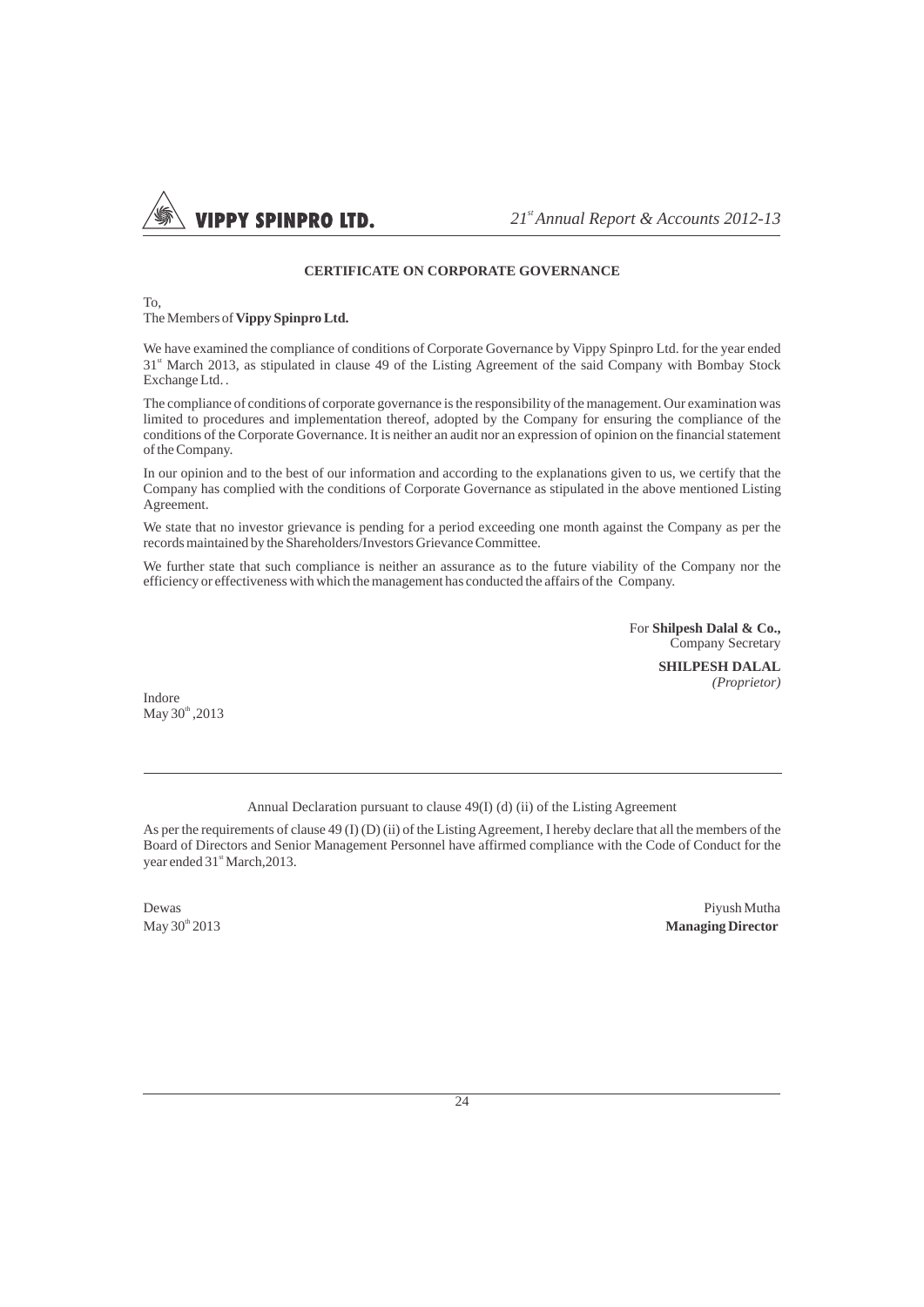

### **INDEPENDENTAUDITOR'S REPORTTO THE MEMBERS OFVIPPYSPINPRO LTD.**

#### **Report on the Financial Statements**

We have audited the accompanying financial statements of **VIPPY SPINPRO LIMITED**, ("the Company") which comprises the Balance Sheet as at March 31, 2013 the Statement of Profit and Loss and the Cash Flow Statement for the year ended and a summary of the significant accounting policies and other explanatory information.

#### **Management's Responsibility for the Financial Statements**

The Company's Management is responsible for the preparation of these financial statements that give a true and fair view of the financial position, financial performance and cash flows of the Company in accordance with the Accounting Standards referred to in Section 211(3C) of the Companies Act, 1956 ("the Act"). This responsibility includes the design, implementation and maintenance of internal controls relevant to the preparation and presentation of the financial statements that give a true and fair view and are free from material misstatement, whether due to fraud or error.

#### **Auditor's Responsibility**

Our responsibility is to express an opinion on these financial statements based on our audit. We conducted our audit in accordance with the Standards on Auditing issued by the Institute of Chartered Accountants of India. Those Standards require that we comply with the ethical requirements and plan and perform the audit to obtain reasonable assurance about whether the financial Statements are free from material misstatement.

An audit involves performing procedures to obtain audit evidence about the amounts and the disclosures in the financial statements. The procedures selected depend on the auditor's judgement, including the assessment of the risks of material misstatement of the financial statements, whether due to fraud or error. In making those risk assessments, the auditor considers the internal controls relevant to the Company's preparation and fair presentation of the financial statements in order to design audit procedures that are appropriate in the circumstances. An audit also includes evaluating the appropriateness of the accounting policies used and the reasonableness of the accounting estimates made by the Management, as well as evaluation the overall presentation of the financial statements. We believe that the audit evidence we have obtained is sufficient and appropriate to provide a basis for our unqualified audit opinion.

### **Opinion**

In our opinion and to the best of our information and according to the explanations given to us, the financial statements give the information required by the Act in the manner so required and give a true and fair view in conformity with the accounting principles generally accepted in India:

- (i) In the case of Balance Sheet, of the State of affairs of the Company as at March 31, 2013;
- (ii) In the case of the Statement of Profit and Loss Account, of the Profit for the year ended on that date, and
- (iii) In the case of the Cash Flow Statement, of Cash Flow for the year ended on that date

#### **Report on OtherLegal and Regulatory Requirements**

- 1. As required by the Companies (Auditor's Report) (Amendment) Order, 2003 ("the Order") issued by the Central Government of India in terms of sub section (4A) of Section 227 of the Act, we give in the Annexure a statement on the matters specified in paragraphs 4 and 5 of the Order.
- 2. As required by section 227(3) of the Act, we report that;
	- I. We have obtained all the information and explanations, which to the best of our knowledge and belief were necessary for the purposes of our audit;
	- II. In our opinion, proper books of accounts as required by law have been kept by the Company so far as appears from our examination of those books of the Company;
	- III. The Balance Sheet, the Statement of Profit and Loss Account and the Cash Flow Statement dealt with by this Report are in agreement with the books of account;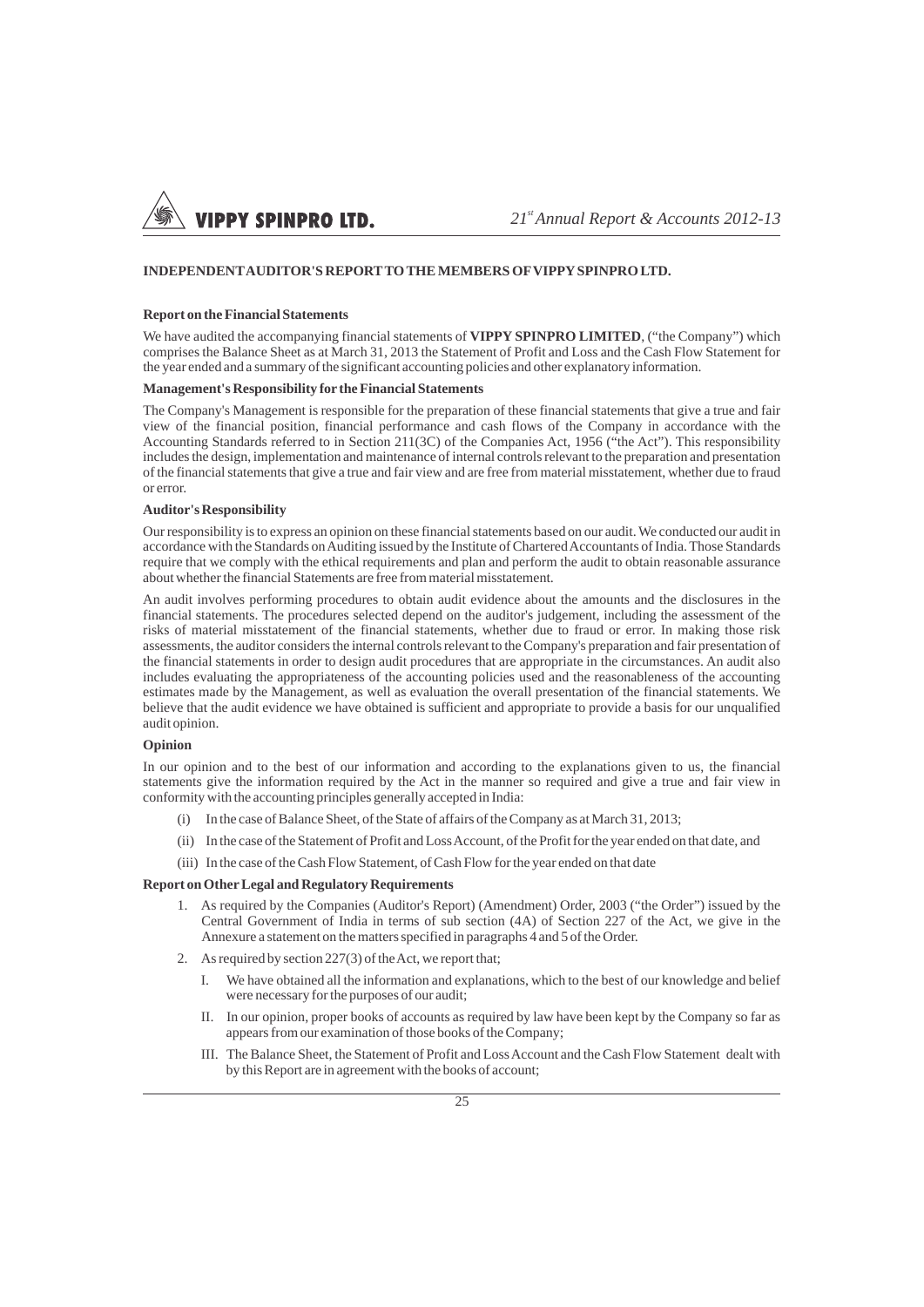

- IV. In our opinion, the Balance Sheet, Statement of Profit and Loss Account and the Cash Flow Statements dealt with by this report comply with the Accounting Standards referred to in sub section (3C) of section 211 of the Companies Act, 1956.
- V. On the basis of written representations received from the Directors as on March 31, 2013 and taken on record by the Board of Directors, we report that none of the Directors is disqualified as on March 31, 2013 from being appointed as a Director in terms of clause (g) of sub-section (1) of section 274 of the Companies Act, 1956.

**For SODANI & COMPANY** Chartered Accountants (FRN 000880C)

 $May 30<sup>th</sup>, 2013$ 

Dewas **Rajesh Sodani**  M.No. 077005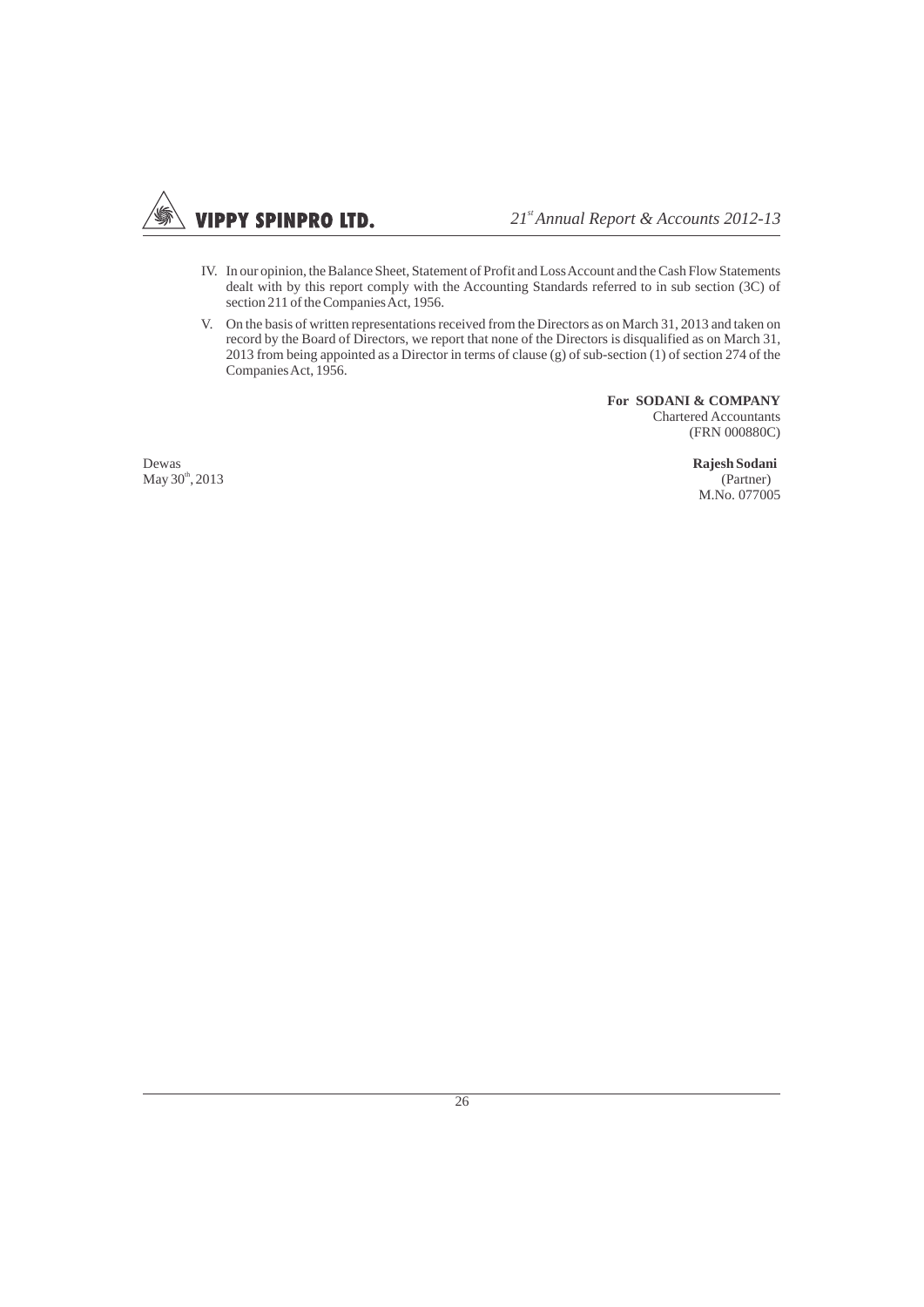

# **ANNEXURE TO THE AUDITOR'S REPORT**

(Referred to in our report of even date)

- (i). In respect to Fixed assets:
	- a) The Company has maintained proper records showing full particulars, including quantitative details and situation of fixed assets.
	- b) As explained to us, the assets have been physically verified by the management during the year in accordance with a phased program of verification, which in our opinion is reasonable, considering size and the nature of the company. The frequency of verification is reasonable and no material discrepancies have been noticed on such verification.
	- c) The company has not disposed off any substantial part of fixed assets during the year.
- (ii) In respect of inventory:
	- a) As explained to us, the inventories were physically verified during the year by the management at reasonable intervals.
	- b) In our opinion and according to the information and explanation given to us, the procedures of physical verification of inventories followed by the management were reasonable and adequate in relation to the size of the company and the nature of its business.
	- c) In our opinion and according to the information and explanation given to us, the company is maintaining proper records of inventory and the discrepancies noticed between the physical stocks and book records, wherever physical verification have been conducted, adjusted to material consumption account at the year end. No material discrepancies were noticed on physical verification.
- (iii) As informed to us, the company has neither granted nor taken any loans, secured or unsecured, to/from companies, firm or other parties listed in the register, maintained under section 301 of the Companies Act, 1956 and as such clauses 4 (iii)(a) to (g) of the order are not applicable .
- (iv) There are adequate internal control systems commensurate with the size of the company and the nature of its business for the purchase of inventories and fixed assets and for the sale of goods. During the course of our audit, no major weakness has been noticed in the internal controls systems.
- (v) In respect of the contracts or arrangement referred to in Section 301 of the Companies Act, 1956:
	- a) In our opinion and according to the information and explanations given to us, the transactions made in pursuance of contracts or arrangements, that need to be entered in the register maintained under section 301 of the Companies Act, 1956 have been so entered.
	- b) In our opinion and according to the information and explanations given to us, there is no transaction made in pursuance of contracts or arrangements, that need to be entered in the register maintained under section 301 of the Companies Act, 1956 and exceeding the value of ` 5,00,000 during the year as per information available with the company.
- (vi) In our opinion and according to the information and explanations given to us, the company has not accepted any deposits from the public. Hence, the compliance with the provisions of section 58Aand 58AAor any other relevant provisions of the Companies Act, 1956, and the Companies (Acceptance of Deposits) Rules, 1975 are not applicable to the company.
- (vii) In our opinion, the company has an internal audit system commensurate with the size of the company and nature of its business.
- (viii) We have broadly reviewed the cost records maintained by the company pursuant to the companies (Cost Accounting Records) Rules, 2011, prescribed by the Central Government under section 209(1)(d) of the Companies Act, 1956 and are of the opinion that prima facie the prescribed cost records have been maintained. We have, however, not made a detailed examination of the cost records with a view to determining whether they are accurate or complete.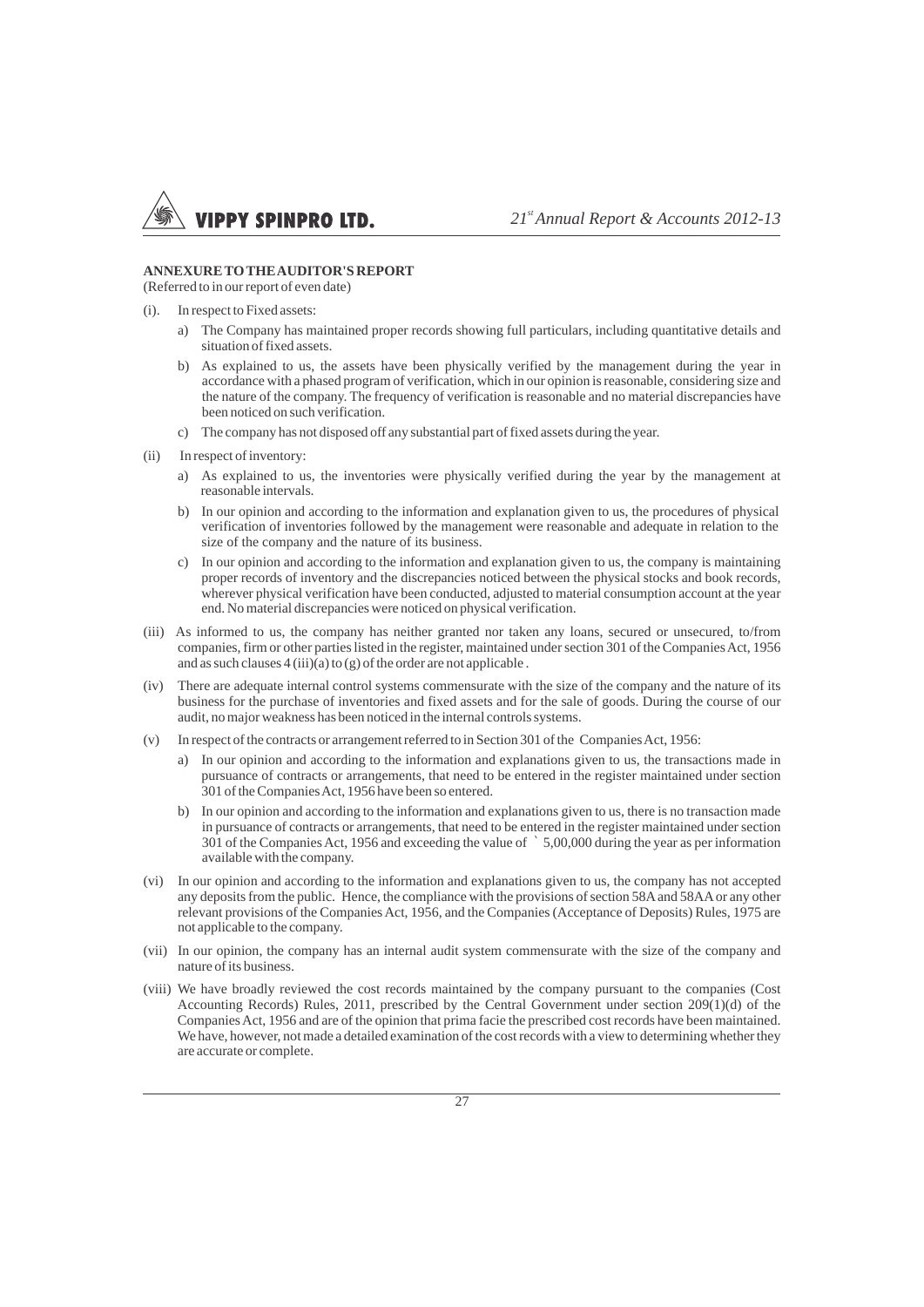

- (ix) a) According to the information and explanations given to us and the records examined by us, the company have been generally regularly in depositing with appropriate authorities undisputed statutory dues including provident fund, employees' state insurance, income tax, sales tax, custom duty, excise duty, cess and other statutory dues wherever applicable. According to the information and explanations given to us, no undisputed arrears of statutory dues were outstanding as at 31<sup>st</sup> March, 2013 for a period of more than six month from the date they became payable.
	- b) According to the records of the company, outstanding dues of sales tax, income tax, custom duty, excise duty and cess on the account of any dispute are as follows :-

| <b>Forum where</b><br>disputes is<br>pending | Name of the<br><b>Statue</b> | Nature of the<br>dues | <b>Amount</b><br>Outstanding<br>as on<br>31.03.13 | Period to which<br>the amount<br>relates |
|----------------------------------------------|------------------------------|-----------------------|---------------------------------------------------|------------------------------------------|
| M.P. Tax<br>Tribunal Board<br><b>Bhopal</b>  | Entry Tax Act                | Entry Tax             | $6,31,496/-$                                      | 2007-08                                  |
| Income Tax<br>Department                     | Income tax Act,<br>1961      | Income Tax            | $\degree$ 1.65.272/-                              | 1996-97                                  |

- (x) The company has no accumulated losses at the end of the financial year ended March 31, 2013 and it has not incurred cash loss in the current financial year and immediately preceding financial year.
- (xi) Based on our audit procedures and according to the information and explanations given to us, we are of opinion that the company has not defaulted in repayment of dues to any bank.
- (xii) The company has not granted loans and advances on the basis of security by way of pledge of shares, debentures and other securities. Accordingly, the provisions of clause 4(xii) of the order are not applicable to the company.
- (xiii) In our opinion, the company is not a chit fund or a nidhi/ mutual benefit fund/society. Accordingly, the provisions of clause 4 (xiii) of the order are not applicable to the company.
- (xiv) The company has maintained proper records of transactions and contracts in respect of dealing in shares, securities and other investments and timely entries have been made therein. All shares and other securities have been held by the company in its own name, except to the extent of the exemption granted under section 49 of the Companies Act, 1956.
- (xv) According to the information and explanations given to us, the company has not given any guarantee for loans taken by others from banks or financial institutions. Accordingly, the provisions of clause 4(xv) of the order are not applicable to the company.
- (xvi) According to the information and explanation given to us, the company has raised new term loan during the year. The term loans outstanding at the beginning of the year and those taken during the year have been applied for the purposes for which they were raised.
- (xvii) According to the information and explanation given to us and on examination of the books of accounts of the company, we report that no funds raised on short term basis have been used for long term investment by the company and vice versa.
- (xviii)The company has not made any preferential allotment of shares to the parties and companies listed in the register maintained under section 301 of the Companies Act, 1956 during the year. Accordingly, the provision of clause 4(xviii) of the order not applicable to the company.
- (xix) The company has not issued any debentures during the year. Accordingly, the provisions of clause 4(xix) of the order are not applicable to the company.
- (xx) The company has not raised any money through public issue during the year. Accordingly the provisions of the clause 4 (xx) of the order are not applicable to the company.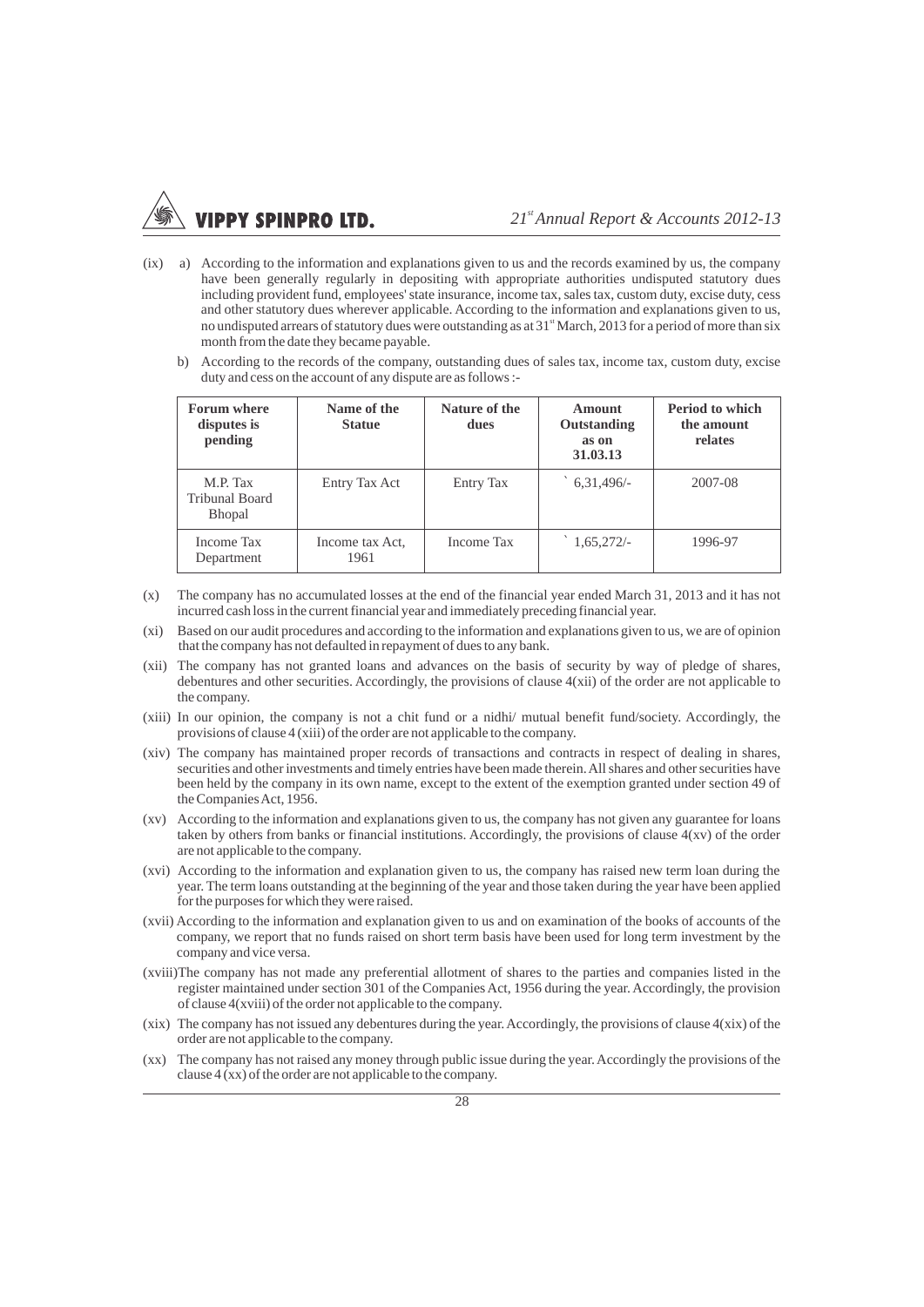

*st 21 Annual Report & Accounts 2012-13*

(xxi) According to the information and explanations given to us no fraud on or by the company has been noticed or reported during the course of our audit, which causes the financial statements to be materially misstated.

**For SODANI & COMPANY**

Chartered Accountants (FRN 000880C)

 $May 30<sup>th</sup>, 2013$ 

Dewas **Rajesh Sodani**  M.No. 077005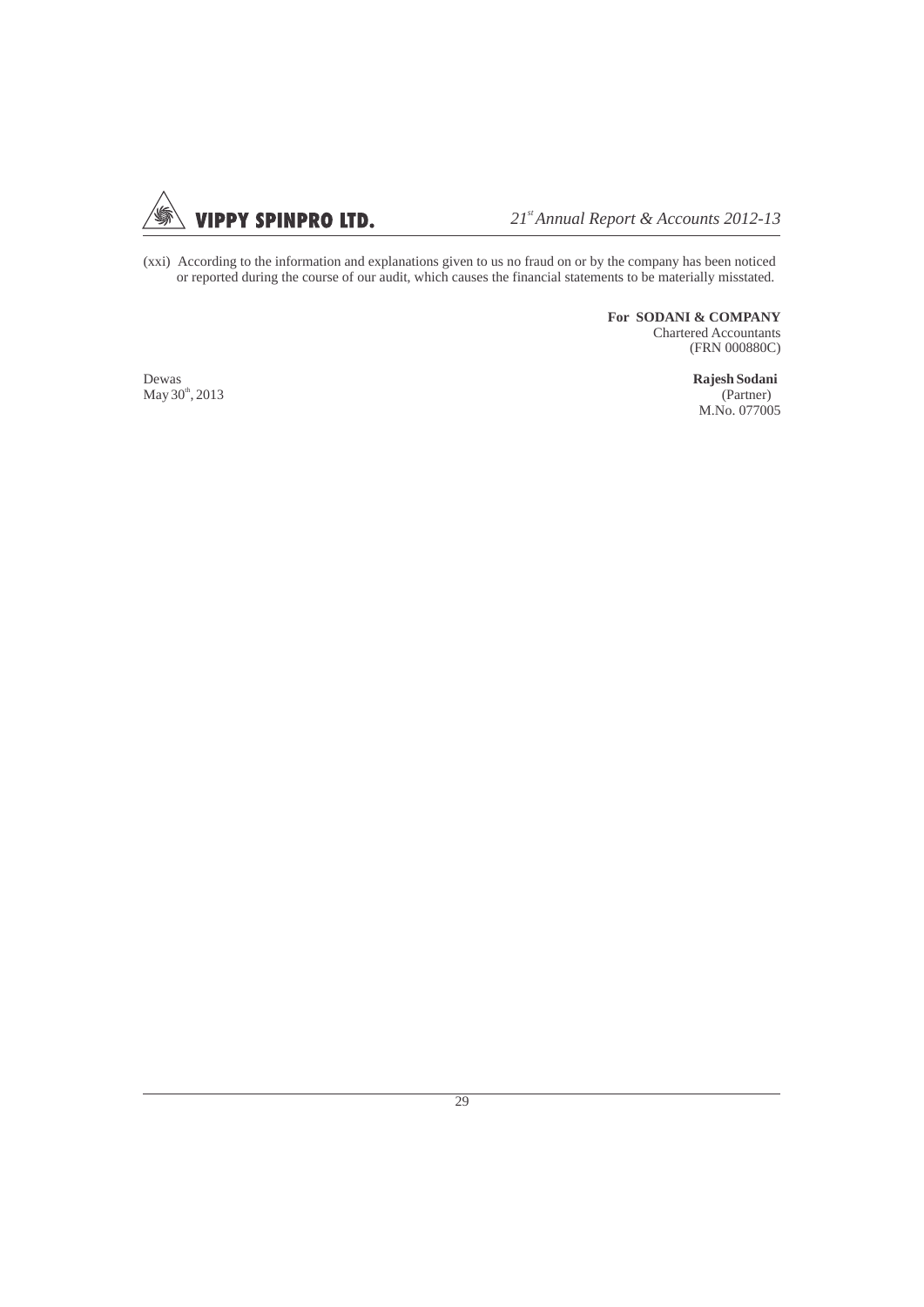

| <b>BALANCE SHEET AS AT 31ST MARCH, 2013</b>                  |                |                               |                          |
|--------------------------------------------------------------|----------------|-------------------------------|--------------------------|
|                                                              | <b>Notes</b>   | March 31, 2013 March 31, 2012 |                          |
| <b>EQUITY AND LIABILITIES</b>                                |                | $($ )                         | $($ )                    |
| <b>Shareholders' fund</b>                                    |                |                               |                          |
| (a) Share capital                                            | 3              | 5,87,00,000                   | 5,87,00,000              |
| (b) Reserves and surplus                                     | $\overline{4}$ | 13,51,90,494                  | 11,01,92,305             |
|                                                              |                | 19,38,90,494                  | 16,88,92,305             |
| <b>Non-current liabilities</b>                               |                |                               |                          |
| (a) Long term borrowings                                     | 5              | 6,89,63,430                   | 7,40,35,481              |
| (b) Deferred tax liability (Net)                             | 6              | 1,85,96,220                   | 1,84,95,561              |
| (c) Other long term liabilities                              |                |                               |                          |
| (d) Long term provisions                                     | 7              | 28,07,073                     | 28,07,073                |
|                                                              |                | 9,03,66,723                   | 9,53,38,115              |
| <b>Current liabilities</b>                                   |                |                               |                          |
| (a) Short term borrowings                                    | 8              | 15,39,48,068                  | 17,08,98,843             |
| (b) Trade payables                                           | 9              | 83,16,546                     | 93,22,667                |
| (c) Other current liabilities                                | 10             | 3,61,46,082                   | 3,57,39,435              |
| (d) Short term provisions                                    | 11             | 1,72,61,897                   | 1,74,87,700              |
|                                                              |                | 21,56,72,593                  | 23, 34, 48, 645          |
|                                                              | <b>TOTAL</b>   | 49,99,29,810                  | 49,76,79,065             |
| <b>ASSETS</b>                                                |                |                               |                          |
| <b>Non-current assets</b>                                    |                |                               |                          |
| (a) Fixed assets                                             |                |                               |                          |
| Tangible assets                                              | 12             | 16,89,83,060                  | 16,22,50,637             |
| Capital work in progress                                     | 12             | 37,16,085                     | 87, 57, 547              |
| (b) Non-current investments                                  | 13             | 12,48,783                     | 13,02,094                |
| (c) Deferred tax asset (Net)                                 |                |                               |                          |
| (d) Long-term loans and advances                             | 14             | 61,32,362                     | 97,49,592                |
| (e) Other non current asset                                  |                |                               |                          |
| <b>Current assets</b>                                        |                | 18,00,80,290                  | 18,20,59,870             |
|                                                              |                |                               |                          |
| (a) Current investments                                      |                |                               |                          |
| (b) Inventories                                              | 15             | 21,99,03,187                  | 19,59,98,677             |
| (c) Trade receivables                                        | 16             | 8,17,69,405                   | 9,74,78,335              |
| (d) Cash and bank balances                                   | 17             | 16,87,310                     | 22, 27, 182              |
| (e) Short term loan and advances<br>(f) Other current assets | 18<br>19       | 1,55,88,391<br>9,01,227       | 1,86,95,936<br>12,19,065 |
|                                                              |                | 31,98,49,520                  | 31,56,19,195             |
|                                                              | <b>TOTAL</b>   | 49,99,29,810                  | 49,76,79,065             |
|                                                              |                |                               |                          |

The accompanying notes form an integral part of the financial statements.

As per our report of even date.

**For SODANI & COMPANY** Firm registration No. 000880C Chartered Accountants

# **Rajesh Sodani** Partner M. No. 077005 Dewas Piyush Mutha M.L. Jain<br>May 30<sup>th</sup>, 2013 Managing Director Director Director Managing Director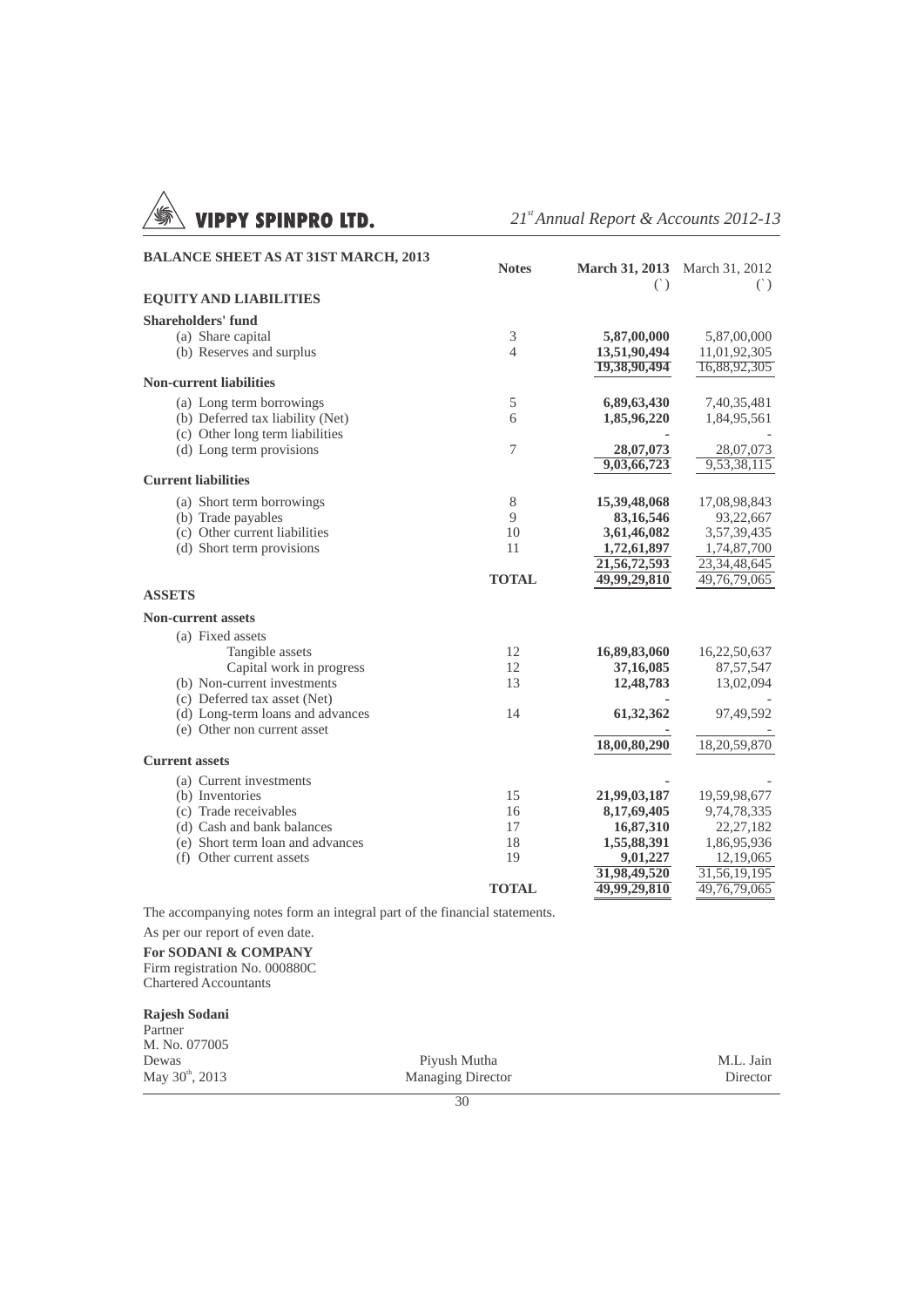

# **STATEMENT OF PROFIT AND LOSS FOR THE YEAR ENDED 31ST MARCH, 2013**

|                                                                                | <b>Notes</b> |                 | <b>March 31, 2013</b> March 31, 2012 |
|--------------------------------------------------------------------------------|--------------|-----------------|--------------------------------------|
| <b>INCOME</b>                                                                  |              | $($ )           | $($ )                                |
| Revenue from operations                                                        | 20           | 89, 05, 81, 795 | 1,02,23,44,863                       |
| Other income                                                                   | 21           | 68,15,610       | 72,69,034                            |
| <b>Total revenue</b>                                                           |              | 89,73,97,405    | 1,02,96,13,897                       |
| <b>EXPENSES</b>                                                                |              |                 |                                      |
| Cost of material consumed                                                      | 22           | 64, 55, 69, 733 | 79, 54, 95, 719                      |
| Purchase of Traded Goods                                                       |              |                 | 52,87,980                            |
| Change in inventories of finished goods and work in progress                   | 23           | (85, 54, 094)   | 1,02,46,516                          |
| Employees benefits expense                                                     | 24           | 2, 23, 75, 824  | 1,85,29,768                          |
| Financial costs                                                                | 25           | 2,76,32,736     | 1,67,71,949                          |
| Depreciation and amortization expenses                                         | 12           | 2,59,43,039     | 2,57,22,542                          |
| Other expenses                                                                 | 26           | 14,92,38,675    | 12,30,27,219                         |
| <b>Total expenses</b>                                                          |              | 86,22,05,913    | 99,50,81,693                         |
| Profit before prior period expenditure and tax                                 |              | 3,51,91,492     | 3,45,32,204                          |
| Prior period expenditure                                                       |              | 12,644          | 2,47,229                             |
| Profit before tax                                                              |              | 3,51,78,848     | 3,42,84,975                          |
| Tax expense :<br>Current tax                                                   |              | 1,00,80,000     | 1,31,25,000                          |
| Deferred tax (Assets)/Liabilities                                              |              | 1,00,659        | (22, 77, 109)                        |
| Profit for the year                                                            |              | 2,49,98,189     | 2,34,37,084                          |
| Earnings per equity share of nominal value of $\degree$ 10/- ( $\degree$ 10/-) |              |                 |                                      |
| <b>Basic</b>                                                                   |              | 4.26            | 3.99                                 |
| Diluted                                                                        |              | 4.26            | 3.99                                 |

The accompanying notes form an integral part of the financial statements.

As per our report of even date.

**For SODANI & COMPANY** Firm registration No. 000880C Chartered Accountants

# **Rajesh Sodani** Partner M. No. 077005

Dewas Piyush Mutha M.L. Jain<br>May 30<sup>th</sup>, 2013 Managing Director Managing Director Director Managing Director Director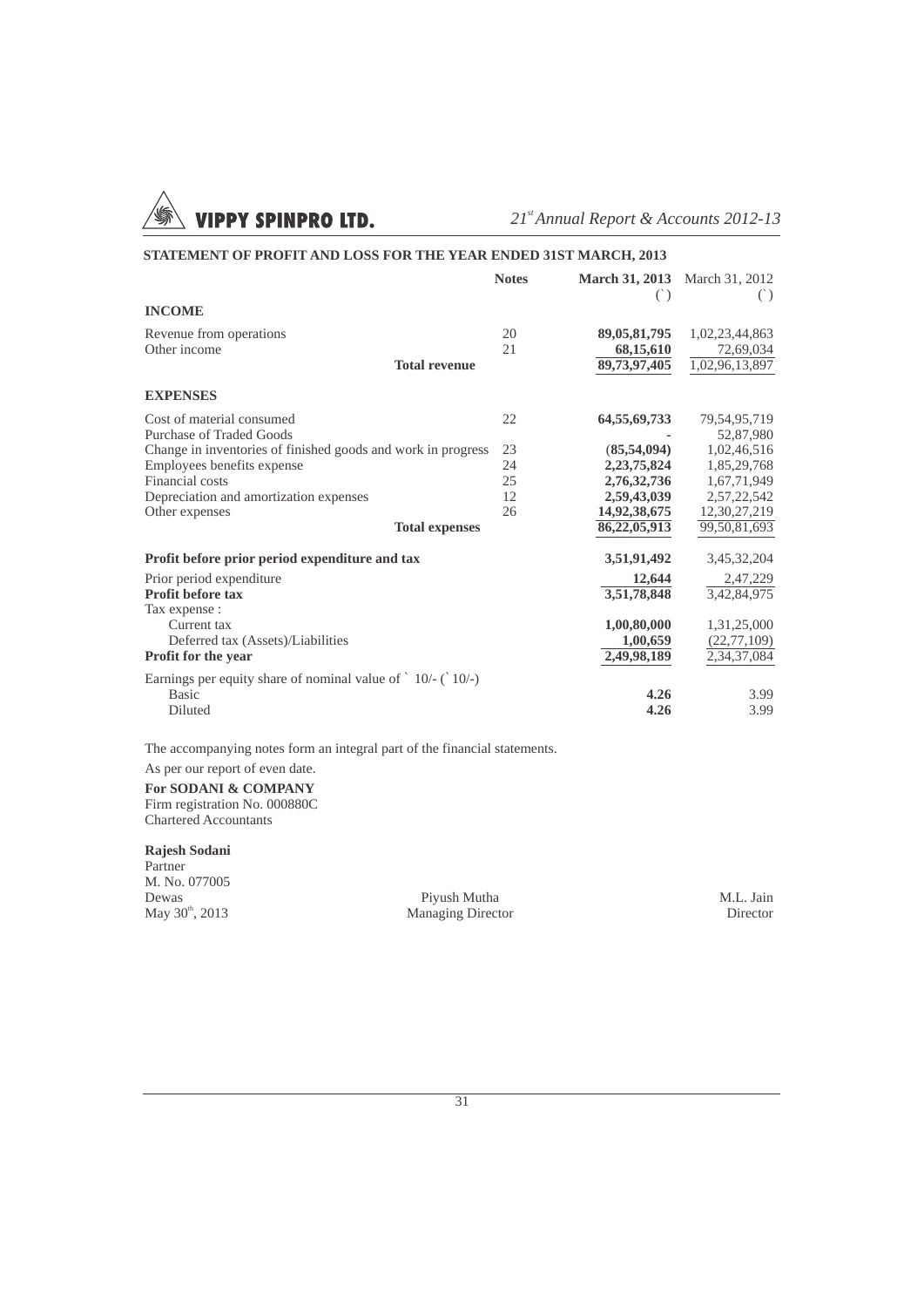$\hat{\mathscr{B}}$  vippy spinpro LTD.

*st 21 Annual Report & Accounts 2012-13*

|           | <b>CASH FLOW STATEMENT FOR THE YEAR ENDED 31ST MARCH, 2013</b> |                           | $($ )                     |
|-----------|----------------------------------------------------------------|---------------------------|---------------------------|
|           |                                                                | <b>For the Year ended</b> | <b>For the Year ended</b> |
|           |                                                                | on 31.03.2013             | on 31.03.2012             |
| A.        | <b>CASH FLOW FROM OPERATING ACTIVITIES</b>                     |                           |                           |
|           | Net Profit before Tax and extraordinary items:                 | 3,51,91,493               | 3,45,32,204               |
|           | Adjustment For                                                 |                           |                           |
|           | Depreciation & Write offs                                      | 2,59,43,039               | 2,57,22,542               |
|           | Loss/(Profit) on sale of Fixed assets                          | (3,19,507)                | (1,07,730)                |
|           | <b>Financial Charges</b>                                       | 2,76,32,736               | 1,67,71,949               |
|           | Dividend Income                                                | (1,72,184)                | (1,62,184)                |
|           | <b>Interest Income</b>                                         | (7,86,914)                | (12, 26, 513)             |
|           | Gain on sales of Investment                                    |                           | (9, 54, 921)              |
|           | Gain on variation on Foreign exchange rates                    | (28,661)                  | (6,04,589)                |
|           | Premium on foreign Exchange contract                           | (1,28,988)                | (1,88,108)                |
|           | Prior period Adjustment                                        | (12, 644)                 | (2,47,229)                |
|           | <b>Operating Profit before Working Capital Changes</b>         | 8,73,18,370               | 7,35,35,421               |
|           | Adjustment For:                                                |                           |                           |
|           | Increase / (Decrease) in trade payable                         | (10,06,121)               | (43,05,670)               |
|           | Increase / (Decrease) in other current liabilities             | 4,06,647                  | (75, 57, 974)             |
|           | Increase / (Decrease) in short term provisions                 | (2,25,803)                | (39, 41, 901)             |
|           | Increase / (Decrease) in long term provisions                  |                           | 16,74,878                 |
|           | Decrease / (Increase) in trade receivable                      | 1,57,08,930               | (1,63,51,380)             |
|           | Decrease/(Increase) in short term loan & advances              | 76,28,004                 | (92, 88, 609)             |
|           | Decrease/(Increase) in inventories                             | (2,39,04,510)             | (2,02,38,338)             |
|           | Decrease / (Increase) in other current assets                  | 3,17,838                  | (6,89,133)                |
|           | Decrease/(Increase) in long term loan & advances               | (9,03,229)                | (44, 58, 121)             |
|           | Cash Generated from operation                                  | 8,53,40,126               | 83,79,173                 |
|           | <b>Financial Charges</b>                                       | (2,76,32,736)             | (1,67,71,949)             |
|           | Direct Taxes paid                                              | (1,00,80,000)             | (1,31,25,000)             |
|           | NET CASH FROM OPERATING ACTIVITIES:                            | 4,76,27,390               | (2,15,17,776)             |
| <b>B.</b> | <b>CASH FLOW FROM INVESTING ACTIVITIES</b>                     |                           |                           |
|           | Purchase of Fixed Assets                                       | (2,88,76,182)             | (1,58,70,276)             |
|           | Sale of Fixed Assets                                           | 16,15,000                 | 2,65,000                  |
|           | Proceeds from sales of current investments                     |                           | 7,09,54,921               |
|           | Purchase of current investments                                |                           | (7,00,00,000)             |
|           | Dividend Income                                                | 1,72,184                  | 1,62,184                  |
|           | Interest Income                                                | 7,86,914                  | 12,26,513                 |
|           | Gain on variation on Foreign exchange rates                    | 28,661                    | 6,04,589                  |
|           | Premium on foreign Exchange contract                           | 1,28,988                  | 1,88,108                  |
|           | NET CASH USED IN INVESTING ACTIVITIES                          | (2,61,44,435)             | (1,24,68,961)             |
| C.        | CASH FLOW FROM FINANCING ACTIVITIES:                           |                           |                           |
|           | Proceeds from Allotment Money                                  | 1,08,500                  |                           |
|           | Proceeds from long term borrowings                             | 2,05,37,970               | 1,16,62,030               |
|           | Repayment of long term borrowings                              | (2,56,10,021)             | (2, 28, 10, 581)          |
|           | Proceeds from Short term borrowings                            | (1,69,50,776)             | 4,49,60,764               |
|           | NET CASH FLOW FROM FINANCING ACTIVITIES:                       | (2,20,22,827)             | 3,39,20,713               |
|           | NET INCREASE (DECREASE) IN CASH & CASH                         | (5,39,872)                | (66, 024)                 |
|           | EQUIVALENTS $(A+B+C)$                                          |                           |                           |
|           | Cash and Cash Equivalents as at 1/4/2012 (Opening Balance)     | 22, 27, 182               | 22,93,206                 |
|           | Cash and Cash Equivalents as at 31/3/2013 (Closing Balance)    | 16,87,310                 | 22, 27, 182               |
|           | As per our report of even date.                                |                           |                           |
|           | For SODANI & COMPANY                                           |                           |                           |
|           | Firm registration No. 000880C                                  |                           |                           |
|           |                                                                |                           |                           |
|           | <b>Chartered Accountants</b>                                   |                           |                           |
|           | <b>Rajesh Sodani</b>                                           |                           |                           |
| Partner   |                                                                |                           |                           |
|           | M. No. 077005                                                  |                           |                           |

Dewas<br>May  $30^{\text{th}}$ , 2013 Dewas Piyush Mutha M.L. Jain  $\text{May } 30^{\text{th}}$ , 2013 Managing Director Director Director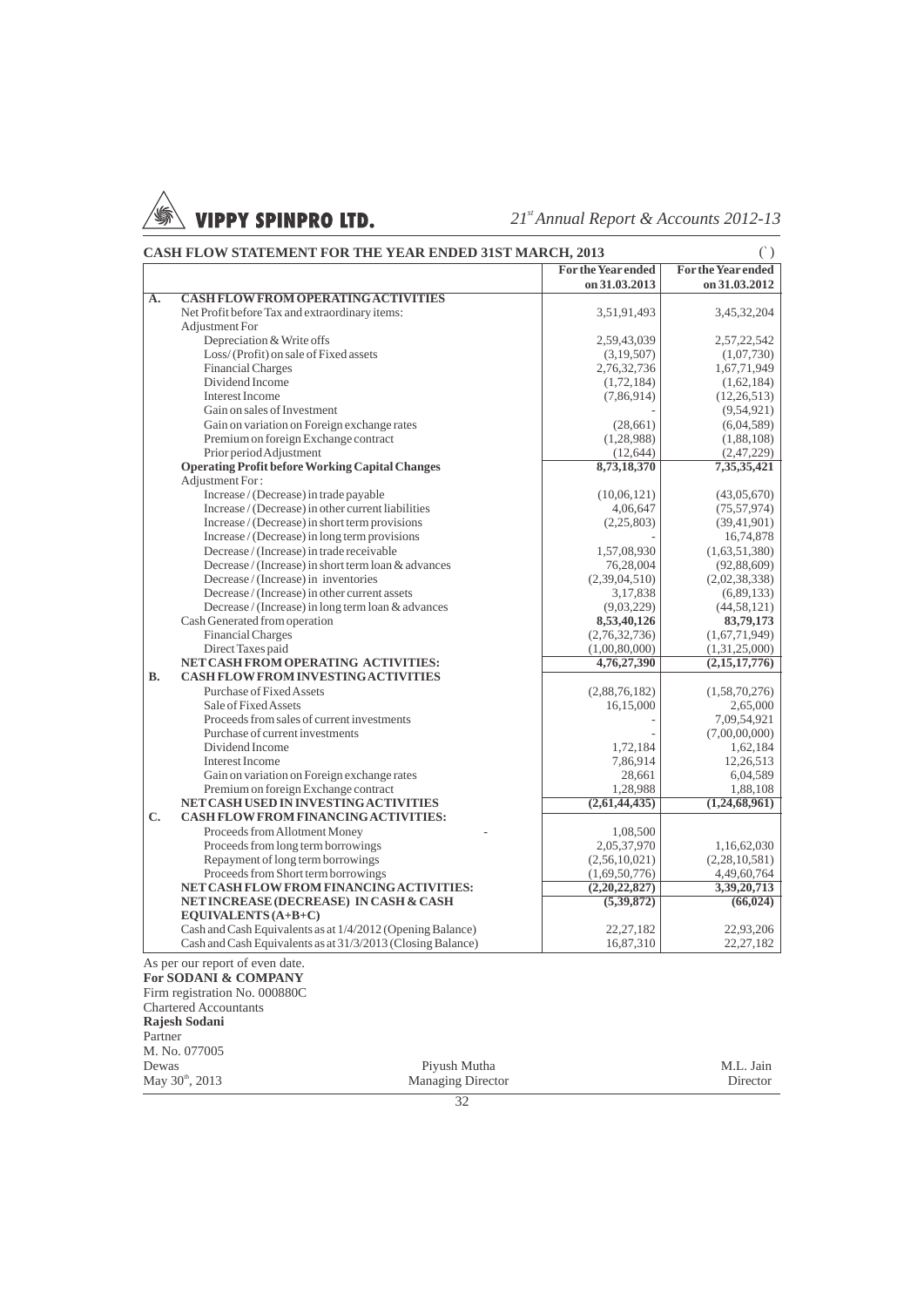

### **st Notes to the financial statements as at March 31 , 2013**

#### **(annexed to and forming part of the financial statement for the year ended 31st March, 2013)**

#### **Note 1 - CORPORATE INFORMATION**

Vippy Spinpro Ltd. was established in 1993 as a public limited company. The company is incorporated under the provisions of Companies Act, 1956. Its shares are listed on Mumbai Stock Exchange. The company is engaged in manufacturing of Cotton Yarn. The factory is situated at Dewas, with close proximity to Indore, a main commercial city of Madhya Pradesh. Company specialises in slub yarns, fancy yarns, multi count yarns and multi twist yarns, waxed yarn plied yarn etc. The company has an ISO certification, certified by Bureau Veritas ISO 9001:2008 since 2004.

#### **Note 2 - SIGNIFICANTACCOUNTING POLICIES AND PRACTICES**

#### **a) BASIS OFPREPARATION OFFINANCIALSTATEMENTS**

The financial statements are prepared in accordance with the Indian Generally Accepted Accounting Principles ("GAAP") on accrual basis under the historical cost convention. GAAP comprises mandatory accounting standards as notified by the Companies (Accounting Standards) Rules, 2006, the provisions of Companies Act, 1956, and guidelines issued by the Securities Exchange Board of India. Accounting policies have been consistently applied except where a newly issued accounting standard is initially adopted or a revision to an existing accounting standard requires a change in the accounting policy hitherto in use.

The management evaluates all recently issued or revised accounting standards on an ongoing basis.

# **b) TANGIBLE ASSETS AND CAPITALWORK IN PROGRESS**

Fixed assets, are stated at cost of acquisition inclusive of duties (net of TED) taxes, less accumulated depreciation and impairment losses. Cost comprises the purchase price and any attributable cost related to the acquisition and installation of the respective asset to bring the asset to its working condition for its intended use.

Interest on borrowed money allocated to and utilized for fixed assets, pertaining to the period up to the date of capitalization is capitalized.

Capital work-in-progress comprises the cost of fixed assets that are not yet ready for their intended use at the Balance Sheet date.

#### **c) GOVERNMENTGRANTS & SUBSIDIES**

Capital grant relating to specific assets are reduced from the gross value of the fixed assets. Other revenue grants are credited to the statement of profit & loss account as deducted from the related expenses.

#### **d) IMPAIRMENTOFASSETS**

If internal/ external indications suggest that an assets of the company may be impaired, the recoverable amount of assets/cash generating asset is determined on the balance sheet date and; if it is less than its carrying amount, the carrying amount of the assets/ cash generating unit is reduced to the said recoverable amount. The recoverable amount is measured as the higher of the net selling price and value in use of assets/ cash generating unit, which is determined by the present value of the estimated future cash flows. As at the balance sheet date, there was no such indication.

#### **e) INVESTMENTS**

Long term investments are valued at cost and current investment are valued at lower of cost and market price. Provision of diminution in value is considered, if in the opinion of the management, such decline is considered permanent.

#### **f) INVENTORIES**

Finished goods and stock in process are valued at lower of cost or net realisable value. Cost includes cost of conversion and other expenses incurred in bringing the goods to their location and condition. Raw materials, packing materials, stores and spares are valued at lower of cost or net realisable value. Capital cost is ascertained on "weighted Average" basis.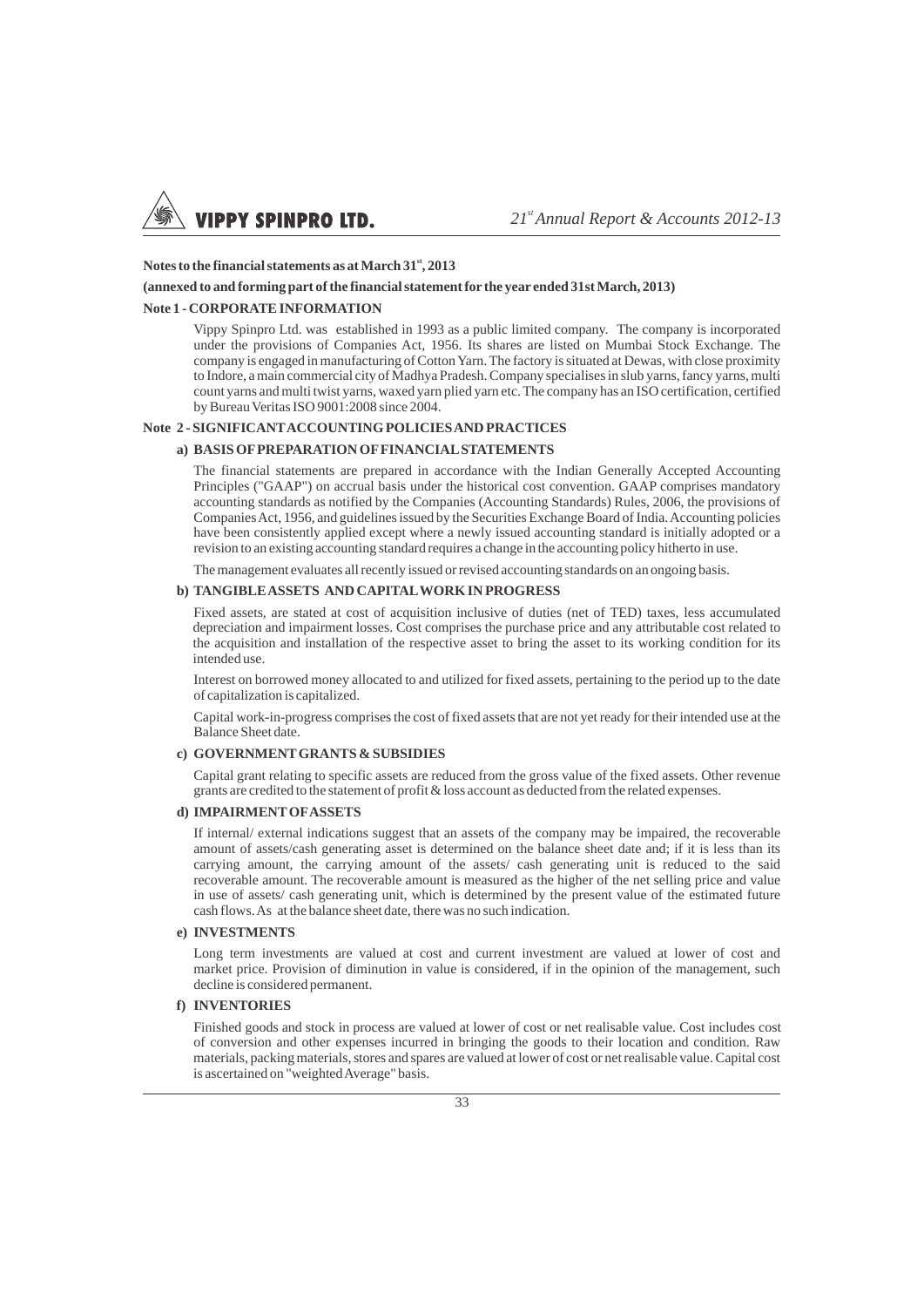

#### **g) DEPRECIATION AND AMORTISATION**

Company has charged the Written Down Value (WDV) Method in respect of Assets acquired under Technology Upgradation Fund Scheme and all Assets acquired after 31st March 2002, excluding Wind Mill at the rate specified in Schedule XIV of the Companies Act, 1956. On Wind Mill depreciation is charged on straight line method (SLM). Depreciation on all fixed assets is provided as per the old accounting policy on the straight-line method basis at the rate specified in schedule XIV of the Companies Act.1956. Depreciation on fixed assets added/disposed off during the year is provided on pro-rata basis.

#### **h) REVENUE RECOGNITION**

Sales are recognized on delivery or on passage of title of the goods to the customer. They are accounted net of trade discounts and rebates but exclusive of CST/VAT.

#### **i) BORROWING COSTS**

Borrowing Cost that are directly attributable to the acquisition or construction of fixed assets are capitalized until the time all substantial activities necessary to prepare such assets for their intended use are complete. Other borrowing costs are recognized as an expense in the period in which they are incurred.

# **j) EMPLOYEE BENEFITS**

### **Post Employment Benefits:**

- (a) Defined Benefit Plans: The Company's Gratuity scheme and Superannuation Scheme for key persons are defined benefit plans. In accordance with the requirements of revised Accounting Standard-15 "Employee Benefits", the Company provides for gratuity covering eligible employees on the basis of actuarial valuation as carried out by an independent actuary. Under the gratuity plan, every employee who completed atleast five years of service gets a gratuity on departure @ 15 days of last drawn salary for each completed year of service. The both schemes are funded with Life Insurance Corporation of India in the form of qualifying insurance policy.
- (b) Defined Contribution Plans: Contributions payable by the Company to the concerned government authorities in respect of provident fund, family pension fund and employees state insurance are defined contribution plans. The contributions are recognized as an expense in the statement of Profit and Loss Account during the period in which the employee renders the related service. The Company does not have any further obligation in this respect, beyond such contribution.

#### **k) FOREIGN CURRENCYTRANSACTIONS**

The Company in accordance with its risk managements policies and procedure enters into foreign currency forward contracts to manage its exposure in foreign exchange rates. These contracts are for a period from one day to one year. Such forward booking contracts are accounted for in accordance with the announcement issued by the Institute of Chartered Accountants of India, New Delhi regarding the "Accounting for Derivatives " and not as per Accounting Standard 30 " Financial Instruments Recognition and Management" Issued by the Institute of Chartered Accountants of India, as the same has not been notified in Companies Accounting Standard Rule, 2006. In accordance with the said announcement, keeping in view of the principle of prudence as enunciated in Accounting Standard (AS) 1, Disclosures of the Accounting Policies Issued by the Institute of Chartered Accountants of India and notified under the Companies Accounting Standard Rules, 2006, the company is providing for the losses in respect of all outstanding derivative contracts at the balance sheet date by marking them to market. The net gains on such contracts at the balance sheet date are not accounted for in the books.

### **l) FINANCIALDERIVATES AND COMMODITYHEDGING TRANSACTION**

In respect of derivative contracts, premium paid, gains/losses on settlement and losses on restatement are recognised in statement of the profit and loss account

# **m) TAXES ON INCOME**

The accounting treatment followed for taxes on income is to provide for Current Tax and Deferred Tax. Provision for current income tax is made for the tax liability payable on taxable income ascertained in accordance with the applicable tax rates and laws.

Deferred tax is recognized, subject to the consideration of prudence in respect of deferred tax assets, on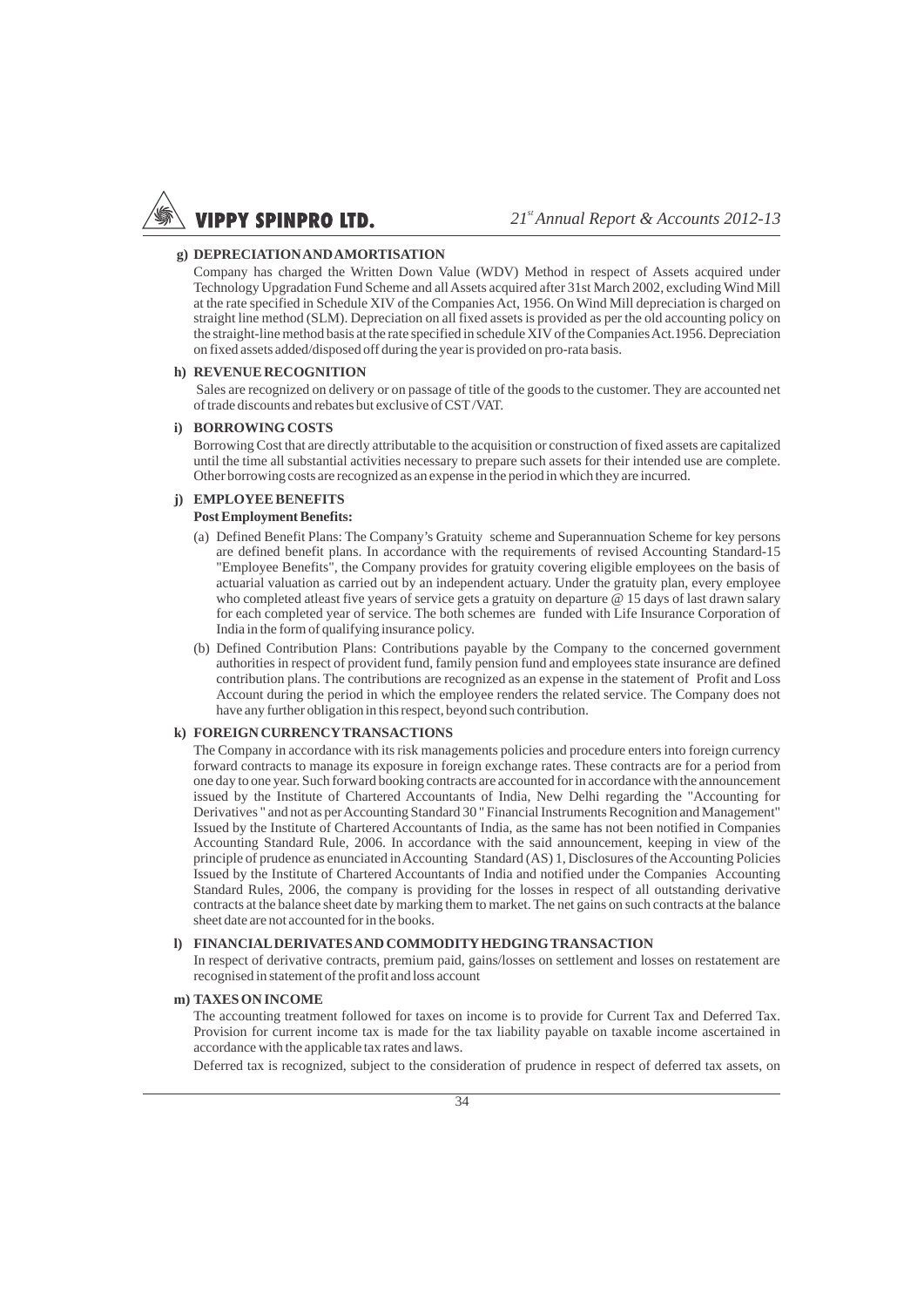

timing differences, being the difference between taxable income and accounting income that originate in one period and are capable of reversal in one or more subsequent periods.

### **n) EARNINGS PER SHARE**

Basic earnings per share is computed by dividing the net profit or loss for the year attributable to equity shareholders by the weighted average number of equity shares outstanding during the year.

# **o) CASH AND CASH EQUIVALENTS**

Cash and cash equivalents for the purposes of cash flow statement comprise cash at bank and in hand and short term investments with an original maturity period of three months or less.

# **p) CASH FLOWSTATEMENT**

Cash flows are reported using the indirect method, whereby net profit before tax is adjusted for the effects of transactions of a non-cash nature and any deferrals or accruals of past or future cash receipts or payments. The cash flows from regular revenue generating, investing and financing activities of the Company are segregated.

# **q) PROVISIONS, CONTINGENTLIABILITIES AND CONTINGENTASSETS**

Provision involving substantial degree of estimation in measurement are recognised when there is a present obligation as a result of past events and it is probable that there will be an outflow of resources. Contingent liabilities are not recognised but are disclosed in the notes. Contingent assets are neither recognised nor disclosed in the financial statements.

|                                                                     | <b>March 31, 2013</b> March 31, 2012 |             |
|---------------------------------------------------------------------|--------------------------------------|-------------|
| <b>Note 3 - SHARE CAPITAL</b>                                       |                                      |             |
| <b>Authorised</b>                                                   |                                      |             |
| 70,00,000 (70,00,000) equity shares of 10 (10) each                 | 7,00,00,000                          | 7,00,00,000 |
| Issued, subscribed, and paid up                                     |                                      |             |
| 58,70,000 (58,70,000) equity shares of `10 (`10) each fully paid up | 5,87,00,000                          | 5,87,00,000 |
| Less: Allotment money unpaid (Other than directors)                 |                                      |             |
|                                                                     | 5,87,00,000                          | 5,87,00,000 |

a) Reconciliation of the shares outstanding at the beginning and at the end of the reporting quarter

| Particulars                              | <b>March 31, 2013</b> |             |           | March 31, 2012 |  |
|------------------------------------------|-----------------------|-------------|-----------|----------------|--|
|                                          | Nos.                  |             | Nos.      |                |  |
| Equity                                   |                       |             |           |                |  |
| Outstanding at the beginning of the year | 58,70,000             | 5,87,00,000 | 58,70,000 | 5.87,00,000    |  |
| Issued during the year                   |                       |             |           |                |  |
| Outstanding at the end of the year       | 58,70,000             | 5,87,00,000 | 58,70,000 | 5,87,00,000    |  |

b) Terms/rights attached to equity shares :

The Company has only one class of equity shares having a par value of `10/- per share. Each shareholder of equity shares is entitled to one vote per share.

In the event of liquidation of the Company, the holders of equity shares will be entitled to receive remaining assets of the Company, after distribution of all preferential amounts. The distribution will be in proportion to the number of equity shares held by the shareholders.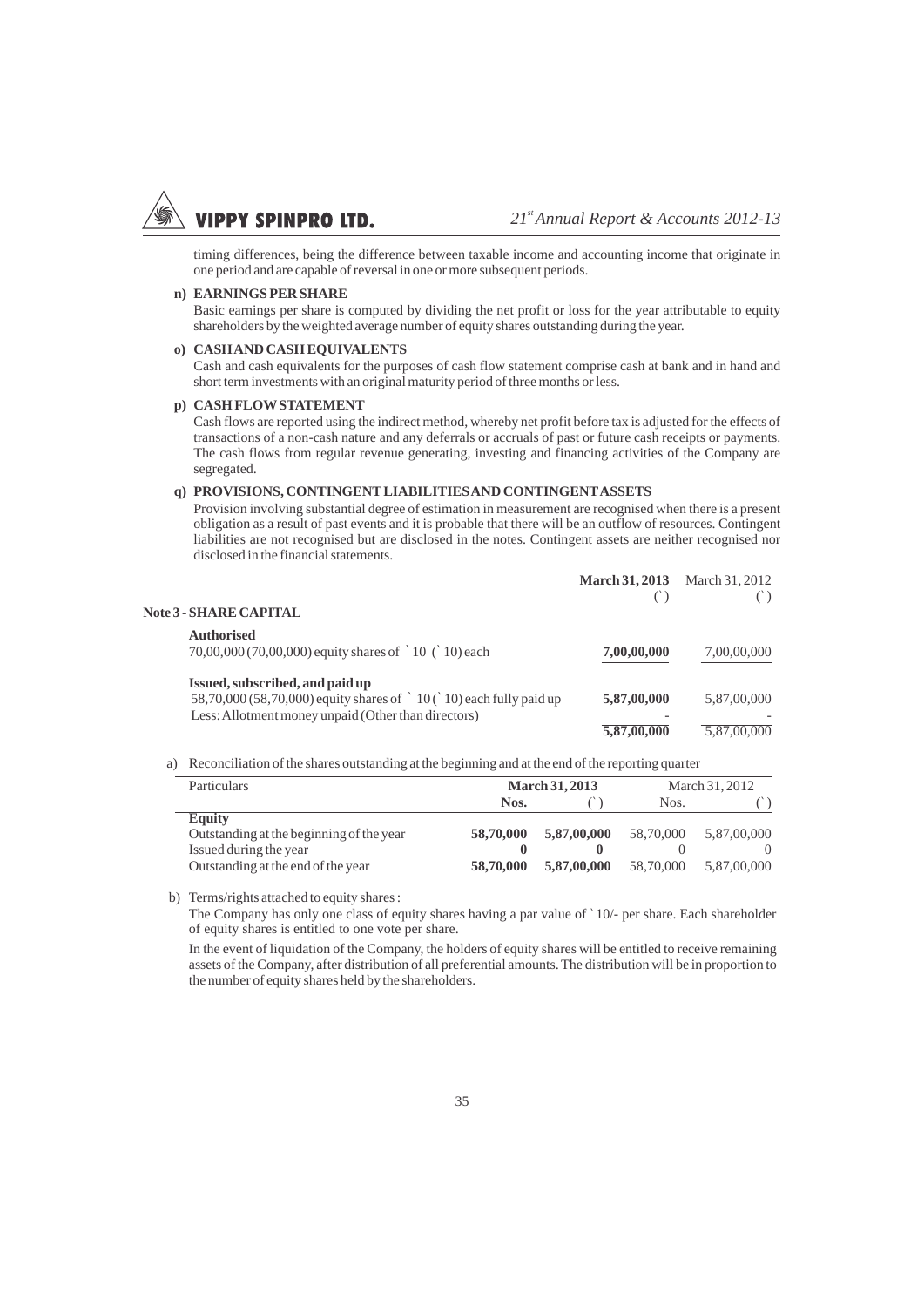

c) Detail of sharehoders holding more than 5% shares in the Company

| Name of shareholder<br>S.No.                                           |              | <b>March 31, 2013</b> |          |                                                     | March 31, 2012                                      |  |
|------------------------------------------------------------------------|--------------|-----------------------|----------|-----------------------------------------------------|-----------------------------------------------------|--|
|                                                                        |              | Nos.                  | $\%$ age | Nos.                                                | %age                                                |  |
| Equity shares of `10/-each fully paid up                               |              |                       |          |                                                     |                                                     |  |
| Smt. Usha Mutha<br>(i)                                                 | 6,81,768     |                       | 11.61%   | 6,81,768                                            | 11.61%                                              |  |
| (ii)<br>Smt. Sunita Mutha                                              | 4,68,400     |                       | 7.98%    | 4,61,400                                            | 7.86%                                               |  |
| Shri Piyush Mutha<br>(iii)                                             | 5,21,750     |                       | 8.89%    | 5,21,750                                            | 8.89%                                               |  |
| Shri Praneet Mutha<br>(iv)                                             | 5,21,050     |                       | 8.88%    | 5,21,050                                            | 8.88%                                               |  |
| Shri Rahul Mutha (HUF)<br>(v)                                          | 3,02,504     |                       | 5.15%    |                                                     |                                                     |  |
| <b>Note 4 - RESERVES AND SURPLUS</b>                                   |              |                       |          |                                                     | March 31, 2013 March 31, 2012                       |  |
| <b>Capital reserve</b>                                                 |              |                       |          | $\left( \begin{matrix} 1 \\ 2 \end{matrix} \right)$ | $\left( \begin{matrix} 1 \\ 2 \end{matrix} \right)$ |  |
| Balance at the beginning of the year                                   |              |                       |          | 5,80,000                                            | 5,80,000                                            |  |
| Balance at the end of the year                                         |              | (a)                   |          | 5,80,000                                            | 5,80,000                                            |  |
| <b>General reserve</b>                                                 |              |                       |          |                                                     |                                                     |  |
| Balance at the beginning of the year                                   |              |                       |          | 25,00,000                                           | 25,00,000                                           |  |
| Add: Amount transferred from surplus<br>Balance at the end of the year |              | (b)                   |          | 25,00,000                                           | 25,00,000                                           |  |
| <b>Surplus</b>                                                         |              |                       |          |                                                     |                                                     |  |
| Balance at the beginning of the year                                   |              |                       |          | 10,71,12,305                                        | 8, 36, 75, 221                                      |  |
| Add: Profit for the year                                               |              |                       |          | 2,49,98,189                                         | 2,34,37,084                                         |  |
| Balance at the end of the year                                         |              | (c)                   |          | 13,21,10,494                                        | 10,71,12,305                                        |  |
|                                                                        | <b>TOTAL</b> | $(a+b+c)$             |          | 13,51,90,494                                        | 11,01,92,305                                        |  |
| Note 5 - LONG TERM BORROWINGS                                          |              |                       |          |                                                     |                                                     |  |
| (a) Term loans from Banks (secured)                                    |              |                       |          |                                                     |                                                     |  |
| Punjab National Bank-Term loan-II                                      |              |                       |          | 46,64,900                                           | 1,48,42,900                                         |  |
| Punjab National Bank-Term loan-III                                     |              |                       |          | 64,97,112                                           | 1,04,48,876                                         |  |
| Punjab National Bank-Term loan-IV                                      |              |                       |          | 2,83,33,675                                         | 3,70,81,675                                         |  |
| Punjab National Bank-Term loan-V                                       |              |                       |          | 2,89,80,000                                         | 1,16,62,030                                         |  |
| (b) Vehicle Loan                                                       |              |                       |          | 4,87,743                                            |                                                     |  |
|                                                                        |              |                       |          | 6,89,63,430                                         | 7,40,35,481                                         |  |

# **a) Term loans**

- i) Term loan-II, III, IV and V under Technology upgeadation fund scheme (TUFS), secured against, (i) Charge by way of equitable mortgage of Land and Building. (ii) first charge land and Building, plant and machinery both present and future. The above said term loans are also collaterally secured by way of personal guarantees of 2 (two) directors/promoters of the Company.
- ii) The Term loan is repayable as under :

| S. No.         | <b>Term Loan</b> | <b>No. of Instl</b> | <b>Periodicity</b> | Installment( |
|----------------|------------------|---------------------|--------------------|--------------|
|                | Term Loan II     | 32                  | <b>Ouarterly</b>   | 25,44,500    |
| 2              | Term Loan III    | 32                  | <b>Ouarterly</b>   | 9.28.149     |
| 3              | Term Loan IV     | 32                  | <b>Ouarterly</b>   | 21,87,000    |
| $\overline{4}$ | Term Loan V      | 20                  | <b>Ouarterly</b>   | 16,10,000    |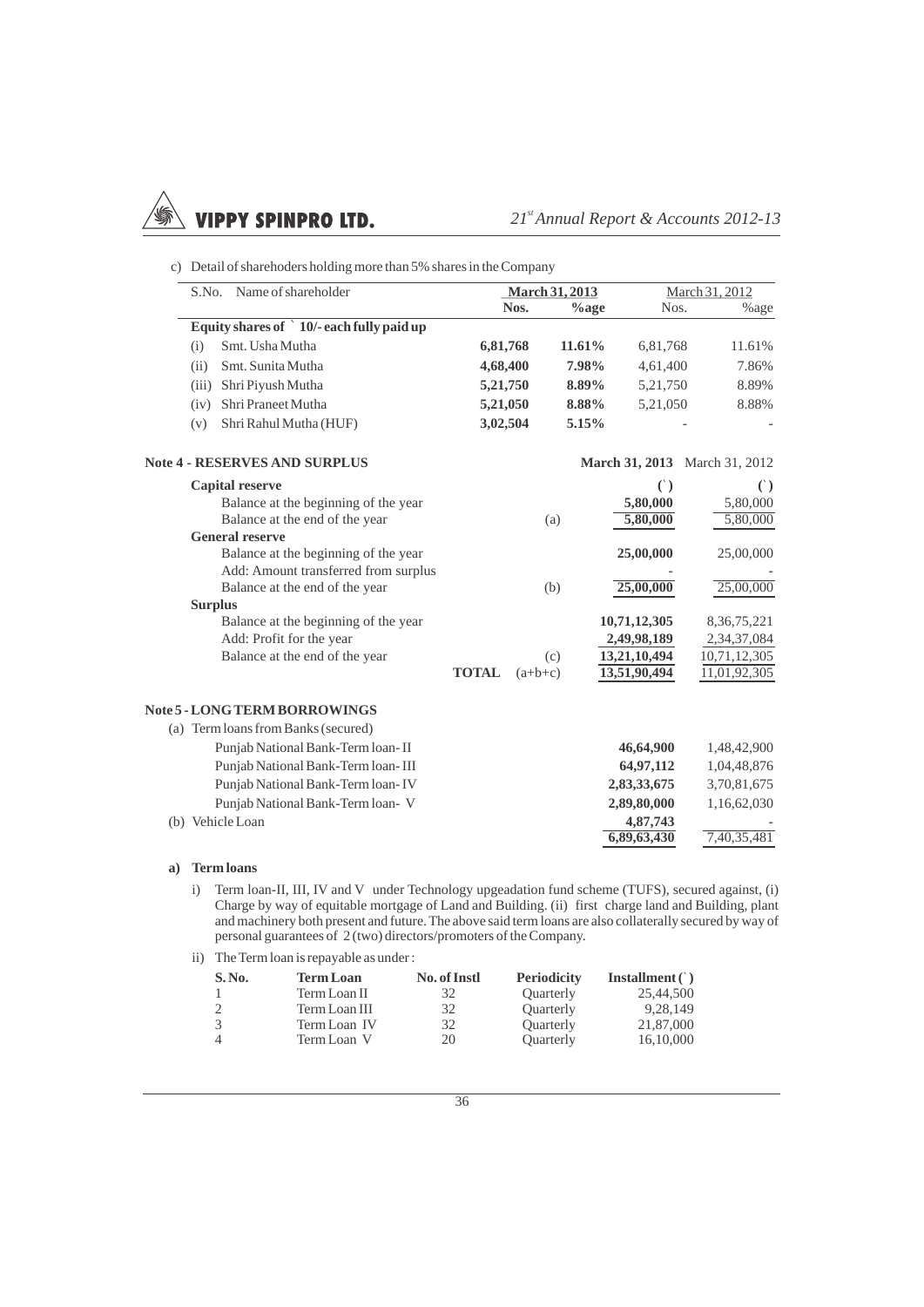

- iii) The Company has not made any default as at the reporting date in repayment of term loan installment and interest.
- iv) The Term loan carries interest @ 8.50% (net of interest subvention under TUF Scheme @ 5% except 4% on T/LNo. V)

# **b) Vehicle Loan HDFC Bank**

- i) Vehicle loan secured by hypothecation of vehicle.
- ii) Vehicle loan is repayable 36 monthly installment
- iii) The Company has not made any default as at the reporting date in repayment of vehicle loan installment and interest.
- iv) The vehicle loan carries interest @ 9.25%

# **Note 6 - DEFERRED TAX LIABILITY(NET)**

|    |                             |             | As at April Charged/(credited) | As at March |
|----|-----------------------------|-------------|--------------------------------|-------------|
|    |                             | 1.2012      | to Profit and                  | 31, 2013    |
|    |                             |             | Loss Account                   |             |
|    |                             |             |                                |             |
| 1) | Deferred tax Liability      |             |                                |             |
|    | Fixed assets (Depreciation) | 1,84,95,561 | 1,00,659                       | 1,85,96,220 |
|    | Net deferred tax liability  | 1,84,95,561 | 1,00,659                       | 1,85,96,220 |

i) In accordance with the provisions of the Accounting Standard-22 on "Accounting for Taxes on Income" issued by the Institute of Chartered Accountants of India, the Company has recognised deferred tax liabilities of `1,85,96,220/- (`1,84,95,561) as at March 31, 2013.

ii) The net deferred tax Liabilities amounting to  $1,00,659/(-22,77,109/$ - deffered tax assets) for the year has been recognised in the Statement of Profit and Loss.

|                                                      | <b>March 31, 2013</b> | March 31, 2012 |
|------------------------------------------------------|-----------------------|----------------|
| Note 7 - LONG TERM PROVISIONS                        |                       |                |
| Provision for employee benefits                      |                       |                |
| <b>Others</b>                                        | 28,07,073             | 28,07,073      |
|                                                      | 28,07,073             | 28,07,073      |
| Note 8 - SHORT TERM BORROWINGS                       |                       |                |
| <b>Secured</b>                                       |                       |                |
| Loans repayable on demand                            |                       |                |
| <b>From Banks</b>                                    |                       |                |
| Working capital facilities from Punjab National Bank | 15,39,48,068          | 17,08,98,843   |
|                                                      | 15,39,48,068          | 17,08,98,843   |
|                                                      |                       |                |

#### **a) Working capital facilities from Punjab National Bank**

- i) Working capital facilities, fund based of `18,00,00,000/- and non fund based of `1,00,00,000/- (Previous qtr `18,00,00,000/- and `1,00,00,000/-) is secured by (i) hypothecation of stock of raw material, semi finished goods, work in progress/process, stores and spares, packing materials and books debts. (ii) first pari passu charge on all the Company's current assets. The above said working capital facilities is also collaterally secured by way of personal guarantee of 2 (two) directors of the Company.
- ii) The Company has not made any default with respect to working capital facilities as at the reporting date.
- iii) Working capital facilities carries interest @ 13.00% while on Packing Credit interest rate is 11.00%.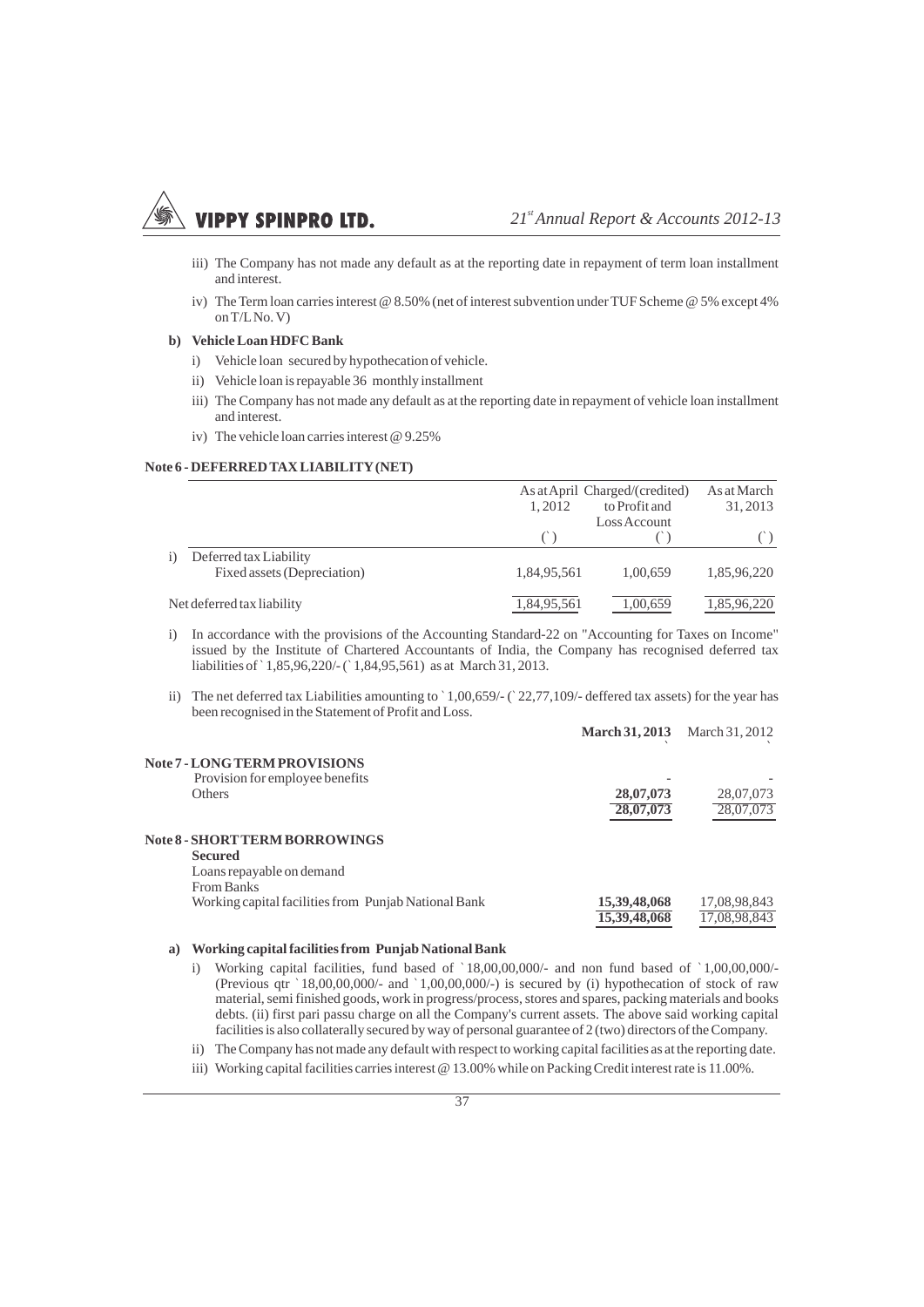

|                                  | <b>March 31, 2013</b> March 31, 2012 |             |
|----------------------------------|--------------------------------------|-------------|
|                                  |                                      |             |
| <b>Note 9 - TRADE PAYABLES</b>   |                                      |             |
| For goods, services and expenses | 74,61,249                            | 93, 19, 704 |
| For capital goods                | 8,55,297                             | 2.963       |
|                                  | 83.16.546                            | 93.22.667   |

Payments against small scale and ancillary undertakings are made in accordance with the agreed credit terms and to the extent ascertained from available information, there was no amount overdue for more than 30 days as on 31st March, 2013. A Small Scale Industrial undertaking has the same meaning as assigned to it under clause (j) of section 3 of the Industries (Development and Regulation) Act, 1951.

The Company has not received the necessary information from the supplier/ service provider covered under Micro Small & Medium Enterprises Development Act 2006 with respect to their registration with the appropriate authority. Hence the information required to be disclosed U/s 22 of the said act is not given.

# **Note 10 - OTHER CURRENTLIABILITIES**

| Current maturities of long term borrowing | 2,72,98,725 | 2,39,33,680 |
|-------------------------------------------|-------------|-------------|
| Unpaid dividends                          | 6,96,009    | 6,97,709    |
| Other payables                            |             |             |
| Duties and taxes                          | 7,20,306    | 12,84,207   |
| Employees salary and other payable        | 7,46,269    | 7,03,653    |
| Advances from customers                   | 10,94,332   | 15,34,809   |
| Other Payable (Exps)                      | 55,90,441   | 75,85,377   |
|                                           | 3,61,46,082 | 3,57,39,435 |

# **a) Term loans**

i) Term loan-II, III, IV and V under Technology upgeadation fund scheme (TUFS), secured against, (i) Charge by way of equitable mortgage of Land and Building. (ii) first charge land and Building, plant and machinery both present and future. The above said term loans are also collaterally secured by way of personal guarantees of 2 (two) directors/promoters of the Company.

ii) The Term loan is repayable as under

| S. No. | <b>Term Loan</b> | No. of Instl. | <b>Periodicity</b> | Instant(  |
|--------|------------------|---------------|--------------------|-----------|
|        | Term Loan II     | 32            | <b>Ouarterly</b>   | 25,44,500 |
|        | Term Loan III    | 32            | <b>Ouarterly</b>   | 9.28.149  |
|        | Term Loan IV     | 32            | <b>Ouarterly</b>   | 21,87,000 |
|        | Term Loan V      | 20            | <b>Ouarterly</b>   | 16,10,000 |

iii) There are no outstanding dues to be paid to investor education and protection fund.

|                                 | <b>March 31, 2013</b> March 31, 2012 |             |
|---------------------------------|--------------------------------------|-------------|
| Note 11 - SHORT TERM PROVISIONS |                                      |             |
| Provision for employee benefits |                                      |             |
| <b>Others</b>                   |                                      |             |
| Proposed equity dividend        |                                      |             |
| Corporate dividend tax          |                                      |             |
| Income tax                      | 1,00,80,000                          | 1,31,25,000 |
| Wealth tax                      |                                      |             |
| Other Provisions                | 71,81,897                            | 43,62,700   |
|                                 | 1,72,61,897                          | 1,74,87,700 |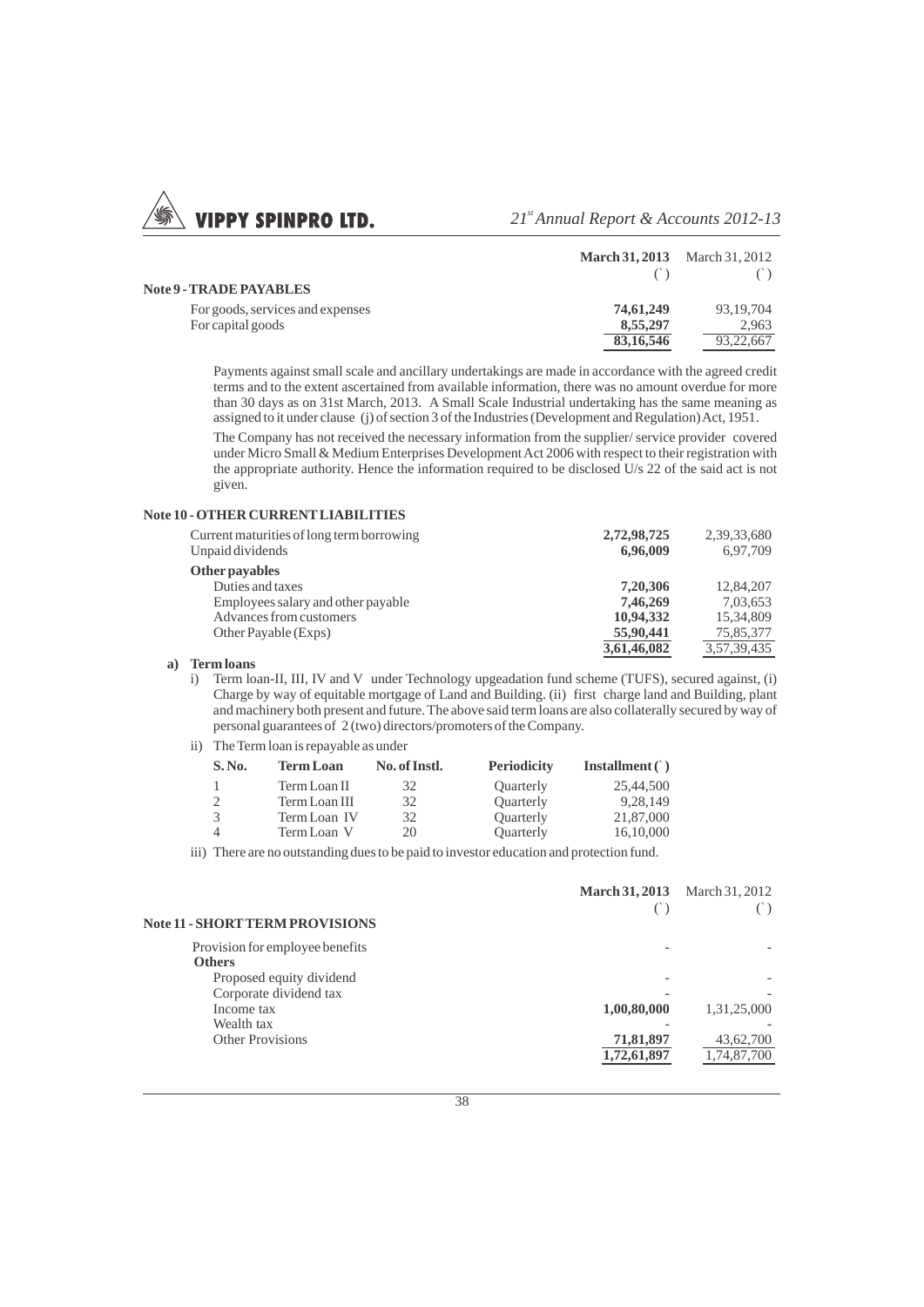

# *st 21 Annual Report & Accounts 2012-13*

| Note - 12           | TANGIBLE ASSETS                |                                                 |                    |           |                                  |                       |                     |              |                                      |                                                                           | $(in^{\cdot})$          |
|---------------------|--------------------------------|-------------------------------------------------|--------------------|-----------|----------------------------------|-----------------------|---------------------|--------------|--------------------------------------|---------------------------------------------------------------------------|-------------------------|
|                     |                                |                                                 | <b>GROSS BLOCK</b> |           |                                  |                       | <b>DEPRECIATION</b> |              |                                      |                                                                           | NET BLOCK               |
| Σó,<br>S            | Particulars                    | As at April<br>1, 2012                          | Additions          |           | Disposal As at March<br>31, 2013 | Upto March<br>31,2012 | For the<br>year     | back         | Written Up to March<br>31, 2013      | As at March<br>31,2013                                                    | 31, 2012<br>As at March |
|                     | Leasehold Land                 | 8,67,683                                        |                    | f,        | 8,67,683                         |                       |                     |              | f,                                   | 8,67,683                                                                  | 8,67,683                |
| $\sim$              | Plant & Machinery              | 27,00,55,116 3,16,94,608 40,09,911 29,77,39,813 |                    |           |                                  |                       |                     |              |                                      | 16,29,71,466 2,05,84,432 34,41,358 18,01,14,540 11,76,25,273 10,70,83,650 |                         |
| $\ddot{\mathrm{c}}$ | Office equipments              | 4,45,486                                        |                    | t         | 4,45,486                         | 3,59,523              | 15,559              | ı            | 3,75,082                             | 70,404                                                                    | 85,963                  |
| $\overline{4}$      | Furniture fixtures             | 19,92,931                                       | 12,500             | ı         | 20,05,431                        | 15,22,388             | 87,052              | ı            | 16,09,440                            | 3,95,991                                                                  | 4,70,543                |
| S.                  | Vehicles                       | 51,28,907                                       | 14,86,659          | 27,32,660 | 38,82,906                        | 33,75,278             | 5,83,217 20,05,720  |              | 19,52,775                            | 19,30,131                                                                 | 17,53,629               |
| Ġ.                  | Building & Site<br>Development | 5,61,38,567                                     | 5,60,183           |           | 5,66,98,750                      | 2,47,78,311           | 29,36,909           |              | 2,77,15,220                          | 2,89,83,530                                                               | 3,13,60,256             |
| 7.                  | Computers                      | 23,44,903                                       | 1,63,694           | Ţ         | 25,08,597                        | 20,41,334             | 1,43,360            | $\mathsf{I}$ | 21,84,694                            | 3,23,903                                                                  | 3,03,569                |
| $\infty$            | Wind Mill                      | 2,91,51,490                                     |                    | ï         | 2,91,51,490                      | 88,26,146             | 15,39,199           | ï            | 1,03,65,345                          | 1,87,86,145                                                               | 2,03,25,344             |
| Total               |                                | 36,61,25,083                                    | 3,39,17,644        | 67,42,571 | 39,33,00,156                     | 20,38,74,446          | 2,58,89,728         | 54,47,078    |                                      | 22,43,17,096 16,89,83,060 16,22,50,637                                    |                         |
|                     | Previous Year (2011-12)        | 36,01,64,648                                    | 71,12,729          | 11,52,294 | 36,61,25,083                     | 17,92,00,239          | 2,56,69,231         |              | $9,95,024$ 20,38,74,446 16,22,50,637 |                                                                           |                         |
| Progress            | Capital Work in                |                                                 |                    |           |                                  |                       |                     |              |                                      | 37,16,085                                                                 | 87,57,547               |
|                     |                                |                                                 |                    |           |                                  |                       |                     |              |                                      |                                                                           |                         |

39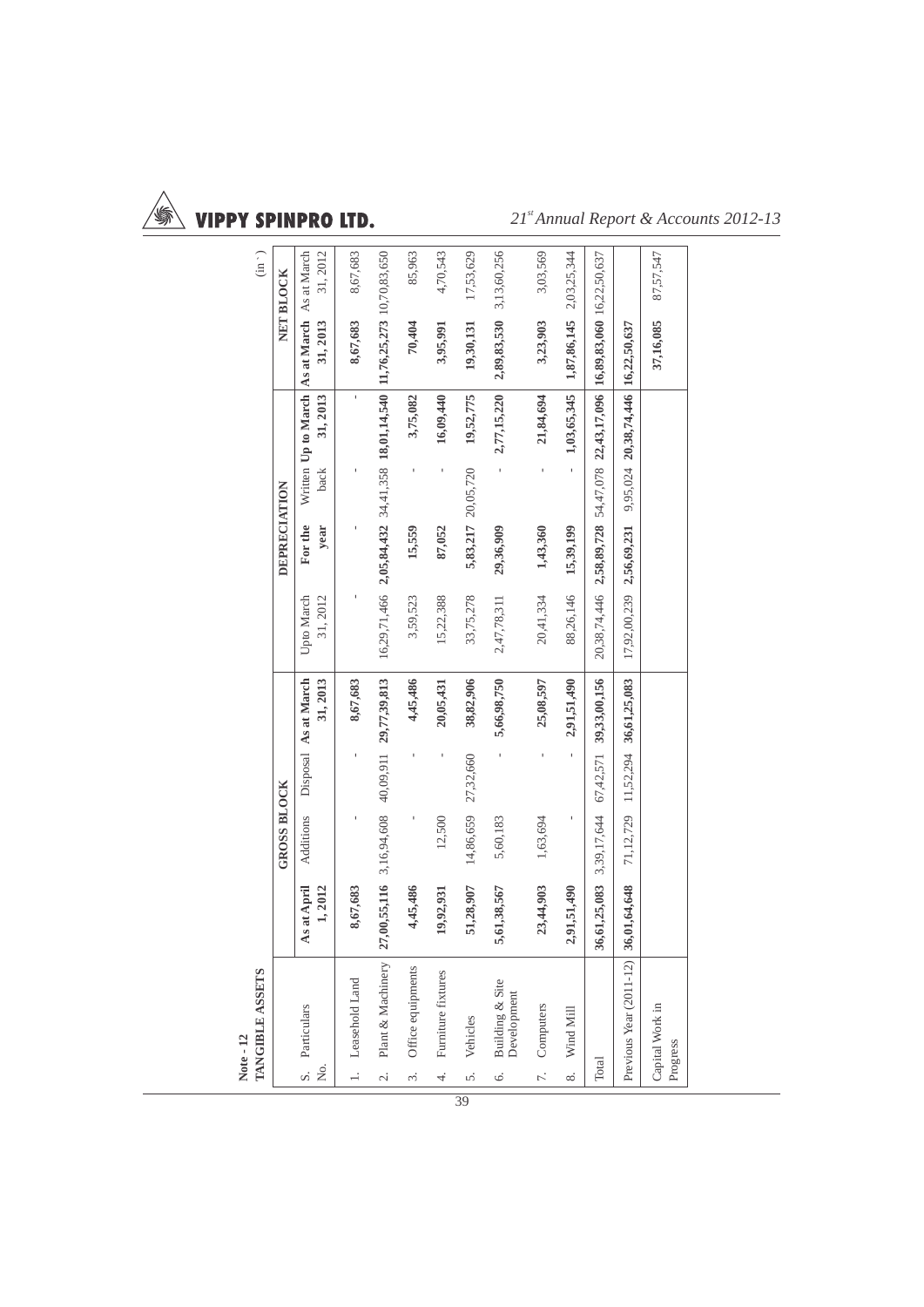

|                                                              |         | March 31, 2013 | March 31, 2012         |
|--------------------------------------------------------------|---------|----------------|------------------------|
|                                                              |         | $($ )          | ( )                    |
| <b>Note 13 - NON CURRENT INVESTMENTS</b>                     |         |                |                        |
| <b>Investment property</b>                                   |         |                |                        |
| (At cost less accumulated depreciation)                      |         |                |                        |
| Cost of Building given on operating lease                    |         | 15,96,127      | 15,96,127              |
| Less: accumulated depreciation                               |         | 7,77,524       | 7,24,213               |
| <b>Net Block</b>                                             |         | 8,18,603       | 8,71,914               |
| Other companies                                              |         |                |                        |
| 20,000 Shares of Asit C. Mehta Financial Services Ltd.<br>i) |         | 32,200         | 32,200                 |
| (Previous year 20,000, shares)                               |         |                |                        |
| ii) 7,372 Shares of Punjab National Bank                     |         | 3,97,980       | 3,97,980               |
| (Previous year 7,372, shares)                                |         |                |                        |
| Aggregate amount of quoted investments                       |         | 4,30,180       | 4,30,180               |
| Aggregate amount of investment property                      |         |                |                        |
| & non trade investment                                       |         | 12,48,783      | 13,02,094              |
| Aggregate market value of quoted investments                 |         | 60,31,410      | 72,51,100              |
| Note 14 - LONG TERM LOANS AND ADVANCES                       |         |                |                        |
|                                                              |         |                |                        |
| (Unsecured, considered good)<br>Capital advance              |         |                |                        |
| Security deposits MPEB                                       |         | 60,86,579      | 45,20,459<br>51,83,850 |
| Security deposits Sales Tax                                  |         | 10,000         | 10,000                 |
| Security deposits Others                                     |         | 35,783         | 35,283                 |
|                                                              |         | 61,32,362      | 97,49,592              |
| <b>Note 15 - INVENTORIES</b>                                 |         |                |                        |
| (Valued at lower of cost and net realizable value)           |         |                |                        |
| (a) Raw materials                                            |         | 18,24,40,067   | 16,82,92,892           |
| (b) Goods in Process<br>(c) Finished goods:                  |         | 39,82,389      | 25, 22, 570            |
| Yarn                                                         |         | 2,37,01,709    | 1,87,22,606            |
| Saleable Waste                                               |         | 25,01,952      | 3,86,780               |
| (d) Stores and spares                                        |         | 69,24,130      | 57, 20, 123            |
| (e) Fuel                                                     |         | 3,52,940       | 3,53,706               |
|                                                              |         | 21,99,03,187   | 19,59,98,677           |
| <b>Note 16 - TRADE RECEIVABLES</b>                           |         |                |                        |
| Outstanding for a period exceeding six months from the date  |         |                |                        |
| they are due for payment                                     |         |                |                        |
| Secured, considered good                                     |         |                |                        |
| Unsecured, considered good                                   |         |                |                        |
| Doubtful                                                     |         |                |                        |
| Less: Allowance for bad and doubtful debts                   |         |                |                        |
| Other trade receivables                                      | (a)     |                |                        |
| Secured, considered good                                     |         |                |                        |
| Unsecured, considered good                                   |         | 8,17,69,405    | 9,74,78,335            |
| Doubtful                                                     |         |                |                        |
|                                                              | (b)     | 8,17,69,405    | 9,74,78,335            |
|                                                              | $(a+b)$ | 8,17,69,405    | 9,74,78,335            |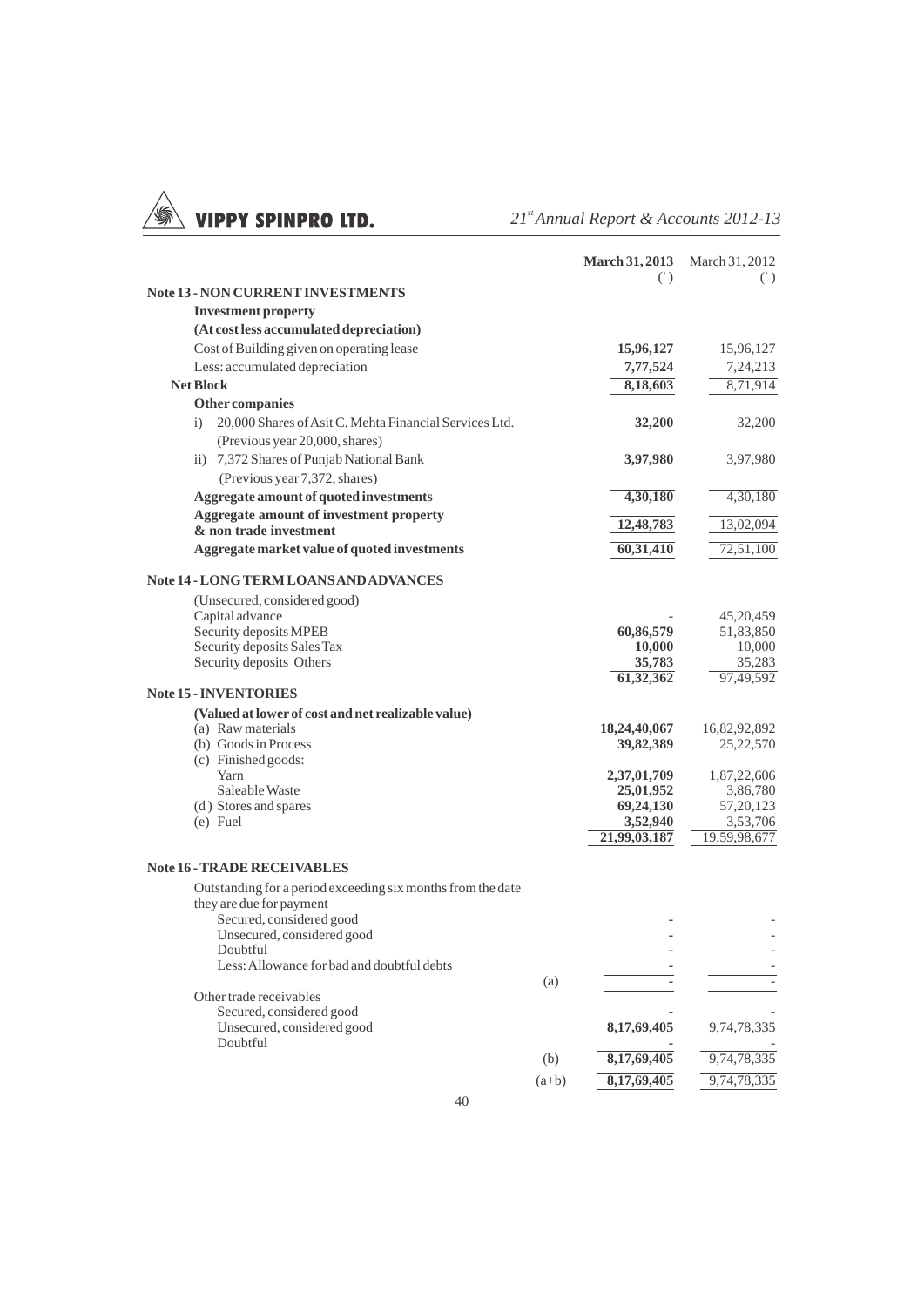

|                                                            | <b>March 31, 2013</b> | March 31, 2012 |
|------------------------------------------------------------|-----------------------|----------------|
|                                                            |                       |                |
| <b>Note 17 - CASHAND BANK BALANCES</b>                     |                       |                |
| Cash and cash equivalents                                  |                       |                |
| <b>Balances with Banks</b>                                 |                       |                |
| On current accounts                                        | 47,189                | 77,515         |
| Cash on hand                                               | 3,07,782              | 5,58,078       |
| Other bank balances                                        |                       |                |
| Deposits with original maturity for more than 12 months    | 6,36,330              | 8,93,880       |
| Deposits with original maturity for more than 3 months but |                       |                |
| less than 12 months                                        |                       |                |
| <b>Embarked balances with Banks</b>                        |                       |                |
| Unpaid dividend accounts                                   | 6,96,009              | 6,97,709       |
|                                                            | 16,87,310             | 22.27.182      |

Deposits with Banks ` 6,36,330/- given to bank as margin money against bank guarantee issued by bank.

# **Note 18 - SHORTTERM LOAN AND ADVANCES**

| Unsecured, considered good               |              |                |
|------------------------------------------|--------------|----------------|
| Loans and advances for goods and Exps    | 17,88,453    | 33,75,713      |
| <b>Others</b>                            |              |                |
| Advance tax                              | 92,50,000    | 1,00,00,000    |
| VAT Receivable                           | 24,20,140    | 18,54,167      |
| Advance to employee                      | 2,30,718     | 1,97,911       |
| <b>TED Receivable</b>                    | 4,31,253     | 11,09,296      |
| Tax deducted at Sources                  | 1,42,479     | 2,10,739       |
| Others                                   | 13,25,348    | 19,48,110      |
|                                          | 1,55,88,391  | 1,86,95,936    |
|                                          |              |                |
| <b>Note 19 - OTHER CURRENT ASSETS</b>    |              |                |
| Unbilled revenue                         |              |                |
| Prepaid expenses                         | 9,01,227     | 4,58,823       |
| Forward Contract Receivable (Net)        |              | 7,60,242       |
|                                          | 9,01,227     | 12,19,065      |
|                                          |              |                |
| <b>Note 20 - REVENUE FROM OPERATIONS</b> |              |                |
| <b>Sales</b>                             |              |                |
| Sale of Finished Goods                   | 88,06,84,295 | 1,00,29,83,205 |
| Sale of Traded Goods (Soya DOC)          |              | 70,86,285      |
| Sale of Waste                            | 55, 10, 972  | 1,07,61,695    |
| Sales of Others                          | 32, 29, 153  | 1,45,021       |
| Other operating revenue                  |              |                |
| Sales of Scrap                           | 11,57,375    | 13,68,657      |
|                                          | 89,05,81,795 | 1,02,23,44,863 |
| Less: Excise duty                        |              |                |
|                                          | 89,05,81,795 | 1.02.23.44.863 |
|                                          |              |                |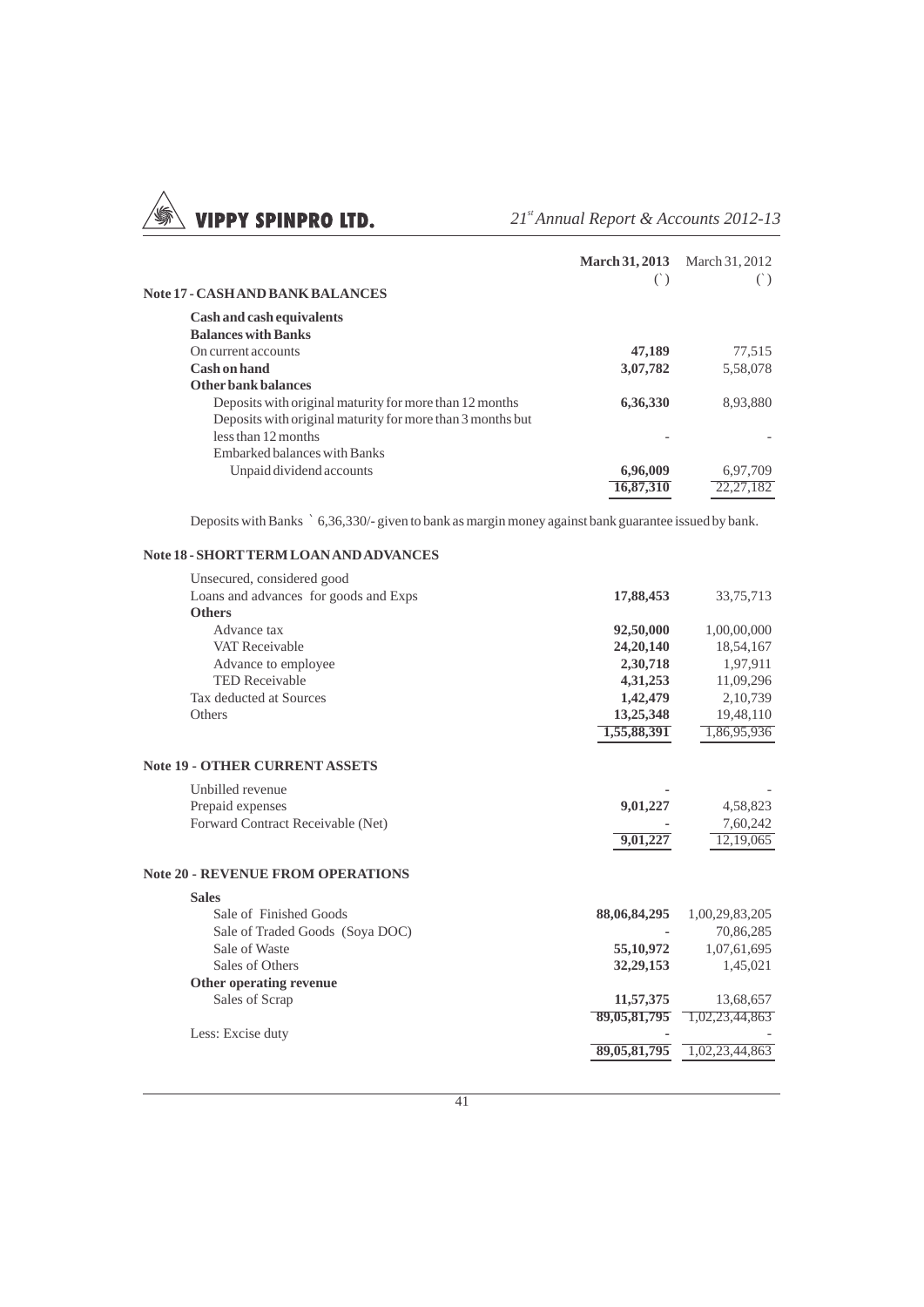

|                                                                                          |           | <b>March 31, 2013</b>                                    | March 31, 2012                                             |
|------------------------------------------------------------------------------------------|-----------|----------------------------------------------------------|------------------------------------------------------------|
| <b>Note 21 - OTHER INCOME</b>                                                            |           | $\left(\begin{matrix} \cdot & \cdot \end{matrix}\right)$ | $\left(\begin{array}{c} \cdot \\ \cdot \end{array}\right)$ |
| Interest income from:                                                                    |           |                                                          |                                                            |
| Banks deposits                                                                           |           | 77,563                                                   | 6,08,988                                                   |
| Customers                                                                                |           | 7,09,351                                                 | 6,17,525                                                   |
| Dividend income on:                                                                      |           |                                                          |                                                            |
| Long-term investments                                                                    |           | 1,72,184                                                 | 1,62,184                                                   |
| Sale/Net gain on sale of investments (ShortTerm)                                         |           |                                                          | 9,54,921                                                   |
| Net gain on sale of fixed assets                                                         |           | 3,19,507                                                 | 1,07,730                                                   |
| Income from Wind Mill                                                                    |           | 45,83,932                                                | 33,55,111                                                  |
| Lease Rent<br>Gain from Forex Fluctuation                                                |           | 7,78,539<br>38,596                                       | 6,40,651<br>6,04,589                                       |
| Premium on Forex Booking                                                                 |           | 1,28,988                                                 | 1,88,108                                                   |
| Other                                                                                    |           | 6,950                                                    | 29,227                                                     |
|                                                                                          |           | 68,15,610                                                | 72,69,034                                                  |
|                                                                                          |           |                                                          |                                                            |
| Note 22 - COST OF RAW MATERIAL CONSUMED                                                  |           |                                                          |                                                            |
| Material consumed                                                                        |           |                                                          |                                                            |
| Opening stock<br>Add: Purchases                                                          |           | 16,82,92,892                                             | 13,64,93,431                                               |
|                                                                                          |           | 65,97,16,908<br>82,80,09,800                             | 82,72,95,180<br>96, 37, 88, 611                            |
| Less: Closing stock                                                                      |           | 18,24,40,067                                             | 16,82,92,892                                               |
|                                                                                          |           | 64,55,69,733                                             | 79,54,95,719                                               |
| <b>Note 23 - CHANGES IN INVENTORIES OF FINISHED</b><br><b>GOODS AND WORK IN PROGRESS</b> |           |                                                          |                                                            |
| Inventories at the beginning of the year                                                 |           |                                                          |                                                            |
| Finished goods                                                                           |           | 1,87,22,606                                              | 2,76,74,467                                                |
| Saleable Waste                                                                           |           | 3,86,780                                                 | 13,37,128                                                  |
| Work in progress                                                                         | (A)       | 25, 22, 570<br>2,16,31,956                               | 28,66,877<br>3,18,78,472                                   |
| Inventories at the end of the year                                                       |           |                                                          |                                                            |
| Finished goods                                                                           |           | 2,37,01,709                                              | 1,87,22,606                                                |
| Saleable Waste                                                                           |           | 25,01,952                                                | 3,86,780                                                   |
| Work in progress                                                                         |           | 39,82,389                                                | 25, 22, 570                                                |
|                                                                                          | (B)       | 3,01,86,050                                              | 2, 16, 31, 956                                             |
|                                                                                          | $C=(A-B)$ | (85, 54, 094)                                            | 1,02,46,516                                                |
| <b>Note 24 - EMPLOYEE BENEFITS COST</b>                                                  |           |                                                          |                                                            |
| Salary, wages, bonus and allowances                                                      |           | 1,94,00,075                                              | 1,57,39,521                                                |
| Contribution to provident and other funds                                                |           | 19,20,648                                                | 16,87,691                                                  |
| Gratuity                                                                                 |           | 5, 34, 549                                               | 7,61,829                                                   |
| Staff welfare                                                                            |           | 5,20,552                                                 | 3,40,727                                                   |
|                                                                                          |           | 2,23,75,824                                              | 1,85,29,768                                                |
| <b>Note 25 - FINANCE COST</b>                                                            |           |                                                          |                                                            |
| Interest expense on:                                                                     |           |                                                          |                                                            |
| Borrowings from banks                                                                    |           | 2,62,87,768                                              | 1,59,57,793                                                |
| Others<br>Other borrowing costs:                                                         |           | 95,955                                                   | 44,765                                                     |
| <b>Bank</b> charges                                                                      |           | 12,49,013                                                | 7,69,391                                                   |
|                                                                                          |           | 2,76,32,736                                              | 1,67,71,949                                                |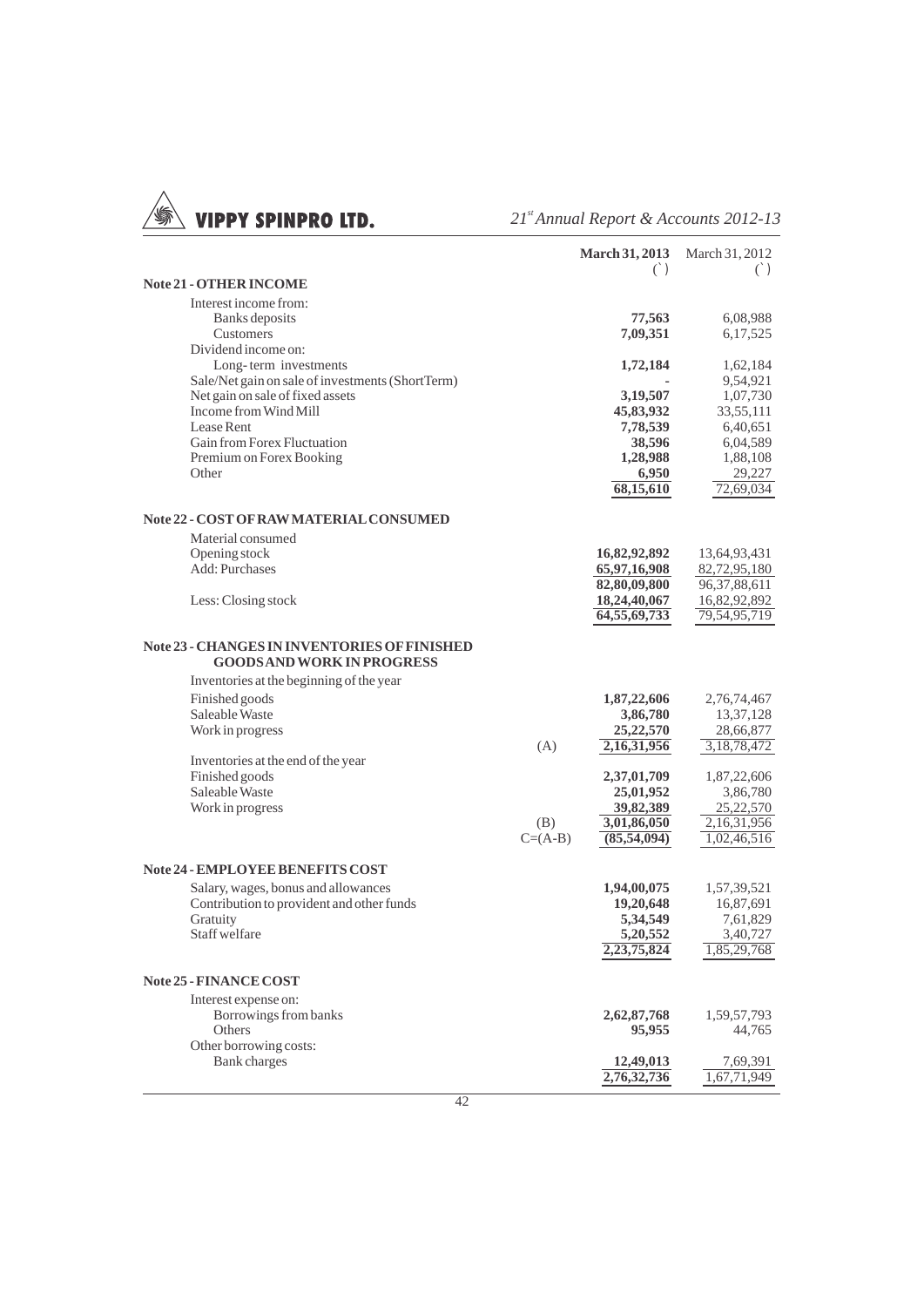

|                                                       |                          | March 31, 2013              |                          | March 31, 2012                                             |
|-------------------------------------------------------|--------------------------|-----------------------------|--------------------------|------------------------------------------------------------|
| <b>Note 26 - OTHER EXPENSES</b>                       |                          | $($ )                       |                          | $\left(\begin{array}{c} \cdot \\ \cdot \end{array}\right)$ |
|                                                       |                          |                             |                          |                                                            |
| <b>Manufacturing Exps:</b>                            |                          |                             |                          |                                                            |
| Stores and spares consumed<br>Power and fuel consumed | 2,06,21,759              |                             | 90,80,762                |                                                            |
| Repairs to Plant & Machinery                          | 6,07,51,924<br>29,08,126 |                             | 4,76,35,135<br>22,80,296 |                                                            |
|                                                       | 30,000                   |                             | 17,789                   |                                                            |
| <b>Testing Charges</b><br>Water Charges               | 2,86,314                 |                             | 6,06,422                 |                                                            |
| Hank Yarn Exps                                        |                          |                             | 20,96,533                |                                                            |
| Other manufacturing Exps                              | 32,70,651                |                             |                          |                                                            |
|                                                       | 88, 88, 482              | 9,67,57,256                 | 93,99,421                | 7, 11, 16, 358                                             |
| <b>Administrative Exps:</b>                           |                          |                             |                          |                                                            |
| Lease Rent                                            | 7,562                    |                             | 7,562                    |                                                            |
| Vehicle running & Maintenance                         | 5,49,387                 |                             | 7,51,532                 |                                                            |
| Travelling and conveyance                             | 3,34,578                 |                             | 3,81,321                 |                                                            |
| Printing and stationery                               | 2,21,739                 |                             | 2,84,903                 |                                                            |
| Telephone Exps                                        | 1,97,579                 |                             | 2,01,855                 |                                                            |
| Directors Travelling<br>Repair and maintenance Bldg   | 5,91,148                 |                             | 4,75,126                 |                                                            |
| Legal and professional Fees                           | 20,29,281                |                             | 5,33,960                 |                                                            |
| Rates and taxes                                       | 9,16,607                 |                             | 7,25,193                 |                                                            |
| Insurance                                             | 94,178<br>11,39,444      |                             | 7,42,111                 |                                                            |
| Advertisement                                         | 99,427                   |                             | 11,84,251<br>58,283      |                                                            |
| Directors sitting Fees                                | 5,000                    |                             | 5,000                    |                                                            |
| Rent                                                  | 96,000                   |                             | 96,000                   |                                                            |
| Membership fee and subscription                       | 1,55,366                 |                             | 85,072                   |                                                            |
| Payments to Auditors                                  | 1,47,052                 |                             | 1,40,071                 |                                                            |
| Other Administrative Exps                             | 6,58,200                 | 72,42,548                   | 5,52,797                 | 62,25,037                                                  |
|                                                       |                          |                             |                          |                                                            |
| Selling & distribution Exps:                          |                          |                             |                          |                                                            |
| Packing Materials & Exps                              | 1,63,87,934              |                             | 1,68,38,545              |                                                            |
| Sales commission                                      | 1,26,33,883              |                             | 1,30,04,060              |                                                            |
| Freight on Sales                                      | 1,16,14,284              |                             | 1,28,52,205              |                                                            |
| <b>Export Exps</b><br><b>TCS Paid</b>                 | 45, 43, 742              |                             | 28,93,712                |                                                            |
|                                                       | 59,028                   | 4,52,38,871<br>14,92,38,675 | 97,302                   | 4,56,85,824<br>12,30,27,219                                |
| Payment to Auditors:                                  |                          |                             |                          |                                                            |
| <b>Statutory Audit fees</b>                           |                          | 1,03,241                    |                          | 86,034                                                     |
| <b>Tax Audit Fees</b>                                 |                          | 25,811                      |                          | 21,509                                                     |
| <b>Cost Audit Fees</b>                                |                          | 18,000                      |                          | 15,000                                                     |
| <b>Certification Work</b>                             |                          |                             |                          | 17,528                                                     |
|                                                       |                          | 1,47,052                    |                          | 1,40,071                                                   |
|                                                       |                          |                             |                          |                                                            |

# **Note 27 - CONTINGENTLIABILITIES (to the extent not provided for)**

a) Counter Guarantee:

For ` 40,24,300/- (` 68,78,800/-) given to Punjab National Bank for Guarantee given by them to Custom/DGFT department. against which Company has given to bank FDR for ` 6,36,330/- as margin money.

b) Demand of Entry Tax by commercial tax department ` 6,31,496/- for assessment year 2007-08. Case pending with M.P. Tax Tribunal Board Bhopal. Company has provided liabilities for `3,20,856/ in the financial year 2007-08.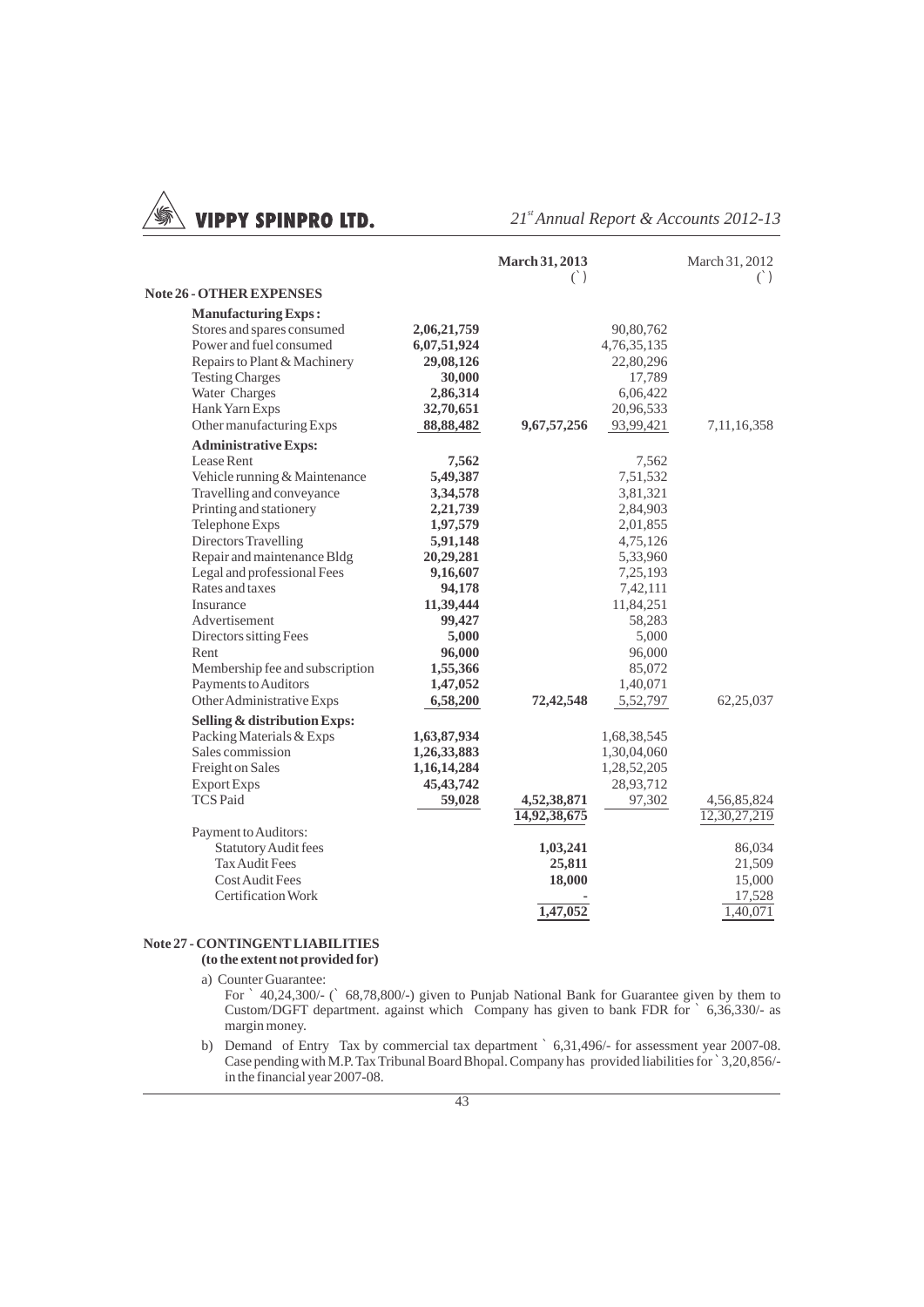

- c) Demand outstanding of Income Tax ` 1,65,272/- for assessment year 1996-97.
- **Note 28 -** In the opinion of the management and to the best of their knowledge and belief, the value on realisation of current assets, loans and advances in the ordinary course of business would not be less than the amount at which they are stated in the balance sheet. The provision for known liabilities is adequate and not in excess of the amount considered reasonable and necessary
- **Note 29 -** In Union Budget 2004-05 textile goods have been exempted from excise duty, provided no credit under CENVAT Rule 2002 is taken. The company has decided to opt for exemption i.e. zero excise duty w.e.f. 9th July, 2004 under notification No. 30 dated 09.07.2004.
- **Note30 -** The Company has applied for assistance under M.P. Udyog Nivesh Samvardhan Sahayata Yojana 2004 and exemption for entry tax for its expansion programme. The exemption of entry tax approved by thegovt.
- **Note 31 -** Balances of creditors, debtors, and advances are almost confirmed.

# **Note 32 - RELATED PARTYDISCLOSURE**

a) Managerial Remuneration

|  |  | Shri Piyush Mutha | <b>Managing Director</b> | Remuneration<br>Provident Fund<br>Super Annuation<br>Perquisite | $\degree$ 24,00,000<br>$^{\degree}$ 2,88,000<br>$\hat{3,60,000}$<br>1,14,884 |
|--|--|-------------------|--------------------------|-----------------------------------------------------------------|------------------------------------------------------------------------------|
|--|--|-------------------|--------------------------|-----------------------------------------------------------------|------------------------------------------------------------------------------|

# **Note 33 - EARNING PER SHARES**

|                                             | 2012-13       | 2011-12     |
|---------------------------------------------|---------------|-------------|
| a) Net Profit after tax $( )$               | 2.50, 10, 833 | 2.34.37.084 |
| b) Number of weighted average equity shares | 58,70,000     | 58,70,000   |
| c) Nominal value of shares $( )$            | 10            | 10          |
| d) Earning per shares $( )$                 | 4.26          | 3.99        |
|                                             |               |             |

### **Note 34 - FORWARD BOOKING CONTRACTS**

The company in accordance with its risk management policies and procedure enters in to foreign currency forward contracts to manage its exposure in foreign exchange rates. These contracts are for a period from one day to one year.

The Company has outstanding forward booking contracts at the year end

| Foreign Currency            | <b>March 31.2013</b> March 31.2012 |                                |
|-----------------------------|------------------------------------|--------------------------------|
| US Dollar / INR             | 1.93.500                           | 5.41.960                       |
| $\mathbf{11}$ $\mathbf{11}$ |                                    | $21.02.2012 \cdot 2.0.20111$ 1 |

The net gain on forward booking contract on mark to market basis as on 31.03.2013 is ` 0.38 lakh an has not been recognised in the statement of profit & loss. During the previous year the company have a net profit of ` 7.92 Lakh which was provided for.

# **Note 35 - MANAGERIALREMUNERATION TO DIRECTORS**

| <u>MAN MASEAMALIALMI (LAMALISTA LO DIALISTAS)</u> |           |           |
|---------------------------------------------------|-----------|-----------|
|                                                   | 2012-13   | 2011-12   |
| 1. To the Managing Director                       |           |           |
| a) Remuneration                                   | 24,00,000 | 18,00,000 |
| b) Contribution to PF                             | 2,88,000  | 2,16,000  |
| c) Perquisites                                    | 1,14,884  | 1,10,443  |
| d) Meeting Fees                                   | Nil       | Nil       |
| Commission<br>e)                                  | Nil       | Nil       |
|                                                   |           |           |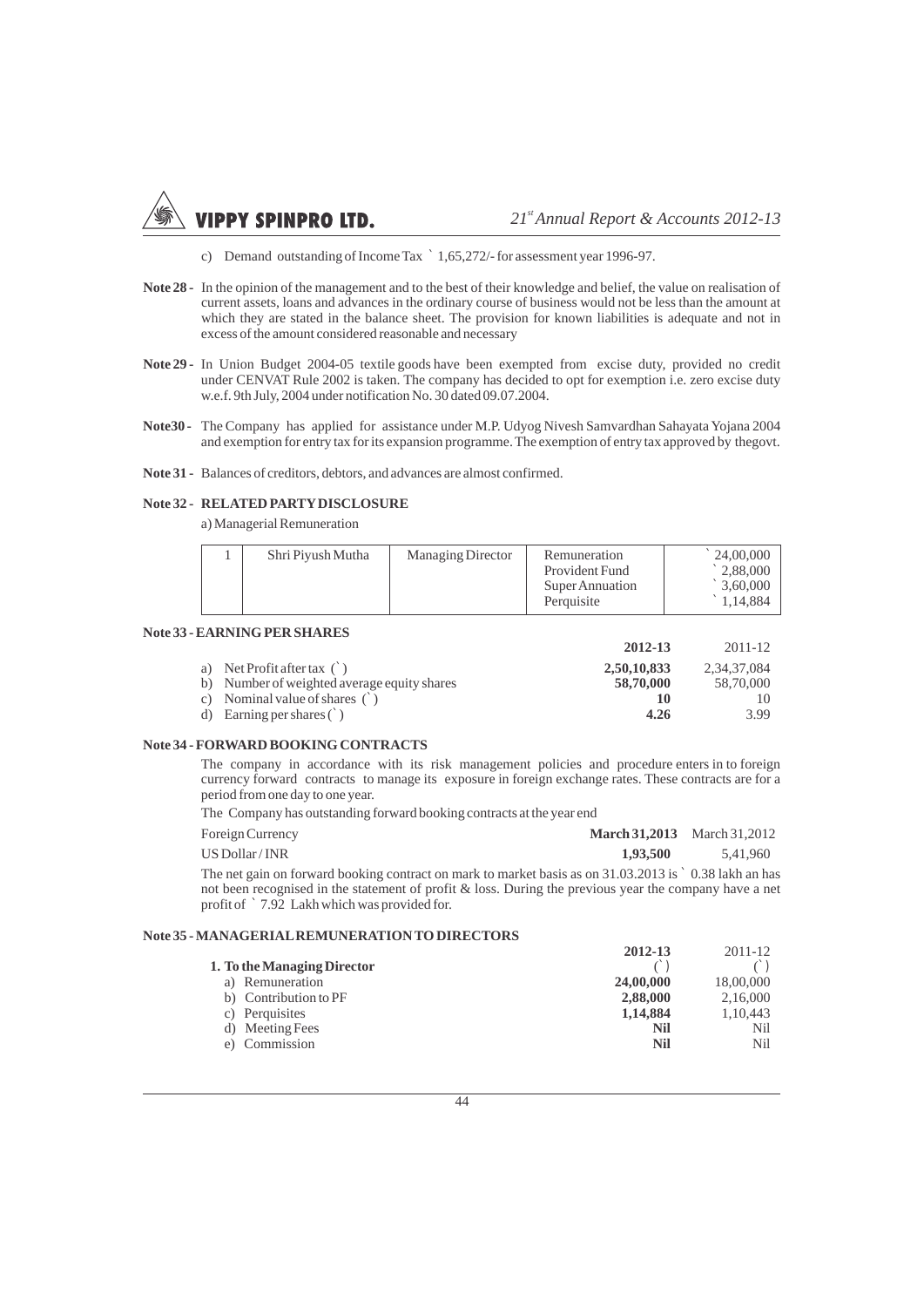

| 2. To the Director other than Managing Director          |               |          |
|----------------------------------------------------------|---------------|----------|
| a) Remuneration                                          | 3,25,000      | 2,65,000 |
| b) Contribution to PF                                    | Nil           | Nil      |
| c) Perquisites                                           | <b>Nil</b>    | Nil      |
| d) Meeting Fees                                          | <b>Nil</b>    | Nil      |
| e) Commission                                            | <b>Nil</b>    | Nil      |
| 3. To Non executive Director                             |               |          |
| a) Sitting Fees                                          | 5,000         | 5,000    |
| Note 36 - PARTICULARS OF LICENCED & INSTALLED CAPACITIES |               |          |
|                                                          | 2012-13       | 2011-12  |
|                                                          | <b>Rotors</b> | Rotors   |
| Licensed Capacity<br>a)                                  | N.A.          | N.A.     |
| <b>Installed Capacity</b><br>$\mathbf{b}$                | 3168          | 3168     |

# **Note 37 - PRODUCTION & SALES**

|                                                     |             | <b>Production</b> |             |                                                            | <b>Sales</b> |                |  |
|-----------------------------------------------------|-------------|-------------------|-------------|------------------------------------------------------------|--------------|----------------|--|
|                                                     | 2012-13     | 2011-12           |             | 2012-13                                                    |              | 2011-12        |  |
|                                                     | <b>M.T.</b> | M.T.              | <b>M.T.</b> |                                                            | M.T.         |                |  |
| <b>Cotton Yarn</b>                                  | 7388.168    | 7816.030          | 7347.157    | 88, 37, 80, 833                                            | 7872.066     | 1,00,29,83,205 |  |
| Waste                                               | 734.692     | 712.605           | 480.525     | 55,10,972                                                  | 829.072      | 1,07,61,695    |  |
| Scrap/Others                                        |             |                   |             | 12,89,990                                                  |              | 15, 13, 678    |  |
| Soya Grits                                          |             |                   |             |                                                            | 284.430      | 70,86,285      |  |
| <b>Note 38 - RAW MATERIALS CONSUMED</b>             |             |                   |             |                                                            |              |                |  |
|                                                     |             |                   |             | 2012-13                                                    |              | 2011-12        |  |
|                                                     |             |                   | <b>M.T.</b> | $\left(\begin{array}{c} \cdot \\ \cdot \end{array}\right)$ | M.T.         | $\binom{1}{k}$ |  |
| a) Cotton                                           |             |                   | 8203.562    | 64, 55, 69, 733                                            | 8612.135     | 79,54,95,719   |  |
| <b>Note 39 - CLOSING STOCK OF FINISHED PRODUCTS</b> |             |                   |             |                                                            |              |                |  |
|                                                     |             |                   |             | <b>M.T.</b>                                                | M.T.         |                |  |
|                                                     |             |                   |             | 2012-13                                                    | 2011-12      |                |  |
| a) Cotton yarn                                      |             |                   |             | 239.676                                                    | 198.665      |                |  |
| b) Waste                                            |             |                   |             | 287.538                                                    | 33.371       |                |  |
| Note 40 - VALUE OF IMPORTS (On CIF Basis)           |             |                   |             |                                                            |              |                |  |
|                                                     |             |                   |             | <b>March 31,2013</b>                                       |              | March 31,2012  |  |
| 1. Capital Goods                                    |             |                   |             | 1,39,78,817                                                |              | 5,17,981       |  |
| <b>Note 41 - EXPENDITURE IN FOREIGN EXCHANGE</b>    |             |                   |             |                                                            |              |                |  |
| 1. Foreign travel etc                               |             |                   |             | 1,39,972                                                   |              | 1,10,901       |  |
| Note 42 - EARNING IN FOREIGN EXCHANGE               |             |                   |             |                                                            |              |                |  |
|                                                     |             |                   |             |                                                            |              |                |  |
| 1. Export of Goods (FOB Basis)                      |             |                   |             | 11,37,44,852                                               |              | 4,31,07,832    |  |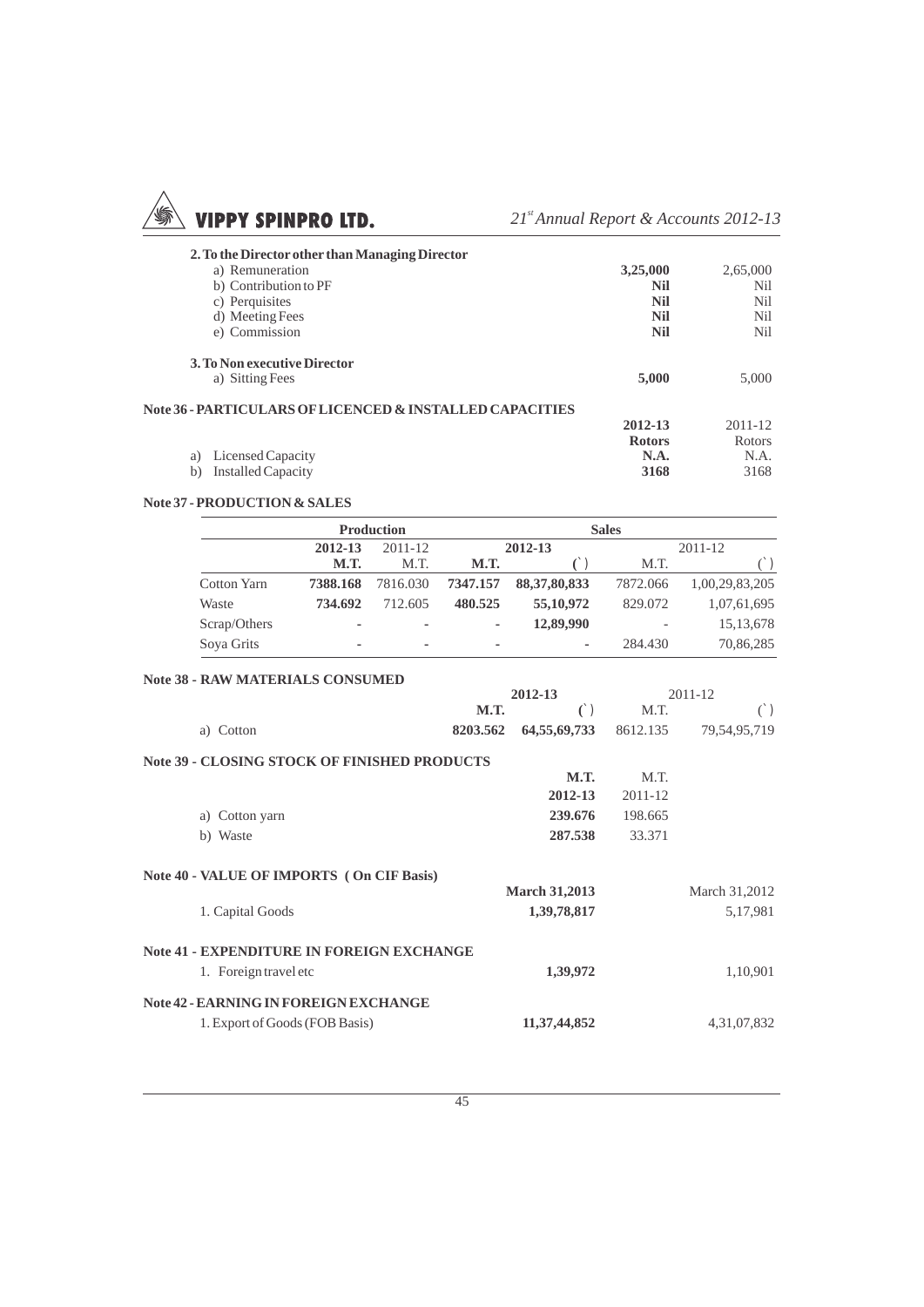

## **Note 43 - IMPORTED AND INDIGENOUS RAWMATERIALS COMPONENTS AND SPARE PARTS CONSUMED**

|                   | Value in                 |                          | <b>Percentage</b>        |         |
|-------------------|--------------------------|--------------------------|--------------------------|---------|
|                   | 2012-13                  | 2011-12                  | 2012-13                  | 2011-12 |
| a) Raw Materials  |                          |                          |                          |         |
| Imported          | $\overline{\phantom{0}}$ | $\overline{\phantom{a}}$ | $\overline{\phantom{a}}$ |         |
| Indigenous        | 64, 55, 69, 733          | 79,54,95,719             | $100\%$                  | 100%    |
| b) Stors & Spares |                          |                          |                          |         |
| Imported          | 1,32,85,085              | 22,07,172                | 64.43%                   | 24.31%  |
| Indigenous        | 73,36,674                | 68,73,590                | $35.57\%$                | 75.69%  |

As per our report of even date.

**For SODANI & COMPANY**

Firm registration No. 000880C Chartered Accountants

# **Rajesh Sodani**

Partner M. No. 077005

Dewas Piyush Mutha M.L. Jain<br>May 30th, 2013 Managing Director Medicines of Medicines Managing Director Director Managing Director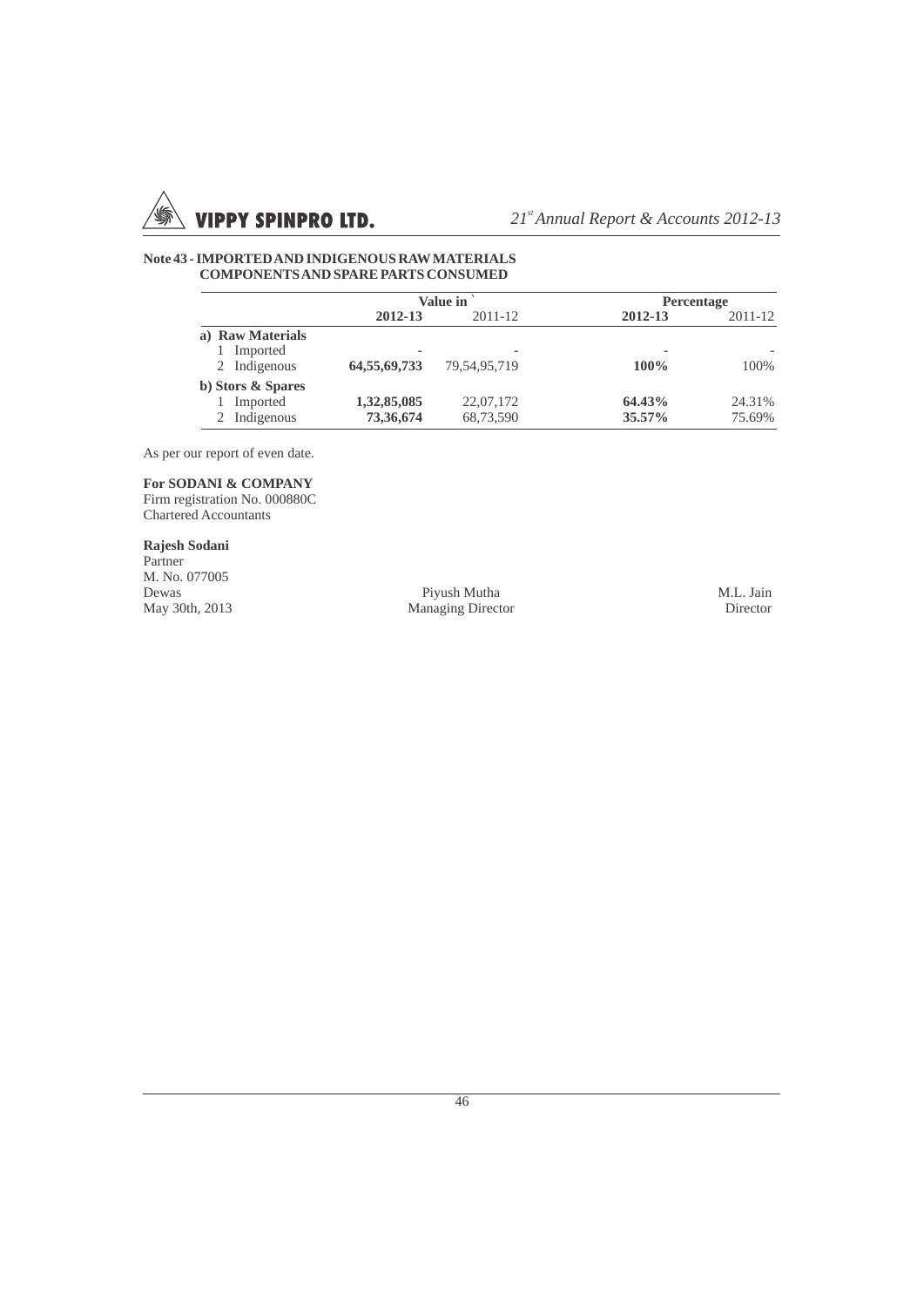This page is intentionally left blank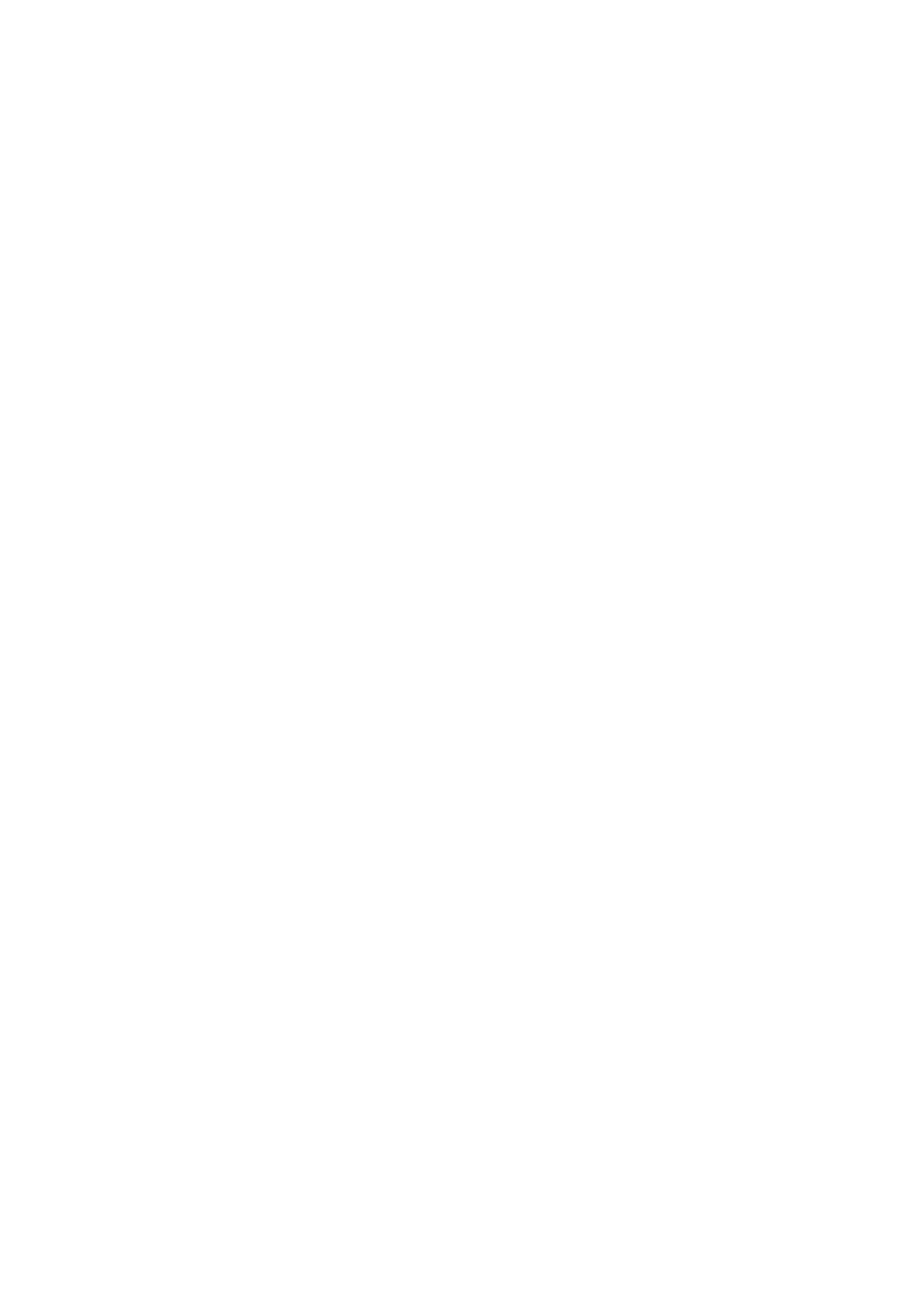|                                                                                                                                                                                                                          | <b>ATTENDANCE SLIP</b><br>21 <sup>st</sup> Annual General Meeting 30 <sup>th</sup> September, 2013 |
|--------------------------------------------------------------------------------------------------------------------------------------------------------------------------------------------------------------------------|----------------------------------------------------------------------------------------------------|
|                                                                                                                                                                                                                          |                                                                                                    |
|                                                                                                                                                                                                                          |                                                                                                    |
| Full Name of the Shareholder/Proxy attending the meeting                                                                                                                                                                 |                                                                                                    |
| (Middle Name)<br>(First Name)                                                                                                                                                                                            | (Surname)                                                                                          |
| I hereby record my presence at the Annual General Meeting on Monday, the 30 <sup>th</sup> day of September 2013 at 10.00 A.M<br>at Hotel Amar Vilas, 1, Chandra Nagar, A.B.Road, Opp. Sony World, Indore (M.P.) - 452010 |                                                                                                    |
|                                                                                                                                                                                                                          | Signature of Member/Proxy                                                                          |
| *Applicable for investors holding shares in electronic form<br>Note: Member/Proxy attending the meeting must fill in this attendance slip and hand it over at the entrance of the meeting hall.                          |                                                                                                    |
|                                                                                                                                                                                                                          |                                                                                                    |
| 21 <sup>st</sup> Annual General Meeting 30 <sup>th</sup> September, 2013                                                                                                                                                 |                                                                                                    |
|                                                                                                                                                                                                                          |                                                                                                    |
|                                                                                                                                                                                                                          |                                                                                                    |
|                                                                                                                                                                                                                          |                                                                                                    |
|                                                                                                                                                                                                                          |                                                                                                    |
|                                                                                                                                                                                                                          |                                                                                                    |
|                                                                                                                                                                                                                          |                                                                                                    |
|                                                                                                                                                                                                                          |                                                                                                    |
|                                                                                                                                                                                                                          |                                                                                                    |
| Company to be held on Monday, the 30 <sup>th</sup> day of September, 2013 at 10.00 A.M. Hotel Amar Vilas, 1, Chandra Nagar,                                                                                              |                                                                                                    |
|                                                                                                                                                                                                                          |                                                                                                    |
|                                                                                                                                                                                                                          | Affix                                                                                              |
| A.B. Road, Opp. Sony World, Indore (M.P.) - 452010 and at any adjournment thereof.                                                                                                                                       | $\degree$ 1/-                                                                                      |
|                                                                                                                                                                                                                          | Revenue<br>Stamp                                                                                   |

Note: This Proxy form, in order to be effective should be duly stamped, completed and signed and must be deposited at the Registered Office of the Company not less that 48 hours before the meeting.